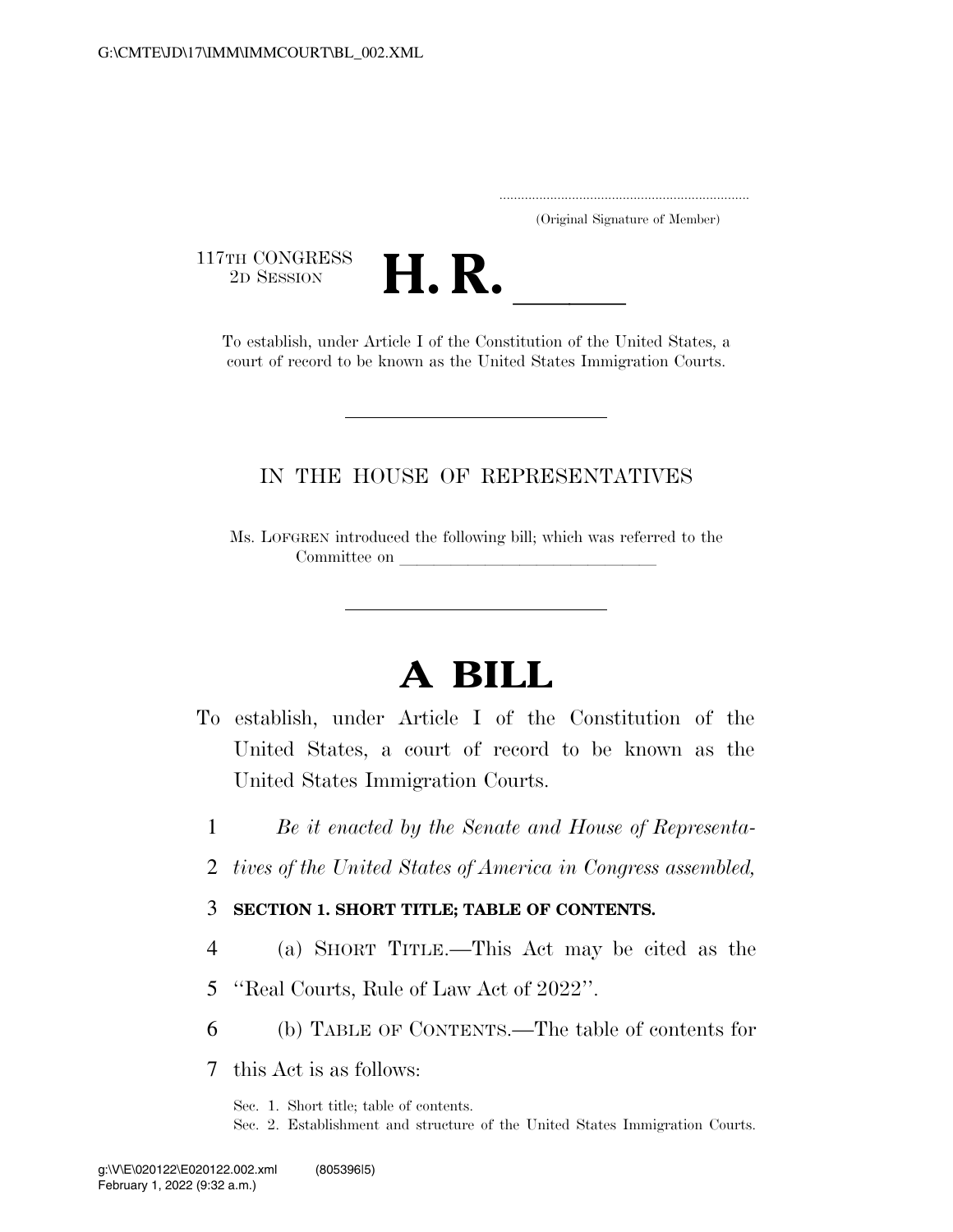|                | Sec. 3. Employees.<br>Sec. 4. Budget and expenditures.<br>Sec. 5. Annual report.<br>Sec. 6. Effective date; transitional provisions.<br>Sec. 7. Institutional transfer; continuity of proceedings.<br>Sec. 8. Review by the Judicial Conference; consultation requirements.<br>Sec. 9. Technical and conforming provisions. |
|----------------|-----------------------------------------------------------------------------------------------------------------------------------------------------------------------------------------------------------------------------------------------------------------------------------------------------------------------------|
| 1              | SEC. 2. ESTABLISHMENT AND STRUCTURE OF THE UNITED                                                                                                                                                                                                                                                                           |
| $\overline{2}$ | STATES IMMIGRATION COURTS.                                                                                                                                                                                                                                                                                                  |
| 3              | The Immigration and Nationality Act is amended by                                                                                                                                                                                                                                                                           |
| 4              | adding at the end the following:                                                                                                                                                                                                                                                                                            |
| 5              | "TITLE VI-UNITED STATES                                                                                                                                                                                                                                                                                                     |
| 6              | <b>IMMIGRATION COURTS</b>                                                                                                                                                                                                                                                                                                   |
| 7              | "Subtitle A—Organization and                                                                                                                                                                                                                                                                                                |
| 8              | <b>Jurisdiction</b>                                                                                                                                                                                                                                                                                                         |
| 9              | "SEC. 601. ESTABLISHMENT AND STRUCTURE.                                                                                                                                                                                                                                                                                     |
| 10             | $``(a)$ ESTABLISHMENT.—                                                                                                                                                                                                                                                                                                     |
| 11             | "(1) IN GENERAL.—There is established, under                                                                                                                                                                                                                                                                                |
| 12             | Article I of the Constitution of the United States, a                                                                                                                                                                                                                                                                       |
| 13             | system of courts of record to be known as the                                                                                                                                                                                                                                                                               |
| 14             | United States Immigration Courts (referred to in                                                                                                                                                                                                                                                                            |
| 15             | this Act as the 'Immigration Courts'). Each such                                                                                                                                                                                                                                                                            |
| 16             | court of record may be referred to as an 'immigra-                                                                                                                                                                                                                                                                          |
| 17             | tion court'. The Immigration Courts is not an agen-                                                                                                                                                                                                                                                                         |
| 18             | cy of, and shall be independent of, the executive                                                                                                                                                                                                                                                                           |
| 19             | branch of the Government.                                                                                                                                                                                                                                                                                                   |
| 20             | "(2) DIVISIONS.—The Immigration Courts shall                                                                                                                                                                                                                                                                                |
| 21             | consist of an appellate division, a trial division, and                                                                                                                                                                                                                                                                     |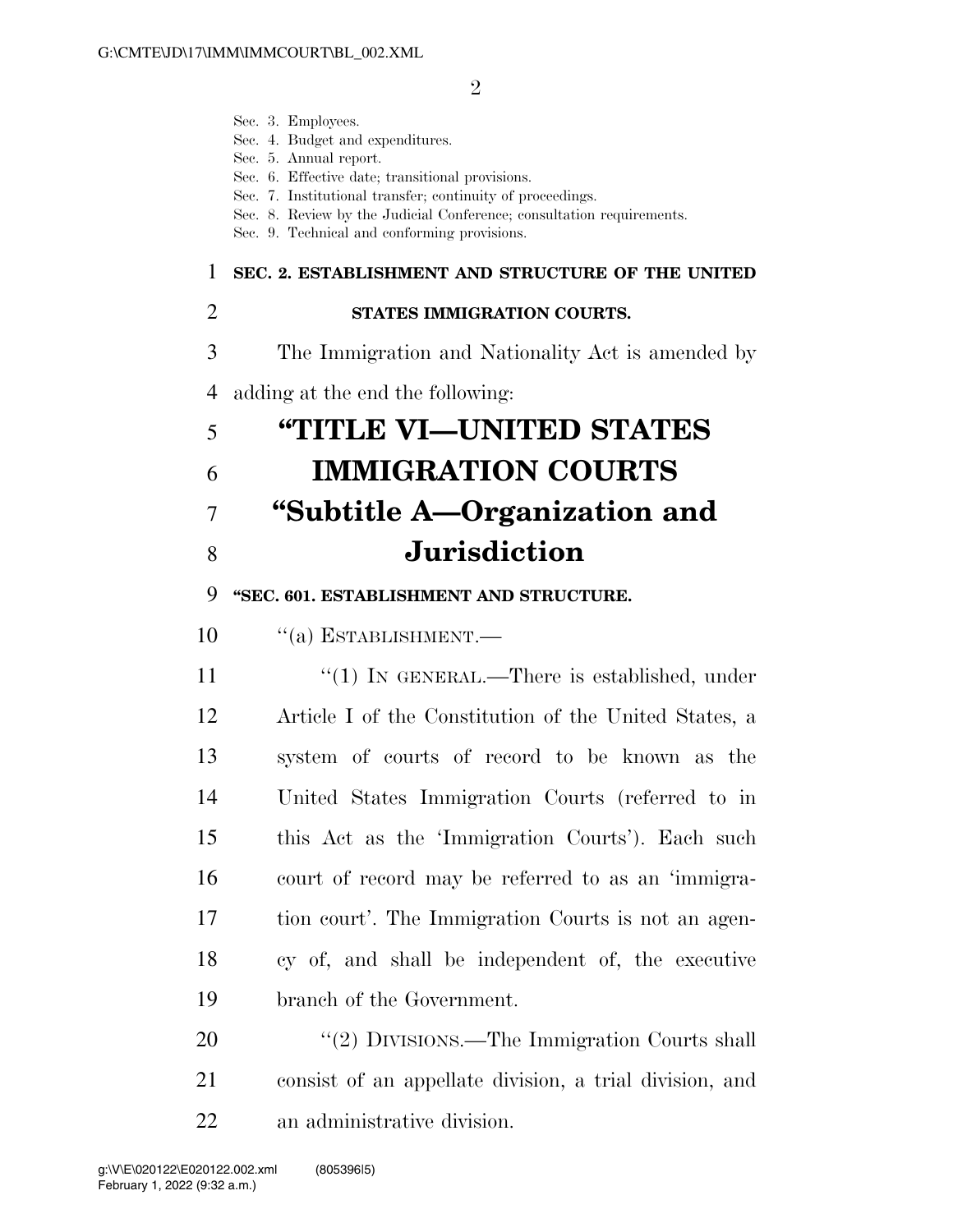| $\mathbf{1}$   | "(3) COURT OFFICES.—The principal office of          |
|----------------|------------------------------------------------------|
| $\overline{2}$ | the Immigration Courts shall be in the Washington,   |
| 3              | D.C. metropolitan area, but any immigration court    |
| $\overline{4}$ | may sit at any place within the United States.       |
| 5              | "(4) COURT SEAL.—The Immigration Courts              |
| 6              | shall have a seal which shall be judicially noticed. |
| 7              | "(b) APPELLATE DIVISION.—                            |
| 8              | "(1) IN GENERAL.—The appellate division of           |
| 9              | the Immigration Courts shall be composed of 21 im-   |
| 10             | migration appeals judges, one of whom shall serve as |
| 11             | chief judge, in accordance with paragraph (3).       |
| 12             | "(2) APPOINTMENT OF IMMIGRATION APPEALS              |
| 13             | JUDGES.-                                             |
| 14             | "(A) IN GENERAL.—Each immigration ap-                |
| 15             | peals judge shall be appointed by the President,     |
| 16             | by and with the advice and consent of the Sen-       |
| 17             | ate, consistent with the requirements described      |
| 18             | in section 602.                                      |
| 19             | "(B) TERM OF OFFICE.—Each immigra-                   |
| 20             | tion appeals judge shall be appointed for a term     |
| 21             | of 15 years and may be reappointed for addi-         |
| 22             | tional 15-year terms. An immigration appeals         |
| 23             | judge who is not reappointed for an additional       |
| 24             | term may continue to serve after the expiration      |
| 25             | of the prior term until the earlier of—              |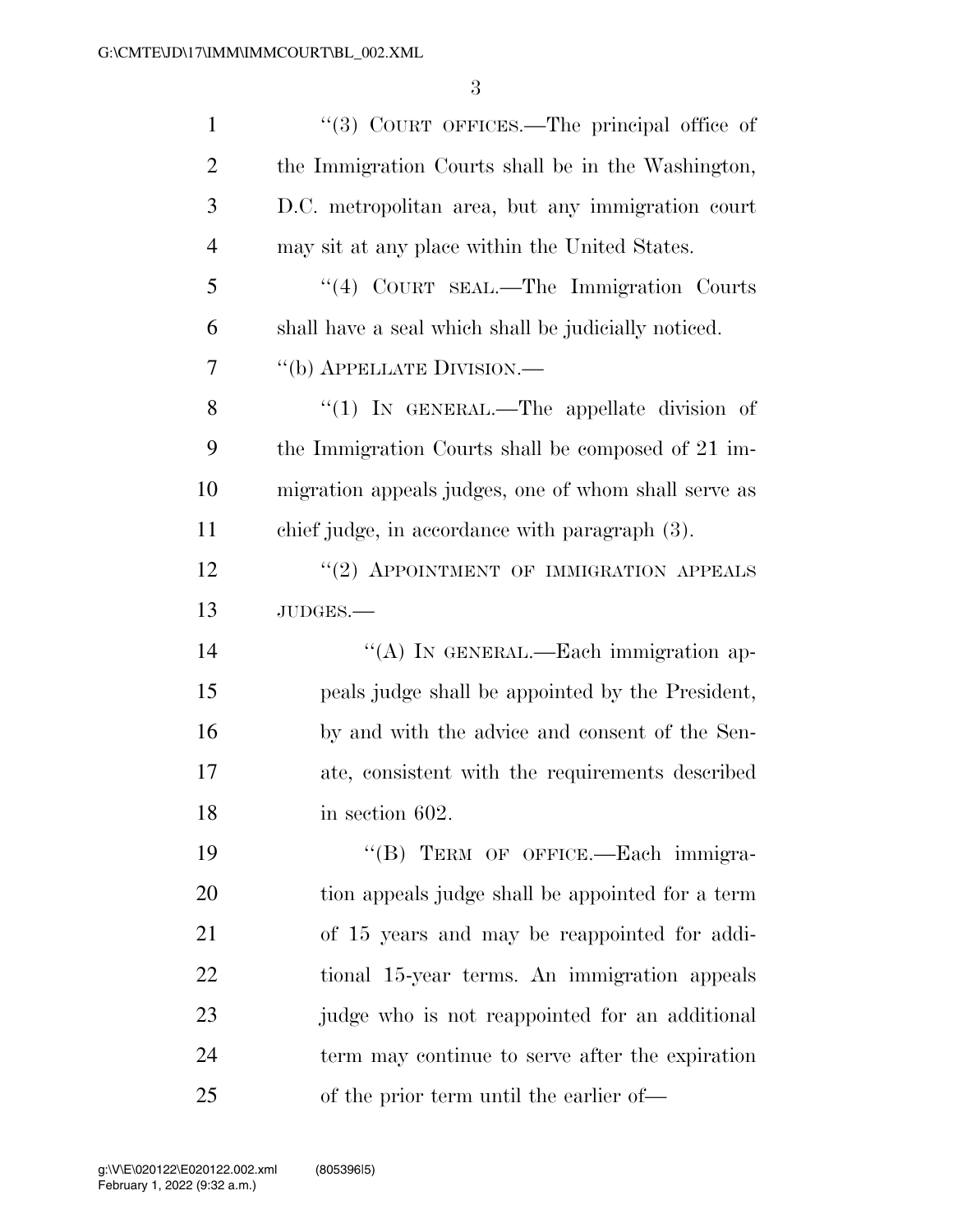| $\mathbf{1}$   | "(i) the date that a successor is ap-           |
|----------------|-------------------------------------------------|
| $\overline{2}$ | pointed; or                                     |
| 3              | "(ii) the date that is one year after           |
| $\overline{4}$ | the expiration of the prior term.               |
| 5              | "(C) SPECIAL RULE.—If an immigration            |
| 6              | appeals judge does not serve the entirety of an |
| 7              | appointed term, the resulting vacancy shall be  |
| 8              | filled by a successor appointed in accordance   |
| 9              | with this paragraph. At the conclusion of the   |
| 10             | term, such successor may be reappointed in ac-  |
| 11             | cordance with subparagraph (B).                 |
| 12             | $\lq(3)$ CHIEF JUDGE.—                          |
| 13             | "(A) DESIGNATION.—                              |
| 14             | "(i) IN GENERAL.—The chief judge                |
| 15             | shall be the immigration appeals judge who      |
| 16             | is most senior in appointment among the         |
| $17\,$         | immigration appeals judges who, at that         |
| 18             | time of appointment to the appellate divi-      |
| 19             | $sion$ —                                        |
| 20             | "(I) have served for 1 or more                  |
| 21             | years;                                          |
| 22             | "(II) have at least 5 years re-                 |
| 23             | maining in their term of office as an           |
| 24             | immigration appeals judge; and                  |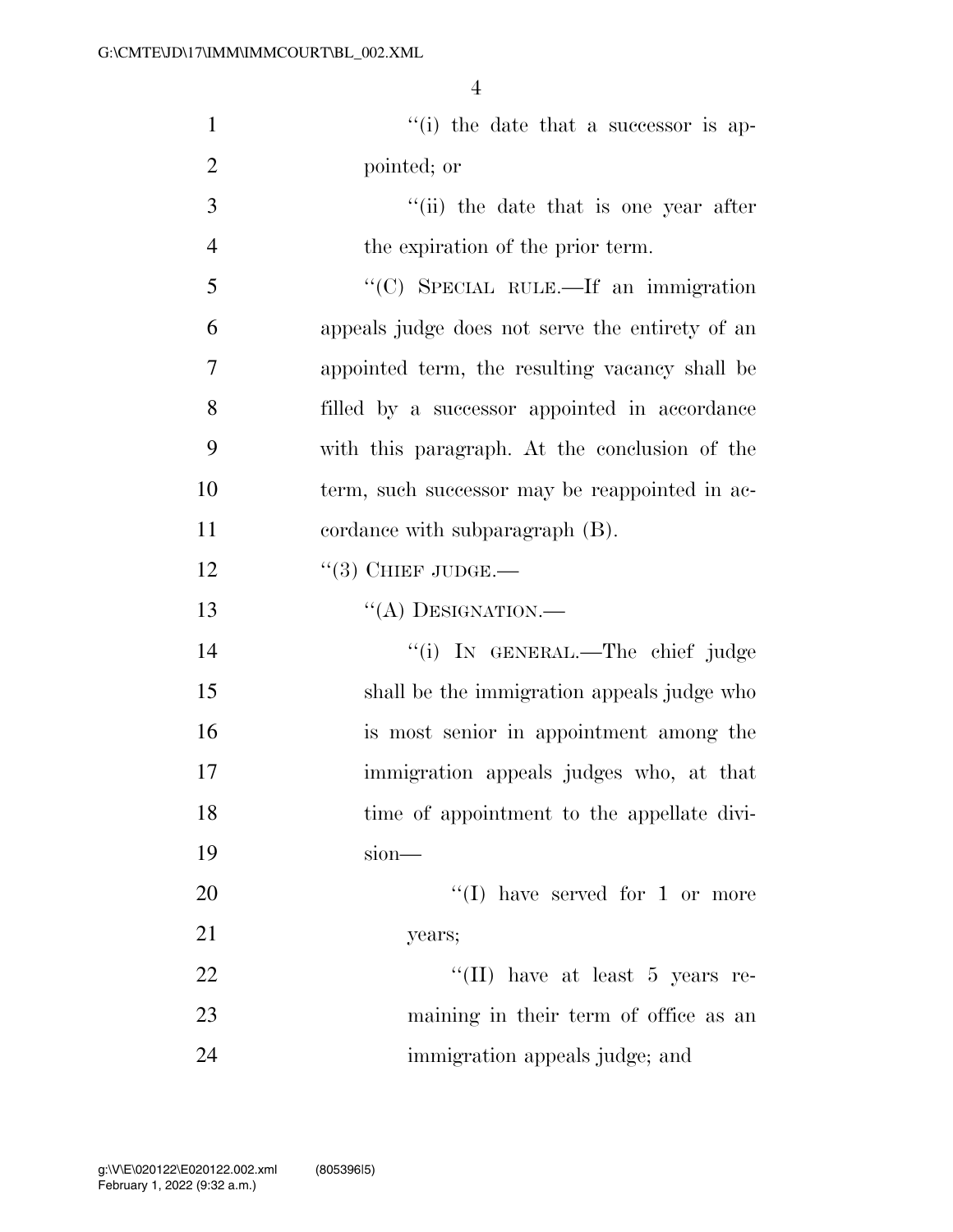1  $\frac{1}{1}$  ''(III) have not previously served 2 as chief judge.

3 "(ii) ACTING CHIEF JUDGE.—If no immigration appeals judge in regular ac- tive service satisfies all of the requirements in clause (i), the immigration appeals judge who is most senior in commission and who has not previously served as chief judge shall serve as acting chief judge until an immigration appeals judge becomes eli-gible under such clause.

12 ''(iii) PRECEDENCE.—Immigration appeals judges who have the same seniority in commission shall be eligible for service as chief judge according to seniority in age.

''(B) TERM OF OFFICE.—

| 18 | "(i) IN GENERAL.—Except as pro-             |
|----|---------------------------------------------|
| 19 | vided in clause (ii), the chief judge shall |
| 20 | serve a term that shall end on the earliest |
| 21 | $of$ —                                      |
| 22 | "(I) the date that is 5 years after         |

23 the date that term begins;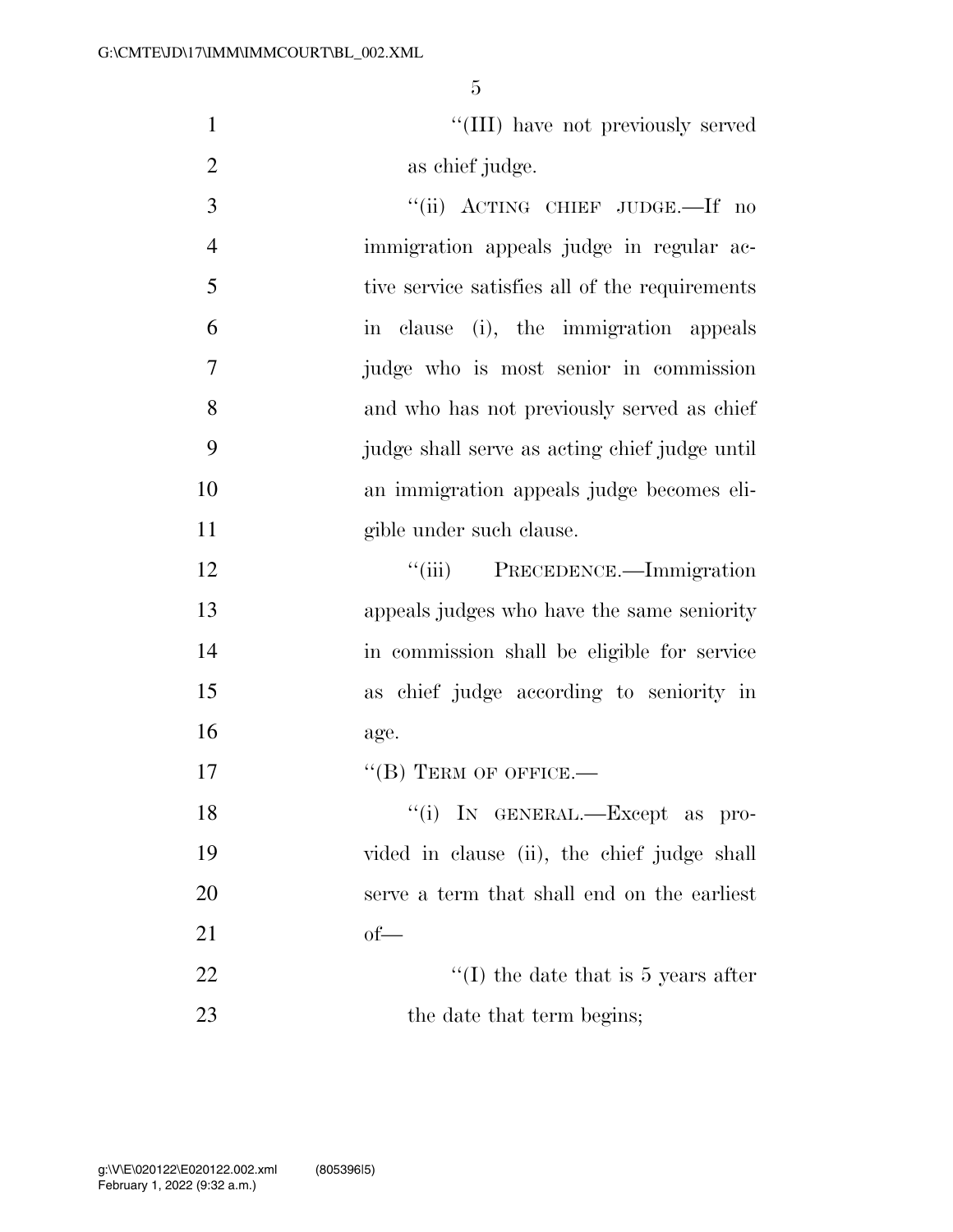| $\mathbf{1}$   | "(II) the date that the judge is                     |
|----------------|------------------------------------------------------|
| $\overline{2}$ | removed from service for cause in ac-                |
| 3              | cordance with section $602(f)$ ;                     |
| $\overline{4}$ | "(III) the date that the judge                       |
| 5              | leaves regular active service as an im-              |
| 6              | migration appeals judge; and                         |
| $\tau$         | $\lq\lq (IV)$ the date that the judge                |
| 8              | provides written notice to the other                 |
| 9              | immigration appeals judges that such                 |
| 10             | judge is resigning from service as                   |
| 11             | chief judge.                                         |
| 12             | "(ii) CONTINUATION OF SERVICE.—If,                   |
| 13             | upon conclusion of the chief judge's term            |
| 14             | of office described in clause $(i)(I)$ , no other    |
| 15             | immigration appeals judge is eligible to as-         |
| 16             | sume the role of chief judge as provided in          |
| 17             | subparagraph (A), the incumbent shall                |
| 18             | continue to serve as chief judge until an-           |
| 19             | other immigration appeals judge becomes              |
| 20             | eligible.                                            |
| 21             | "(4) EN BANC EXERCISE OF APPELLATE DIVI-             |
| 22             | AUTHORITY IN NON-ADJUDICATIVE<br><b>SION</b><br>MAT- |
| 23             | TERS.-                                               |
| 24             | "(A) IN GENERAL.—The appellate division              |
| 25             | shall exercise only en banc its authority to—        |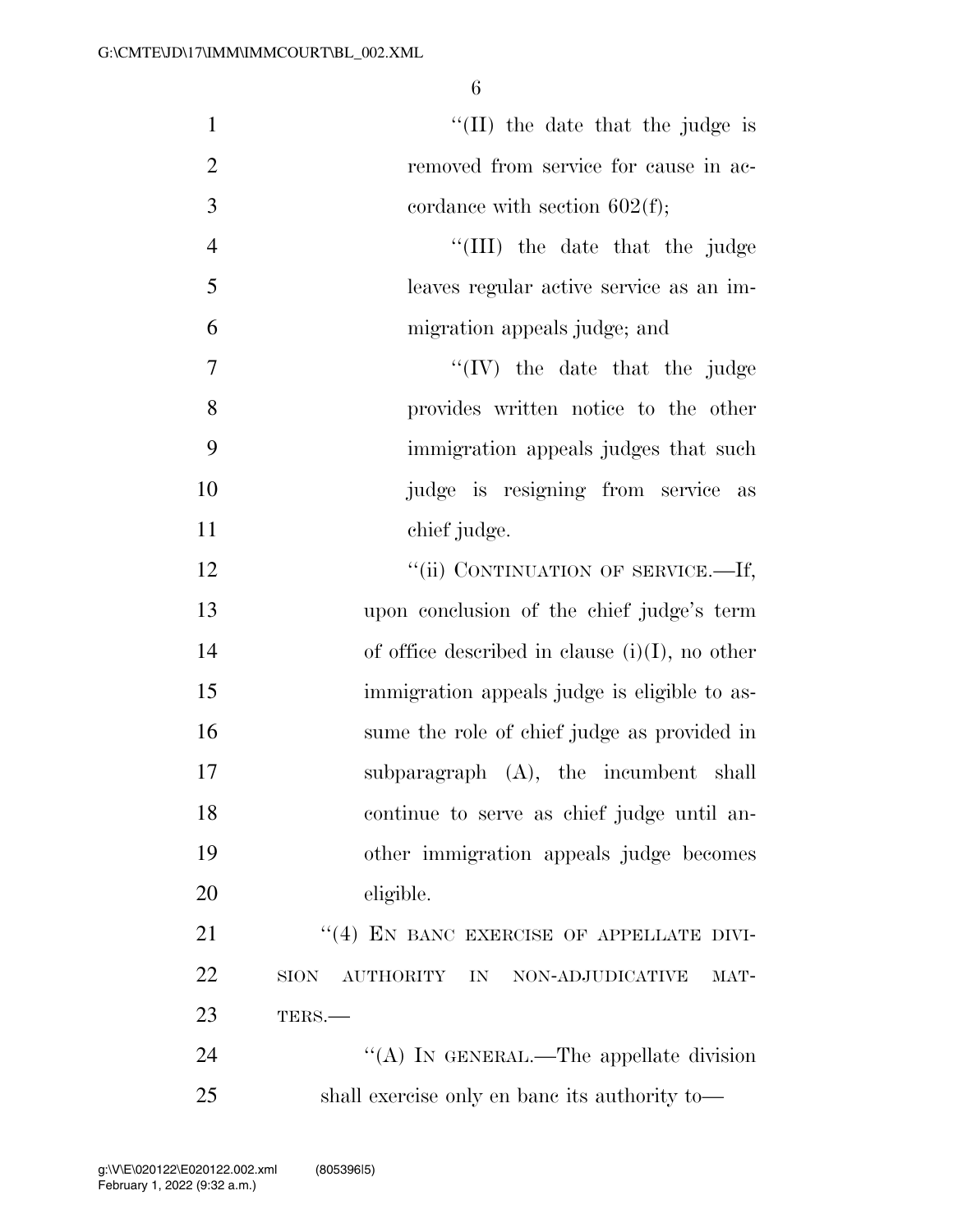| $\mathbf{1}$   | "(i) appoint immigration trial judges                     |
|----------------|-----------------------------------------------------------|
| $\overline{2}$ | to the trial division;                                    |
| 3              | "(ii) remove immigration trial judges                     |
| $\overline{4}$ | in accordance with section $602(f)$ ;                     |
| 5              | "(iii) appoint a chief administrative                     |
| 6              | officer to the administrative division;                   |
| 7              | "(iv) promulgate rules and set policies                   |
| 8              | and procedures of the Immigration Courts;                 |
| 9              | and                                                       |
| 10             | "(v) address other non-adjudicative                       |
| 11             | matters that require en banc consideration,               |
| 12             | as determined by the chief judge.                         |
| 13             | "(B) MAJORITY VOTE.—The appellate divi-                   |
| 14             | sion shall exercise its en banc authority as pro-         |
| 15             | vided in subparagraph $(A)$ by a majority vote,           |
| 16             | a quorum being present.                                   |
| 17             | "(C) QUORUM.—For purposes of<br>this                      |
| 18             | paragraph, not less than $\frac{2}{3}$ of all immigration |
| 19             | appeals judges in regular active service shall            |
| 20             | constitute a quorum.                                      |
| 21             | $``$ (c) TRIAL DIVISION.—                                 |
| 22             | "(1) IN GENERAL.—The trial division of the                |
| 23             | Immigration Courts shall be composed of immigra-          |
| 24             | tion trial courts, the number and geographical loca-      |
| 25             | tion of which shall be determined by the administra-      |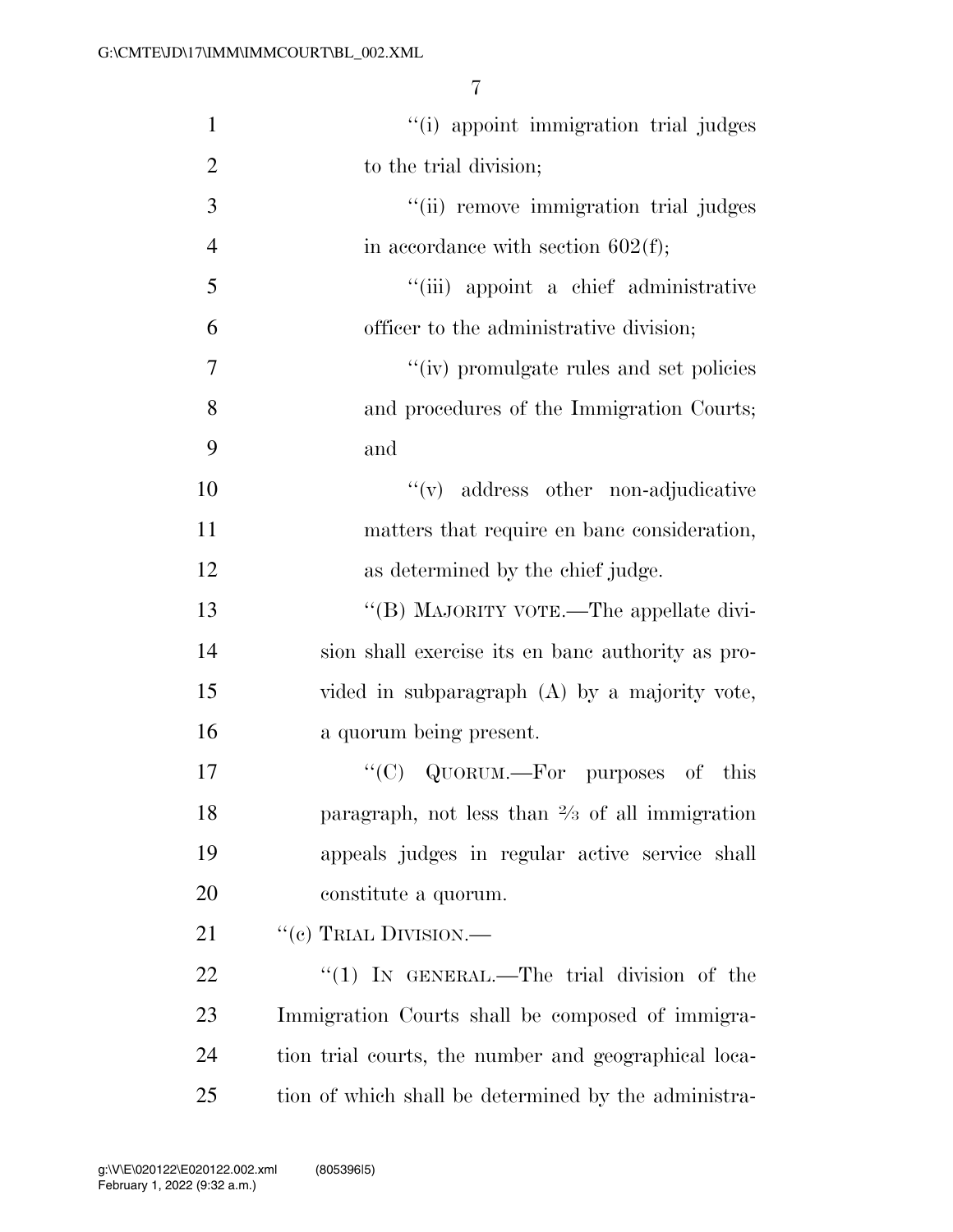| $\mathbf{1}$   | tive council, in accordance with the procedures de-   |
|----------------|-------------------------------------------------------|
| $\overline{2}$ | scribed in subsection $(d)(3)(B)$ . Each immigration  |
| 3              | trial court shall be overseen by a chief trial judge. |
| $\overline{4}$ | $"(2)$ APPOINTMENT OF IMMIGRATION<br>TRIAL            |
| 5              | JUDGES.-                                              |
| 6              | "(A) IN GENERAL.—Except as provided in                |
| 7              | section 603, each immigration trial judge shall       |
| 8              | be appointed by the appellate division consistent     |
| 9              | with the requirements described in section 602.       |
| 10             | "(B) TERM OF OFFICE.-Each immigra-                    |
| 11             | tion trial judge shall be appointed for a term of     |
| 12             | 15 years and may be reappointed for additional        |
| 13             | 15-year terms. An immigration trial judge who         |
| 14             | is not reappointed for an additional term may         |
| 15             | continue to serve after the expiration of the         |
| 16             | prior term for not more than 1 year or until a        |
| 17             | successor is appointed, whichever occurs first.       |
| 18             | $``(3)$ CHIEF TRIAL JUDGES.—                          |
| 19             | "(A) DESIGNATION.—The chief judge shall               |
| 20             | designate one immigration trial judge to serve        |
| 21             | as the chief trial judge for each geographical        |
| 22             | area. If only one immigration trial judge pre-        |
| 23             | sides over a geographical area, that judge shall      |
| 24             | be designated the chief trial judge.                  |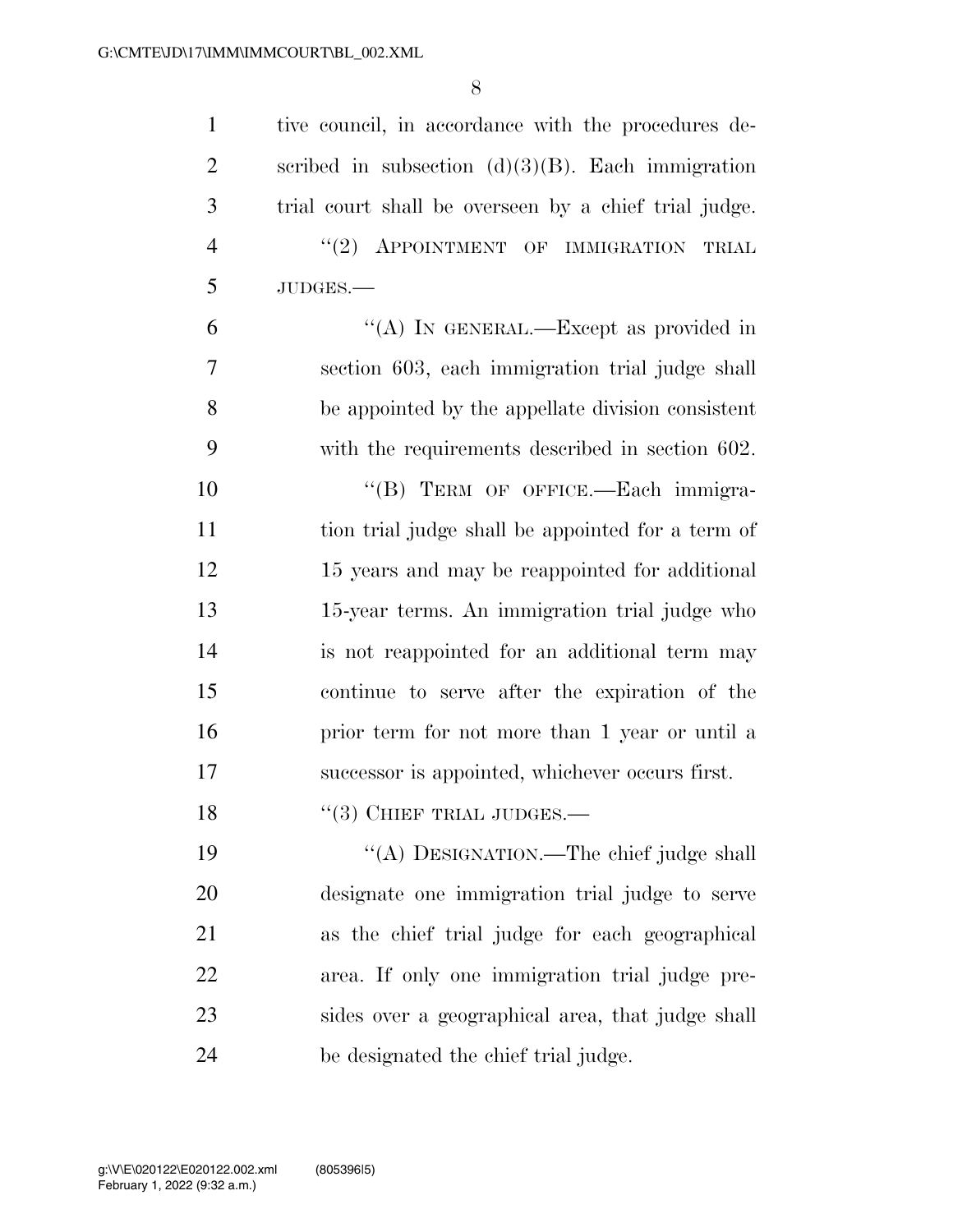| $\mathbf{1}$   | "(B) TERM OF OFFICE.—Chief trial judges              |
|----------------|------------------------------------------------------|
| $\overline{2}$ | shall serve for an initial term of 5 years and       |
| 3              | may be reappointed for additional 5-year terms,      |
| $\overline{4}$ | or other periods of time that are less than 5        |
| 5              | years as determined by the appellate division.       |
| 6              | "(C) RESPONSIBILITIES.—In addition to                |
| 7              | fulfilling regular judicial duties, chief trial      |
| 8              | judges shall be responsible for—                     |
| 9              | "(i) overseeing the administrative op-               |
| 10             | erations of the trial division in the geo-           |
| 11             | graphical area in which they are located;            |
| 12             | and                                                  |
| 13             | "(ii) fulfilling all other duties and re-            |
| 14             | sponsibilities articulated in this Act or del-       |
| 15             | egated to the chief trial judges by the chief        |
| 16             | judge.                                               |
| 17             | "(d) ADMINISTRATIVE DIVISION.—                       |
| 18             | $\lq(1)$ In GENERAL.—The administrative division     |
| 19             | of the Immigration Courts shall consist of an admin- |
| 20             | istrative office and an administrative council.      |
| 21             | "(2) ADMINISTRATIVE OFFICE.—The adminis-             |
| 22             | trative office shall be managed by a chief adminis-  |
| 23             | trative officer, who shall be responsible for-       |
| 24             | $\lq\lq$ implementing and administering oper-        |
| 25             | ational rules, policies, and procedures of the       |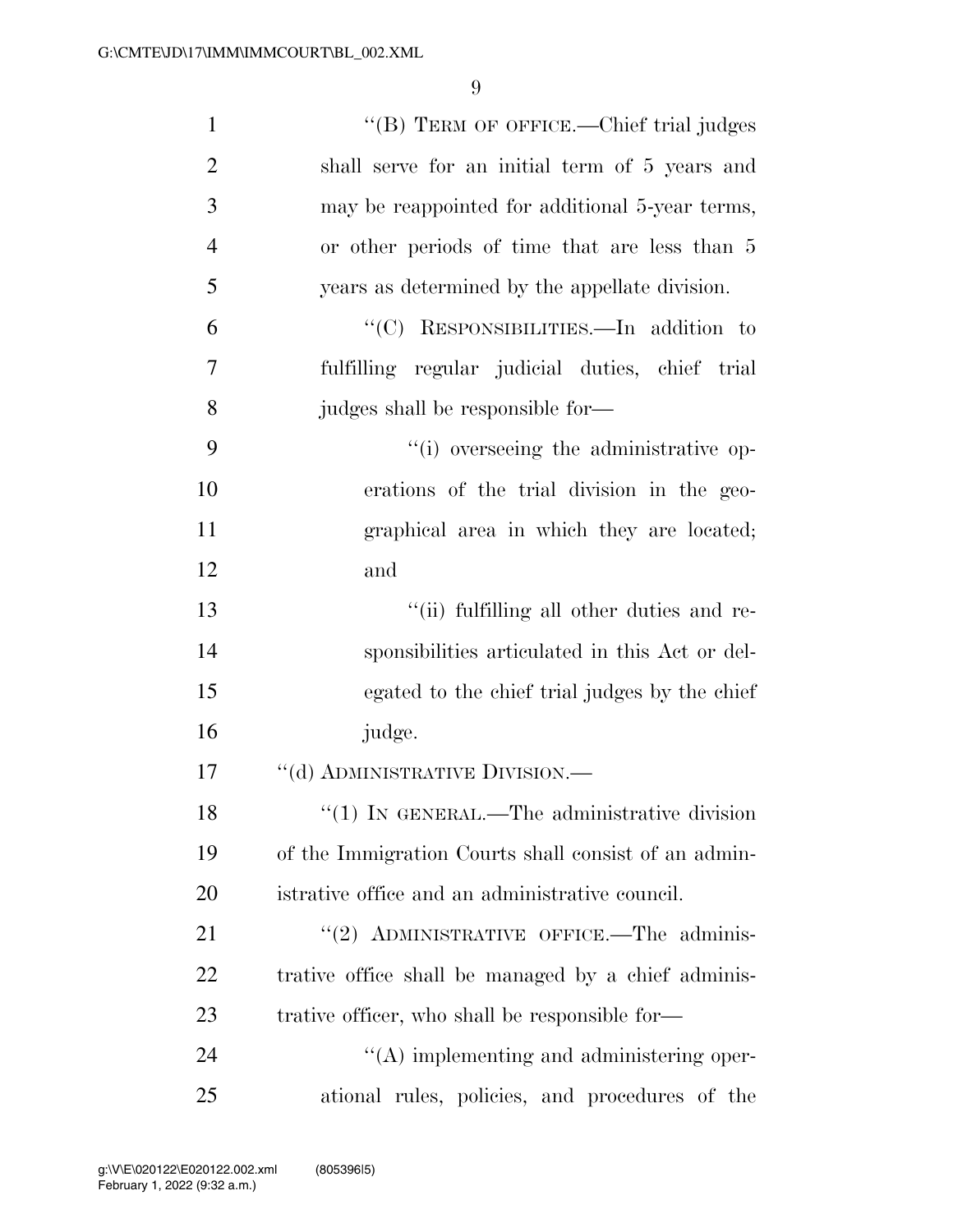| $\mathbf{1}$   | Immigration Courts established by the appellate    |
|----------------|----------------------------------------------------|
| $\overline{2}$ | division or the administrative council;            |
| 3              | $\lq\lq$ assisting the administrative council in   |
| $\overline{4}$ | executing its responsibilities as described in     |
| 5              | paragraph $(3)$ ; and                              |
| 6              | "(C) fulfilling all other administrative du-       |
| $\overline{7}$ | ties and responsibilities articulated in this Act  |
| 8              | or delegated by the chief judge.                   |
| 9              | $``(3)$ ADMINISTRATIVE COUNCIL.—                   |
| 10             | "(A) IN GENERAL.—The chief judge of the            |
| 11             | appellate division shall summon annually the       |
| 12             | chief trial judge of each court of the trial divi- |
| 13             | sion to a meeting at such time and place in the    |
| 14             | United States as the chief judge may designate.    |
| 15             | The chief judge shall preside at such meeting      |
| 16             | which shall be known as the administrative         |
| 17             | council of the Immigration Courts. Special ses-    |
| 18             | sions of the council may be called by the chief    |
| 19             | judge at such times and places as the chief        |
| 20             | judge may designate. If the chief trial judge of   |
| 21             | any court of the trial division is unable to at-   |
| 22             | tend, the chief judge may summon any other         |
| 23             | judge from such court. Every judge summoned        |
| 24             | shall attend and, unless excused by the chief      |
| 25             | judge, shall remain throughout the sessions of     |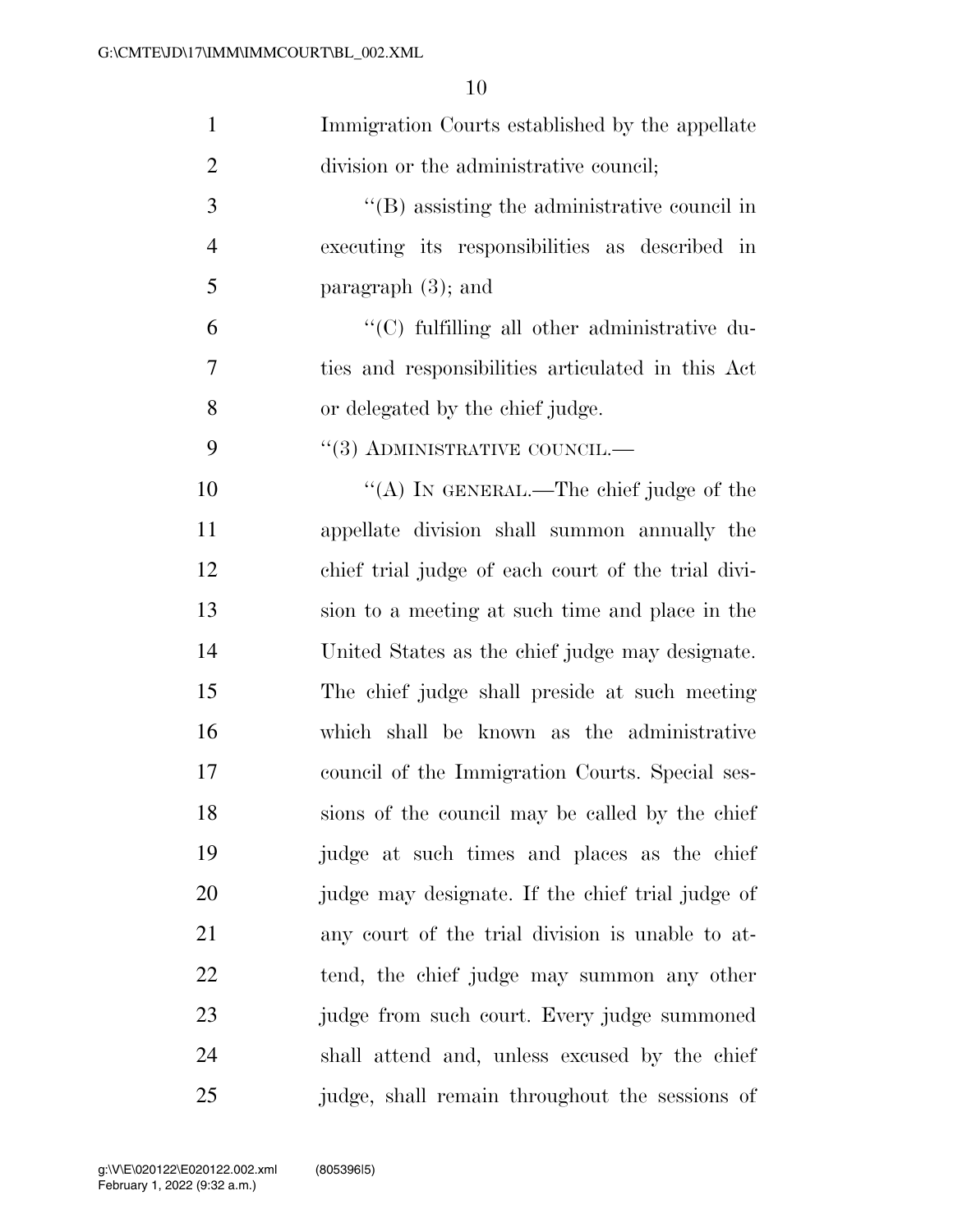| $\mathbf{1}$   | the council and advise as to the needs of that |
|----------------|------------------------------------------------|
| $\overline{2}$ | judge's court and as to any matters in respect |
| 3              | of which the administration of justice in the  |
| $\overline{4}$ | Immigration Courts may be improved.            |
| 5              | "(B) DETERMINATION OF NUMBER OF RE-            |
| 6              | QUIRED JUDGES AND GEOGRAPHICAL AREAS OF        |
| 7              | SERVICE.                                       |
| 8              | "(i) SURVEY.—Not later than 1 year             |
| 9              | after the date of the enactment of the Real    |
| 10             | Courts, Rule of Law Act of 2022, and           |
| 11             | every 4 years thereafter, the administrative   |
| 12             | council shall conduct a survey, which shall    |
| 13             | include the solicitation of information and    |
| 14             | recommendations from the public, to deter-     |
| 15             | mine the number of immigration trial           |
| 16             | courts required to provide for the expedi-     |
| 17             | tious and effective administration of jus-     |
| 18             | tice, as well as the geographical areas to be  |
| 19             | served by such courts. In conducting the       |
| 20             | survey, the administrative council shall—      |
| 21             | $\lq\lq$ assess the continuing need            |
| 22             | for existing immigration trial court           |
| 23             | positions and the need for additional          |
| 24             | positions in each geographical loca-           |
| 25             | tion;                                          |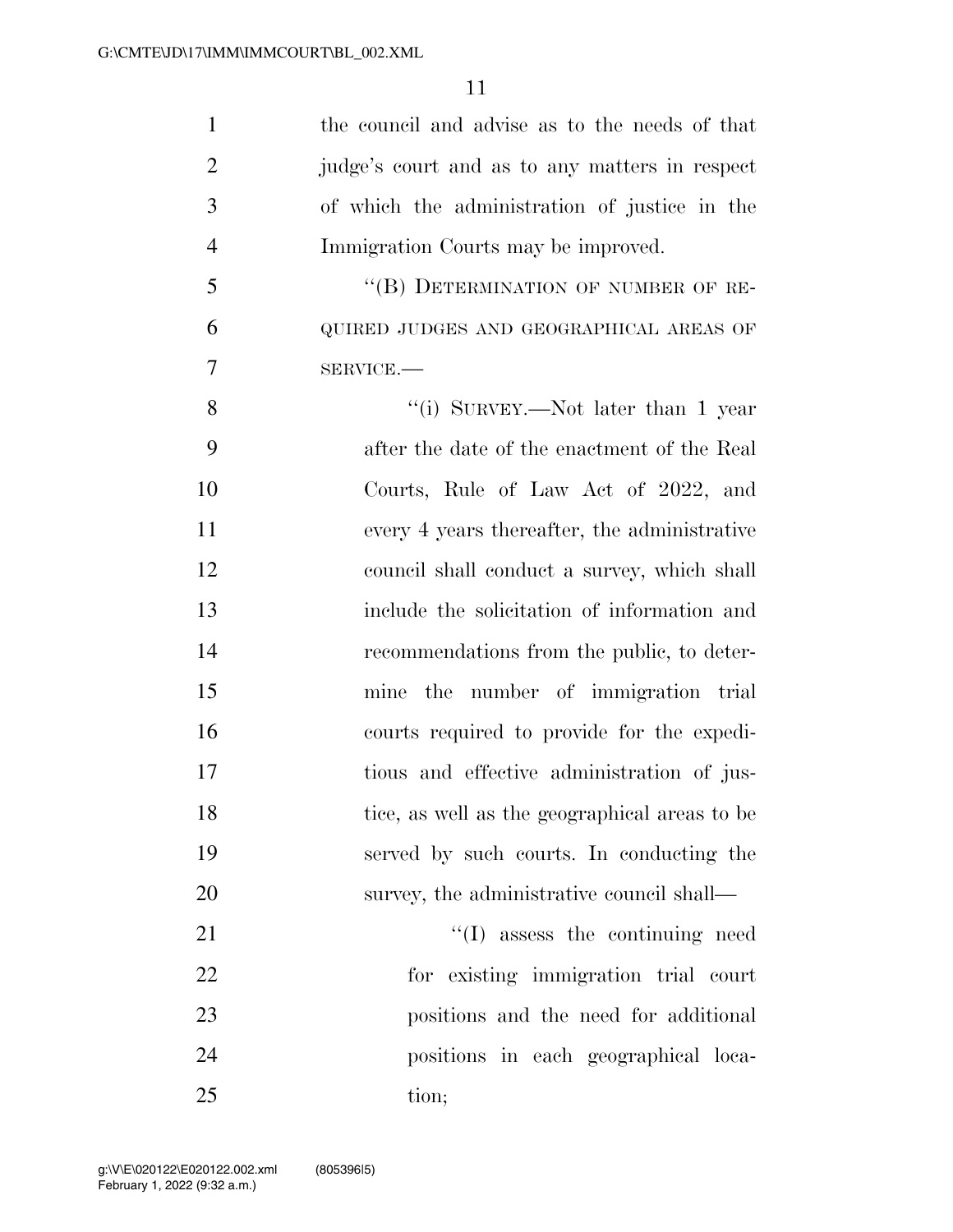| $\mathbf{1}$   | "(II) evaluate local conditions in          |
|----------------|---------------------------------------------|
| $\mathfrak{2}$ | each geographical location, including       |
| 3              | the proximity to populations to be          |
| $\overline{4}$ | served, the quality and availability of     |
| 5              | infrastructure to support transpor-         |
| 6              | tation and communication, and the           |
| 7              | availability of legal services for indi-    |
| 8              | gent and non-English speaking indi-         |
| 9              | viduals;                                    |
| 10             | "(III) consider proximity and ac-           |
| 11             | cess to judicial and Department of          |
| 12             | Homeland Security facilities; and           |
| 13             | $``(IV)$ consider the allocation of         |
| 14             | immigration trial courts and judges         |
| 15             | among existing geographical areas           |
| 16             | and whether the administration of           |
| 17             | justice would be better served by the       |
| 18             | presence of immigration trial courts        |
| 19             | and judges in new or different areas.       |
| 20             | "(ii) PUBLICATION OF SURVEY RE-             |
| 21             | sultrs.—The administrative council shall    |
| 22             | publish the results of the survey described |
| 23             | in subparagraph $(A)$ .                     |
| 24             | "(iii) NOTICE OF VACANCIES.—The             |
| $25\,$         | administrative council shall publish notice |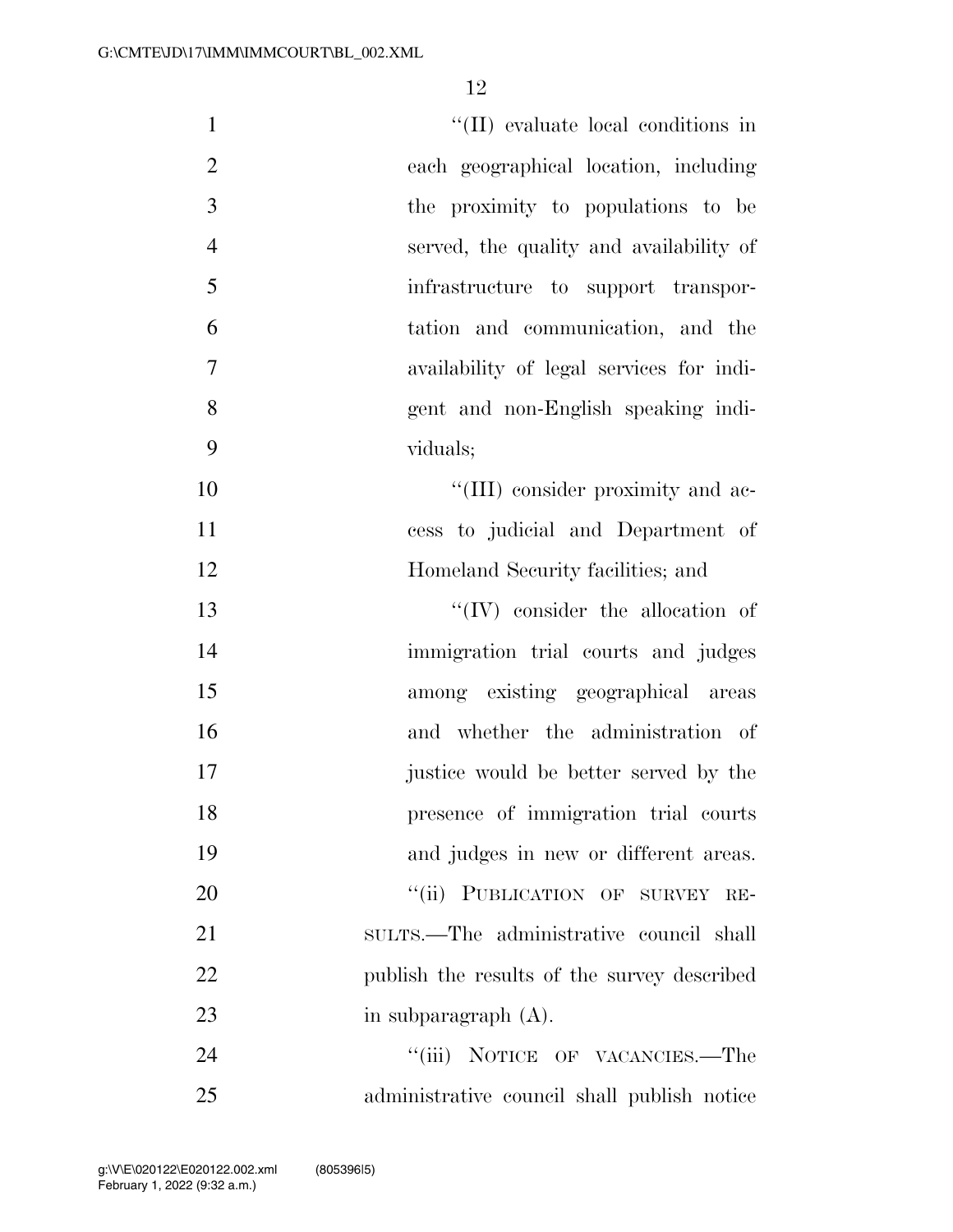| $\mathbf{1}$   | of any immigration judge vacancies or new           |
|----------------|-----------------------------------------------------|
| $\overline{2}$ | staff positions.                                    |
| 3              | $``$ (C) MERIT SELECTION PANEL.—                    |
| $\overline{4}$ | "(i) APPOINTMENT OF IMMIGRATION                     |
| 5              | JUDGES.—The administrative council shall            |
| 6              | establish a merit selection panel to assist         |
| 7              | in identifying and recommending individ-            |
| 8              | uals who are best qualified to serve as im-         |
| 9              | migration judges, consistent with sub-              |
| 10             | sections (a), (b), and (c) of section $602$ .       |
| 11             | "(ii) COMPOSITION.—The panel de-                    |
| 12             | scribed in paragraph (1) shall consist of           |
| 13             | qualified individuals with experience in a          |
| 14             | diverse range of settings, including aca-           |
| 15             | demia, non-governmental organizations,              |
| 16             | private immigration practice, and govern-           |
| 17             | ment service.                                       |
| 18             | "SEC. 602. IMMIGRATION APPEALS JUDGES AND TRIAL     |
| 19             | <b>JUDGES.</b>                                      |
| 20             | "(a) QUALIFICATIONS OF IMMIGRATION JUDGES.-         |
| 21             | Each immigration judge shall—                       |
| 22             | $f''(1)$ be a member in good standing of the bar    |
| 23             | of a Federal court or the highest court of a State, |
| 24             | or any combination thereof, for not less than ten   |
| 25             | years;                                              |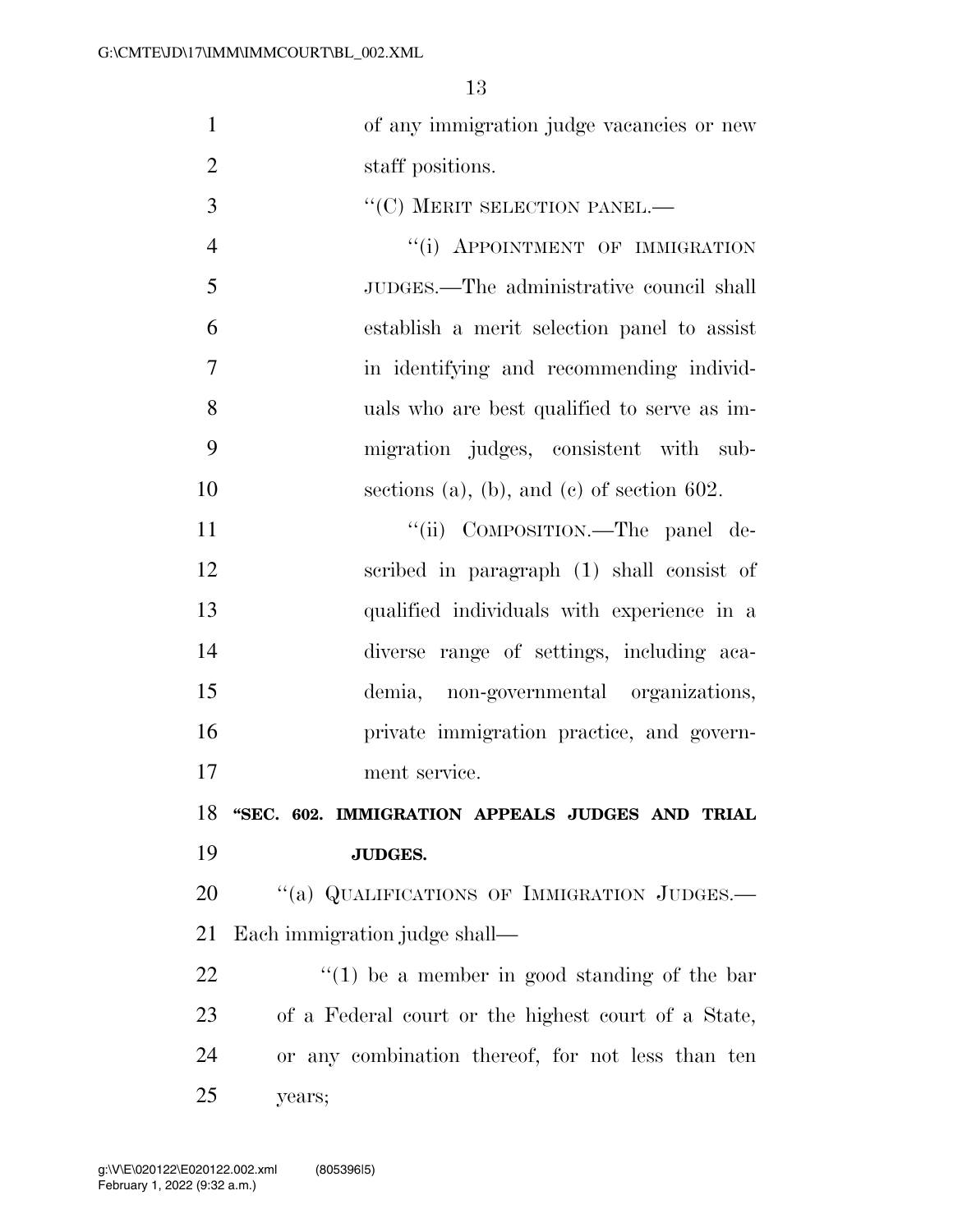$\frac{1}{2}$  ''(2) possess, and have a reputation for, integ- rity and good character; 3 ''(3) possess and have demonstrated a commit-

ment to equal justice under the law;

5 "(4) possess and have demonstrated out- standing legal ability and competence, as evidenced by substantial legal experience, ability to deal with complex legal problems, aptitude for legal scholar- ship and writing, and familiarity with courts and court processes;

11  $\frac{1}{5}$  exhibit demeanor, character, and person-ality that indicate a judicial temperament; and

 ''(6) be qualified to conduct fair and impartial hearings that are consistent with due process.

 ''(b) ADDITIONAL FACTORS FOR THE APPOINTMENT OF IMMIGRATION JUDGES.—In appointing immigration judges, the President and the appellate division shall en-sure that—

 $\frac{1}{2}$  (1) qualified candidates are identified without regard to race, color, sex, religion, national origin, disability, age, or any other factor protected under Federal law;

23  $\frac{1}{2}$   $\frac{1}{2}$  the corps of immigration judges—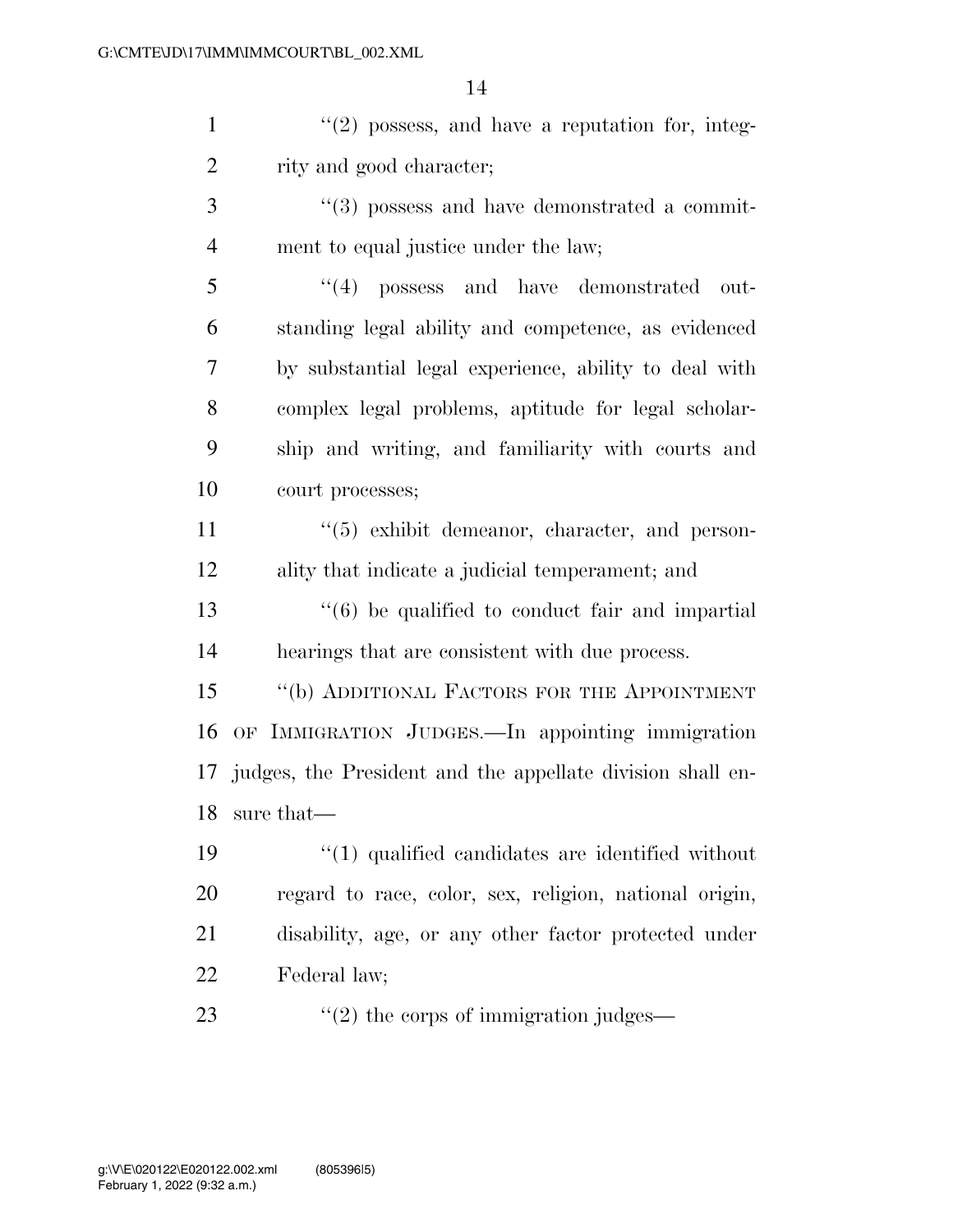1 ''(A) is comprised primarily of individuals with prior legal experience in immigration law; and

 ''(B) to the extent practicable, reflects a balance of individuals with prior legal experi- ence in the public sector and private sector; and ''(3) candidates are selected without regard to political party affiliation or perceived political ide-ology.

 ''(c) PROHIBITED RELATIONSHIPS.—No individual may be appointed as an immigration trial judge if such individual is related by blood in the first-, second-, or third-degree, or by marriage to a immigration appeals judge in regular active service.

 ''(d) CONTINUING EDUCATION.—In addition to the training required under section 603(c) of the International Religious Freedom Act of 1998 (22 U.S.C. 6473(c)), all immigration judges shall be required to satisfy continuing education requirements, as determined by the administra-tive council.

21 "(e) SALARIES.—

22 "(1) IMMIGRATION APPEALS JUDGES.—Each immigration appeals judge shall serve on a full-time basis and shall receive as compensation for such services, an annual salary that is equal to the salary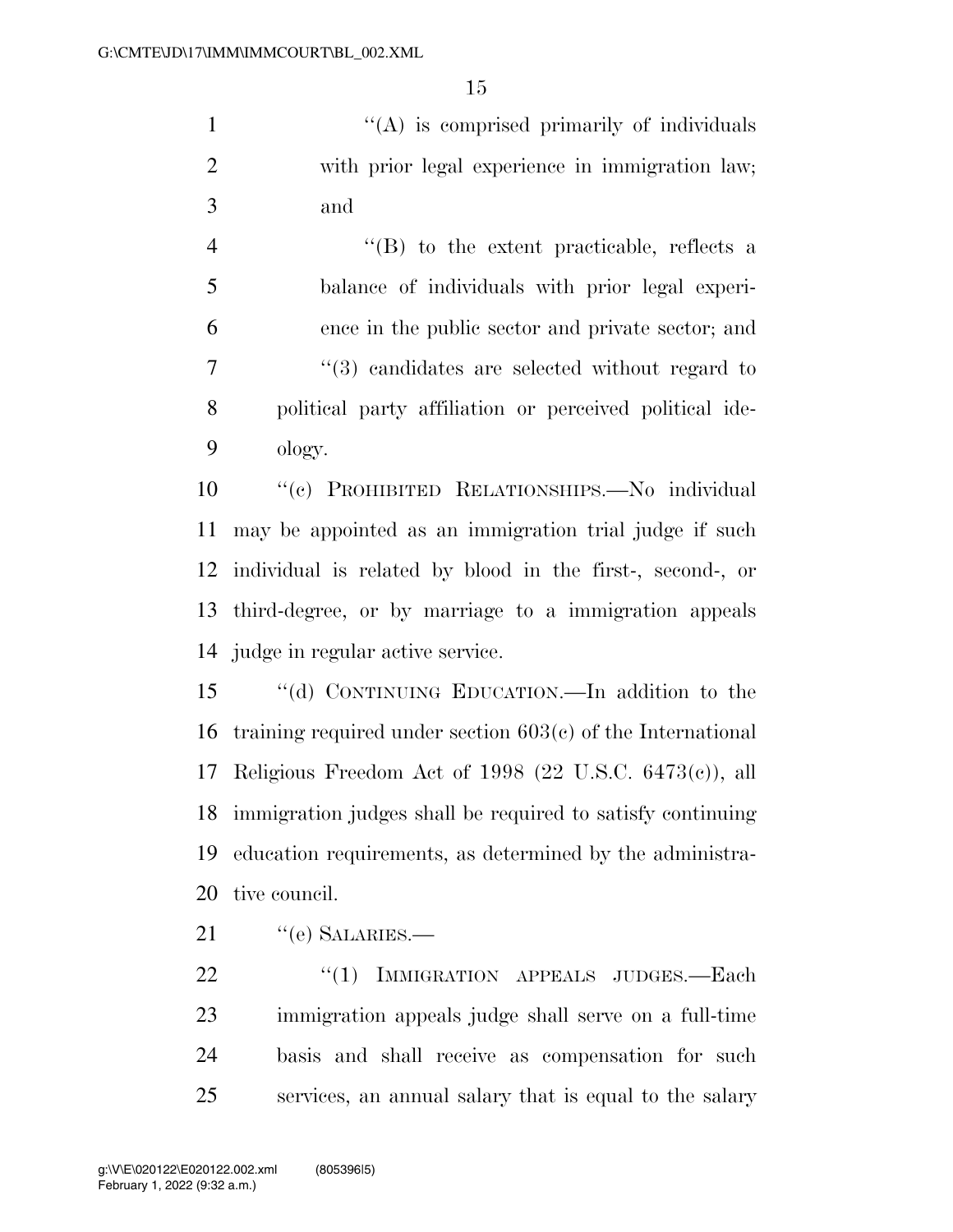of a judge of the district court of the United States as determined pursuant to section 135 of title 28, United States Code.

4 "(2) IMMIGRATION TRIAL JUDGES.—Each im- migration trial judge shall serve on a full-time basis and shall receive as compensation for such services, an annual salary that is equal to 92 percent of the salary of a judge of the district court of the United States as determined pursuant to section 135 of title 28, United States Code.

11 ''(3) PROHIBITION ON THE PRACTICE OF LAW.—No immigration judge may engage in the practice of law or any other practice, business, occu- pation, or employment that is inconsistent with the expeditious, proper, and impartial performance of such judge's duties.

17 <sup>"</sup>(f) REMOVAL.—

18 "(1) IN GENERAL.—An immigration judge may be removed from office only on grounds of inca- pacity, misconduct, neglect of duty, or having en- gaged in the practice of law, and in accordance with the following:

23 ''(A) An immigration appeals judge may be removed from office by the President.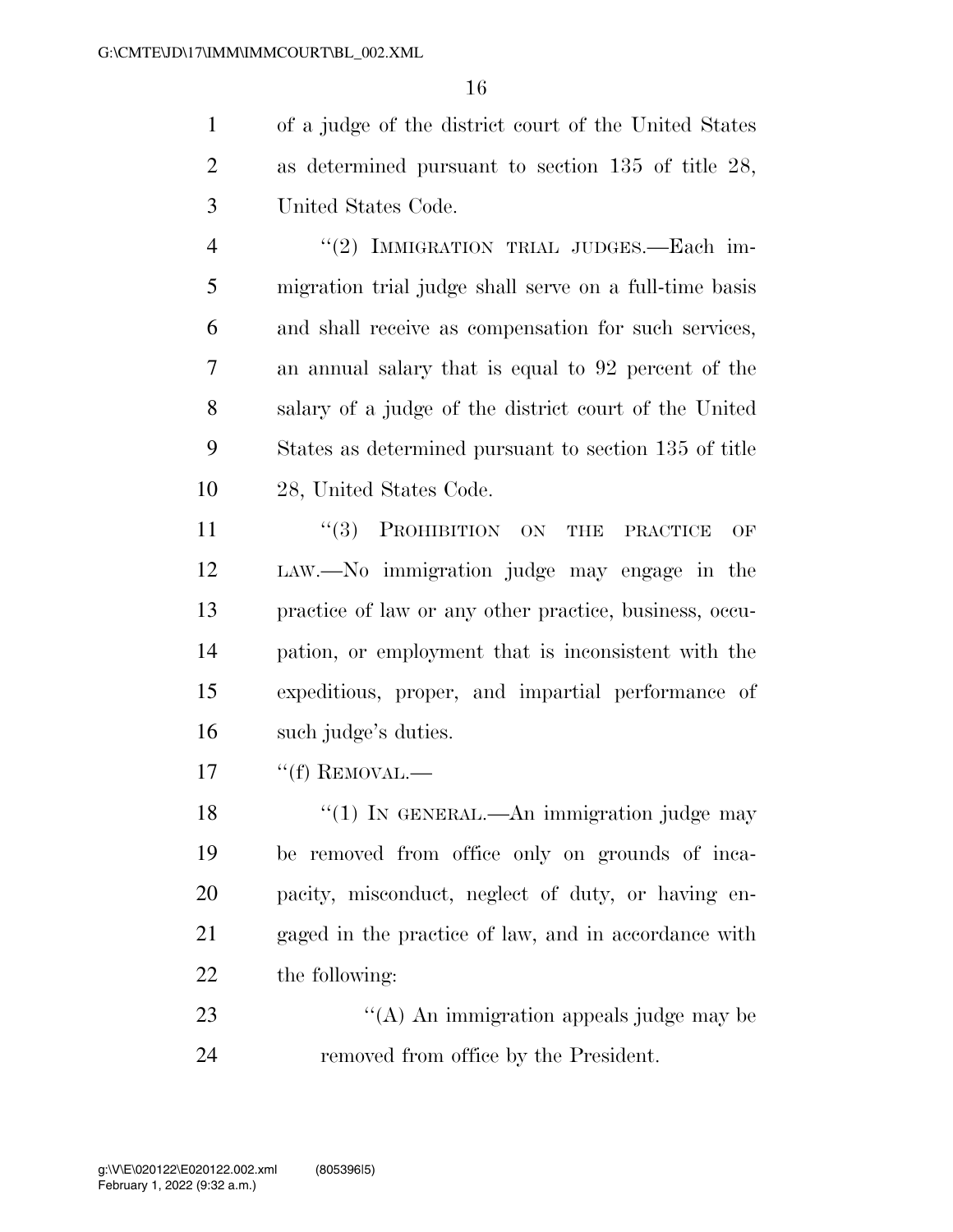1 ''(B) An immigration trial judge may be removed from office by the appellate division. 3  $\cdot$  (C) No immigration judge may be re-

 moved from office unless such judge is provided with notice of the allegations forming the basis for removal and an opportunity to appear in person at a hearing to rebut such allegations.

8  $"(2)$  COMPLAINTS.—

9 "(A) In GENERAL.—The appellate division shall promulgate rules, consistent with chapter 11 16 of title 28, United States Code, for receiv- ing, investigating, and resolving complaints re- garding the conduct of immigration judges. In investigating and acting upon any such com- plaint, the appellate division shall have the pow- ers granted to a judicial council under such chapter.

18 "(B) JUDICIAL CONFERENCE.—The provi- sions of sections 354(b) through 360 of title 28, United States Code, regarding referral or cer- tification to, and petition for review in the Judi- cial Conference of the United States, and action thereon, shall apply to the exercise of the pow- ers of a judicial council by the appellate divi-sion. The grounds for removal specified in para-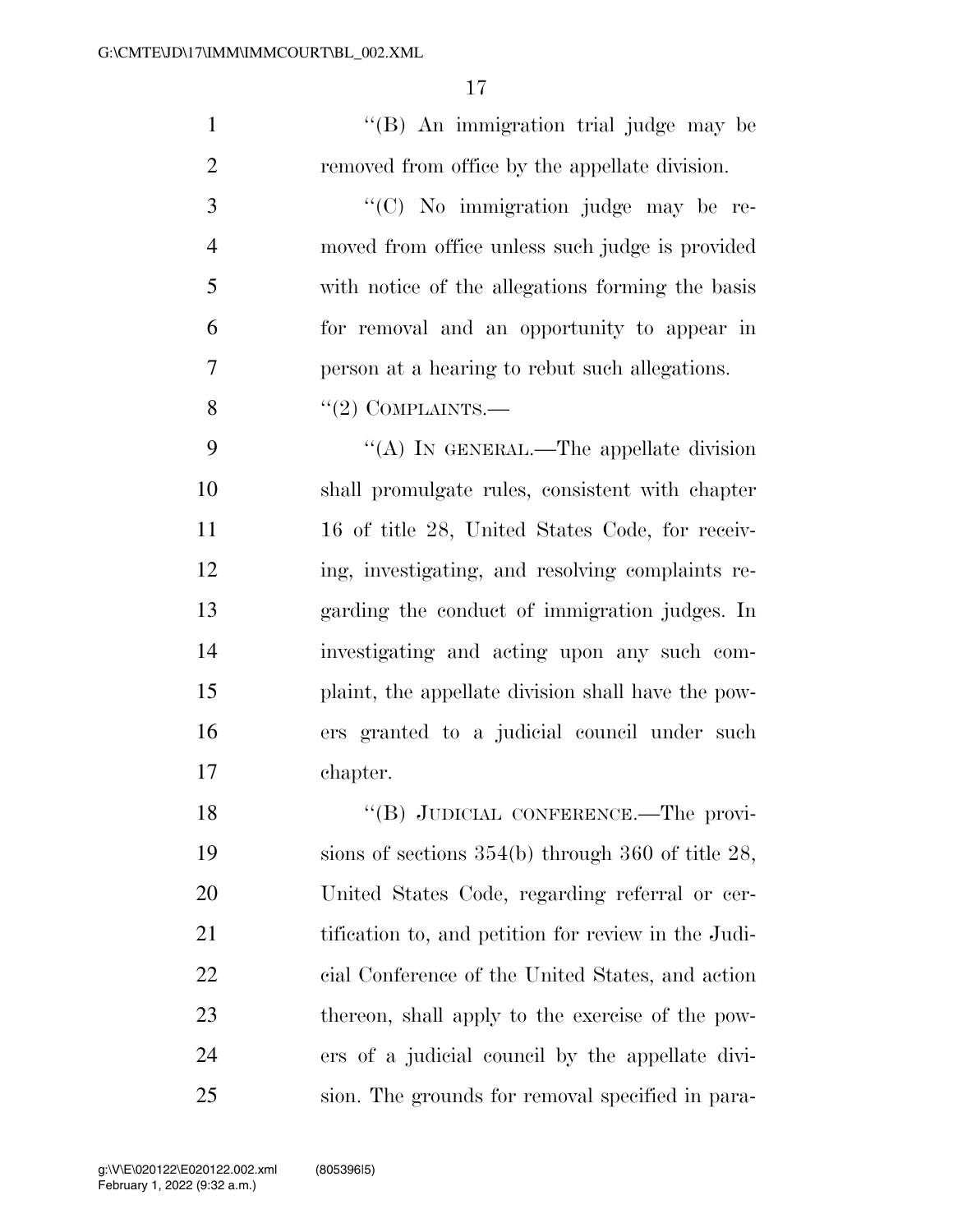| $\mathbf{1}$   | graph (1) shall provide the basis for a deter-      |
|----------------|-----------------------------------------------------|
| 2              | mination to refer a complaint to the Judicial       |
| 3              | Conference, for further action by the Con-          |
| $\overline{4}$ | ference, and for certification and transmittal by   |
| 5              | the Conference of any complaint to the Presi-       |
| 6              | dent.                                               |
| 7              | $``(g)$ RETIREMENT.—                                |
| 8              | "(1) Any immigration judge shall retire upon        |
| 9              | attaining the age of 70.                            |
| 10             | $"(2)$ Any immigration judge who meets the age      |
| 11             | and service requirements set forth in the following |
| 12             | table may retire:                                   |
|                |                                                     |

| "The immigration judge has at-<br>tained age immigration judge are at least: |
|------------------------------------------------------------------------------|
|                                                                              |
|                                                                              |
|                                                                              |
|                                                                              |
|                                                                              |
|                                                                              |

| 14<br>15<br>16<br>$if$ —<br>17<br>18<br>judge for 15 years or more; and<br>19<br>20 | 13 | $(3)$ Any immigration judge who is not re-            |
|-------------------------------------------------------------------------------------|----|-------------------------------------------------------|
|                                                                                     |    | appointed following the expiration of the term of his |
|                                                                                     |    | office may retire upon the completion of such term,   |
|                                                                                     |    |                                                       |
|                                                                                     |    | $\lq\lq$ he has served as an immigration              |
|                                                                                     |    |                                                       |
|                                                                                     |    | $\lq\lq (B)$ not earlier than 9 months preceding      |
|                                                                                     |    | the date of the expiration of the term of his of-     |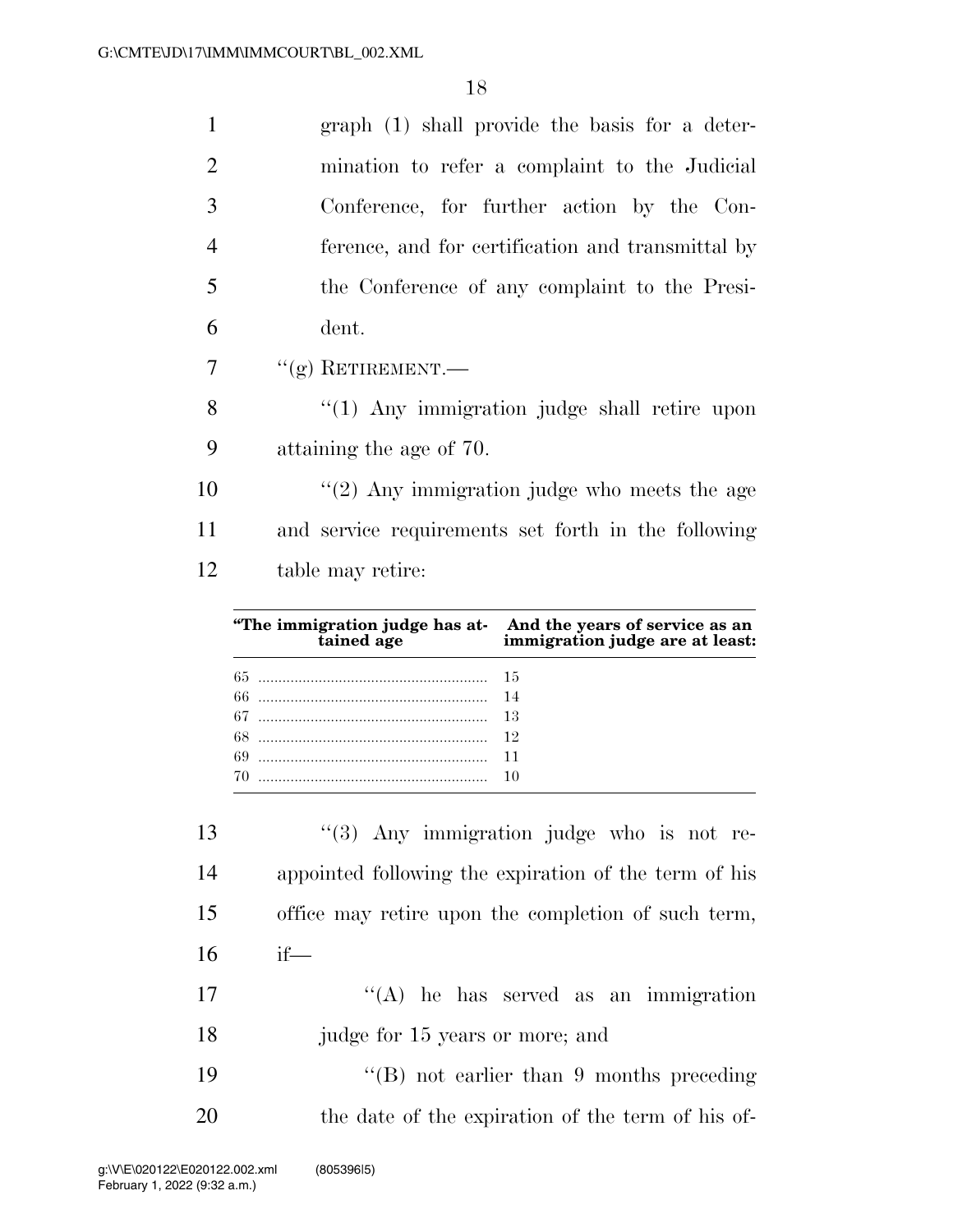| $\mathbf{1}$   | fice and not later than 6 months preceding such          |
|----------------|----------------------------------------------------------|
| $\overline{2}$ | date, he advised the President or the appellate          |
| 3              | division, as appropriate, in writing that he was         |
| $\overline{4}$ | willing to accept reappointment as an immigra-           |
| 5              | tion judge.                                              |
| 6              | $\lq(4)$ Any immigration judge who becomes per-          |
| 7              | manently disabled from performing his duties shall       |
| 8              | retire.                                                  |
| 9              | "(h) RETIRED PAY.—Any individual who—                    |
| 10             | "(1) retires under paragraph $(1)$ , $(2)$ , or $(3)$ of |
| 11             | subsection (g) and elects under subsection (i) to re-    |
| 12             | ceive retired pay under this subsection shall receive    |
| 13             | retired pay during any period at a rate which bears      |
| 14             | the same ratio to the rate of the salary payable to      |
| 15             | an immigration judge during such period as the           |
| 16             | number of years he has served as immigration judge       |
| 17             | bears to 10; except that the rate of such retired pay    |
| 18             | shall not be more than the rate of such salary for       |
| 19             | such period; or                                          |
| 20             | $(2)$ retires under paragraph $(4)$ of subsection        |
| 21             | (b) and elects under subsection (i) to receive retired   |
| 22             | pay under this subsection shall receive retired pay      |
| 23             | during any period at a rate- $(A)$ equal to the rate     |
| 24             | of the salary payable to an immigration judge during     |
| 25             | such period if before he retired he had served as an     |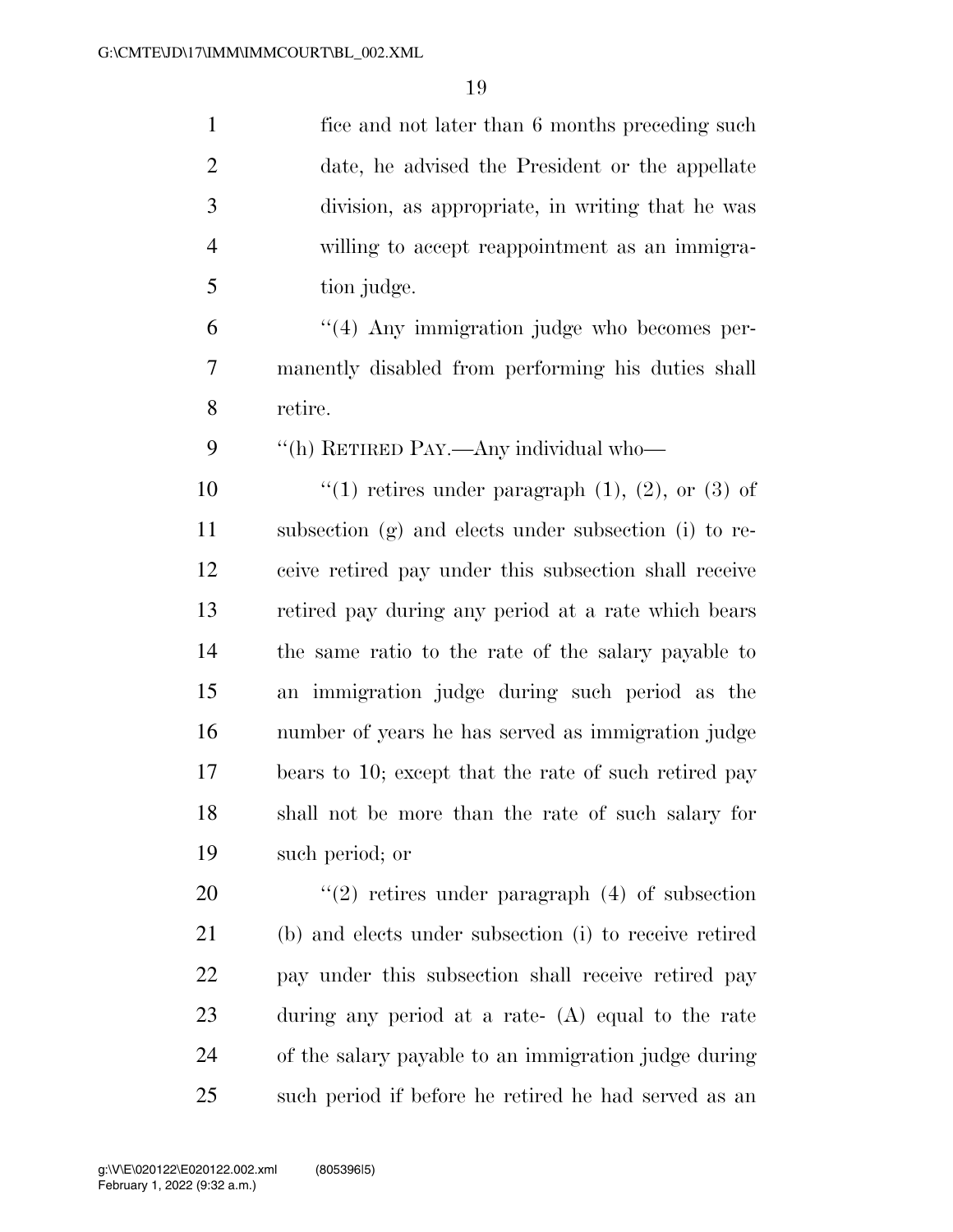immigration judge not less than 10 years; or (B) one-half of the rate of the salary payable to an im- migration judge during such period if before he re- tired he had served as an immigration judge less than 10 years.

 Such retired pay shall begin to accrue on the day following the day on which his salary as immigration judge ceases to accrue, and shall continue to accrue during the remain- der of his life. Retired pay under this subsection shall be paid in the same manner as the salary of an immigration judge. In computing the rate of the retired pay under paragraph (1) of this subsection for any individual who is entitled thereto, that portion of the aggregate number of years he has served as an immigration judge which is a fractional part of 1 year shall be eliminated if it is less than 6 months, or shall be counted as a full year if it is 6 months or more. In computing the rate of the retired pay under paragraph (1) of this subsection for any indi- vidual who is entitled thereto, any period during which such individual performs services under subsection (c) on a substantially full-time basis shall be treated as a period during which he has served as an immigration judge.

23 "(i) ELECTION TO RECEIVE RETIRED PAY.—Any im- migration judge may elect to receive retired pay under subsection (h). Such an election—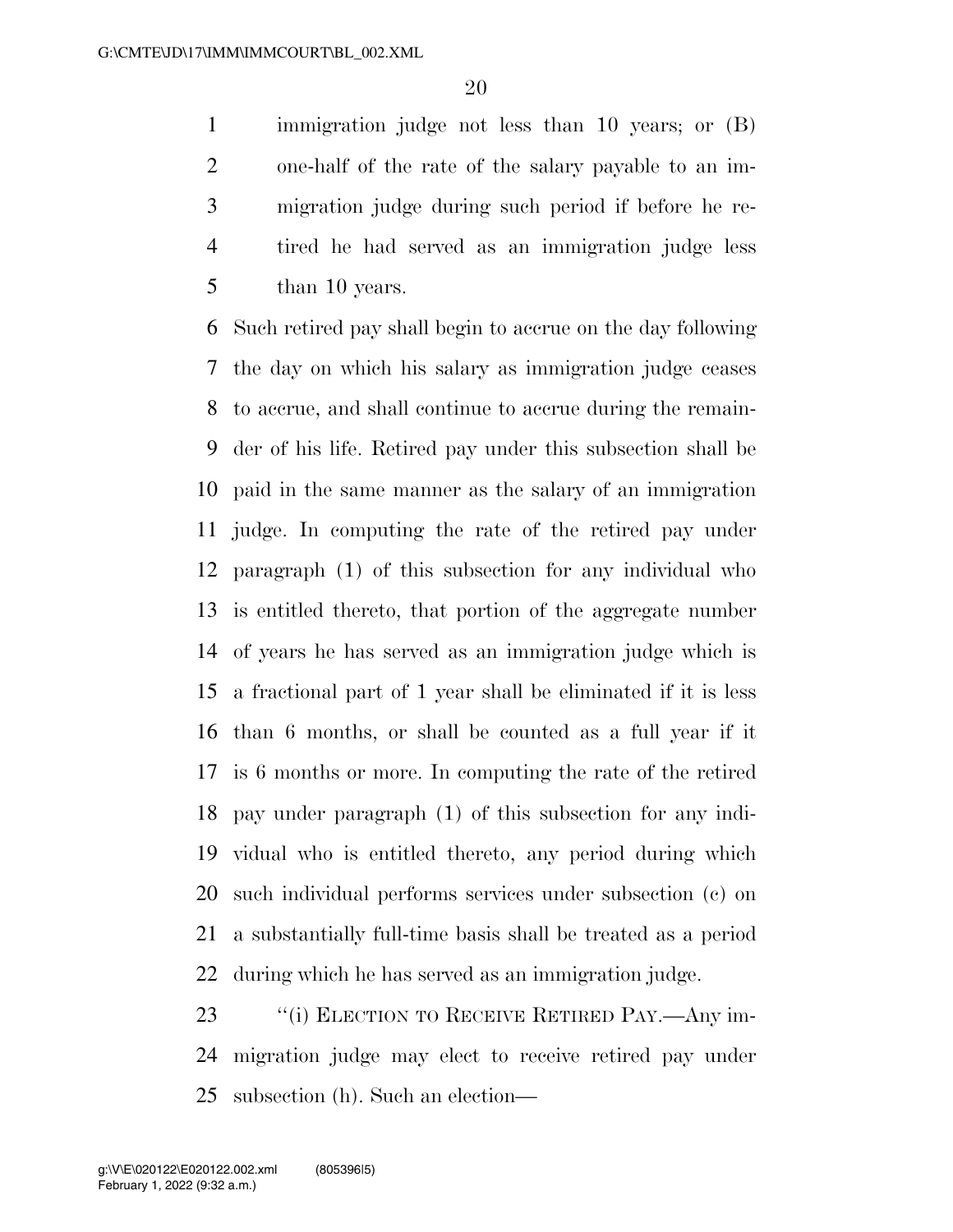| $\mathbf{1}$   | $\lq(1)$ may be made only while an individual is an          |
|----------------|--------------------------------------------------------------|
| $\overline{c}$ | immigration judge (except that in the case of an in-         |
| 3              | dividual who fails to be reappointed as immigration          |
| $\overline{4}$ | judge at the expiration of a term of office, it may          |
| 5              | be made at any time before the day after the day             |
| 6              | on which his successor takes office);                        |
| 7              | $\lq(2)$ once made, shall be irrevocable;                    |
| 8              | $"(3)$ in the case of any immigration judge other            |
| 9              | than the chief judge, shall be made by filing notice         |
| 10             | thereof in writing with the chief judge; and                 |
| 11             | $f'(4)$ in the case of the chief judge, shall be             |
| 12             | made by filing notice thereof in writing with the Of-        |
| 13             | fice of Personnel Management.                                |
| 14             | The chief judge shall transmit to the Office of Personnel    |
| 15             | Management a copy of each notice filed with him under        |
| 16             | this subsection.                                             |
| 17             | "(j) RETIRED PAY AFFECTED IN CERTAIN CASES.—                 |
| 18             | In the case of an individual for whom an election to receive |
| 19             | retired pay under subsection (h) is in effect—               |
| 20             | "(1) 1-YEAR FORFEITURE FOR FAILURE<br><b>TO</b>              |
| 21             | PERFORM JUDICIAL DUTIES.—If such individual                  |
| 22             | during any calendar year fails to perform judicial           |
| 23             | duties required of him by section 603, such indi-            |
| 24             | vidual shall forfeit all rights to retired pay under         |
| 25             | subsection (d) for the 1-year period which begins on         |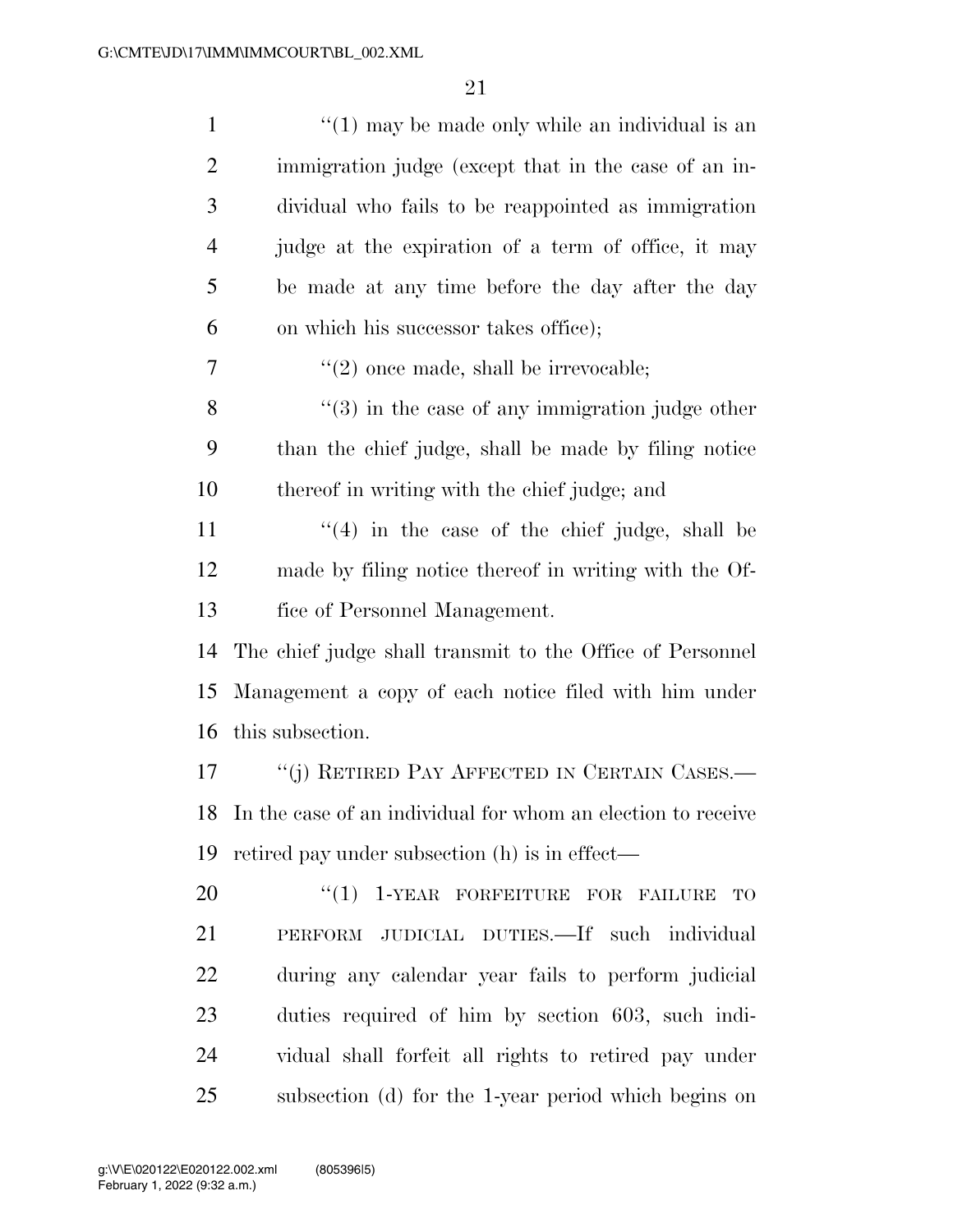the 1st day on which he so fails to perform such du-ties.

| 3              | "(2) SUSPENSION OF RETIRED PAY DURING PE-               |
|----------------|---------------------------------------------------------|
| $\overline{4}$ | RIOD OF COMPENSATED GOVERNMENT SERVICE.-If              |
| 5              | such individual accepts compensation for civil office   |
| 6              | or employment under the Government of the United        |
| 7              | States (other than the performance of judicial duties   |
| 8              | pursuant to section 603), such individual shall for-    |
| 9              | feit all rights to retired pay under subsection (h) for |
| 10             | the period for which such compensation is received.     |
| 11             | "(3) FORFEITURES OF RETIRED PAY UNDER                   |
| 12             | PARAGRAPH (1) NOT TO APPLY WHERE INDIVIDUAL             |
| 13             | ELECTS TO FREEZE AMOUNT OF RETIRED PAY.-                |
| 14             | "(A) IN GENERAL.—If any individual                      |
| 15             | makes an election under this paragraph—                 |
| 16             | "(i) paragraph $(1)$ and section 603                    |
| 17             | shall not apply to such individual begin-               |
| 18             | ning on the date such election takes effect,            |
| 19             | and                                                     |
| 20             | "(ii) the retired pay under subsection                  |
| 21             | (h) payable to such individual for periods              |
| 22             | beginning on or after the date such elec-               |
| 23             | tion takes effect shall be equal to the re-             |
| 24             | tired pay to which such individual would be             |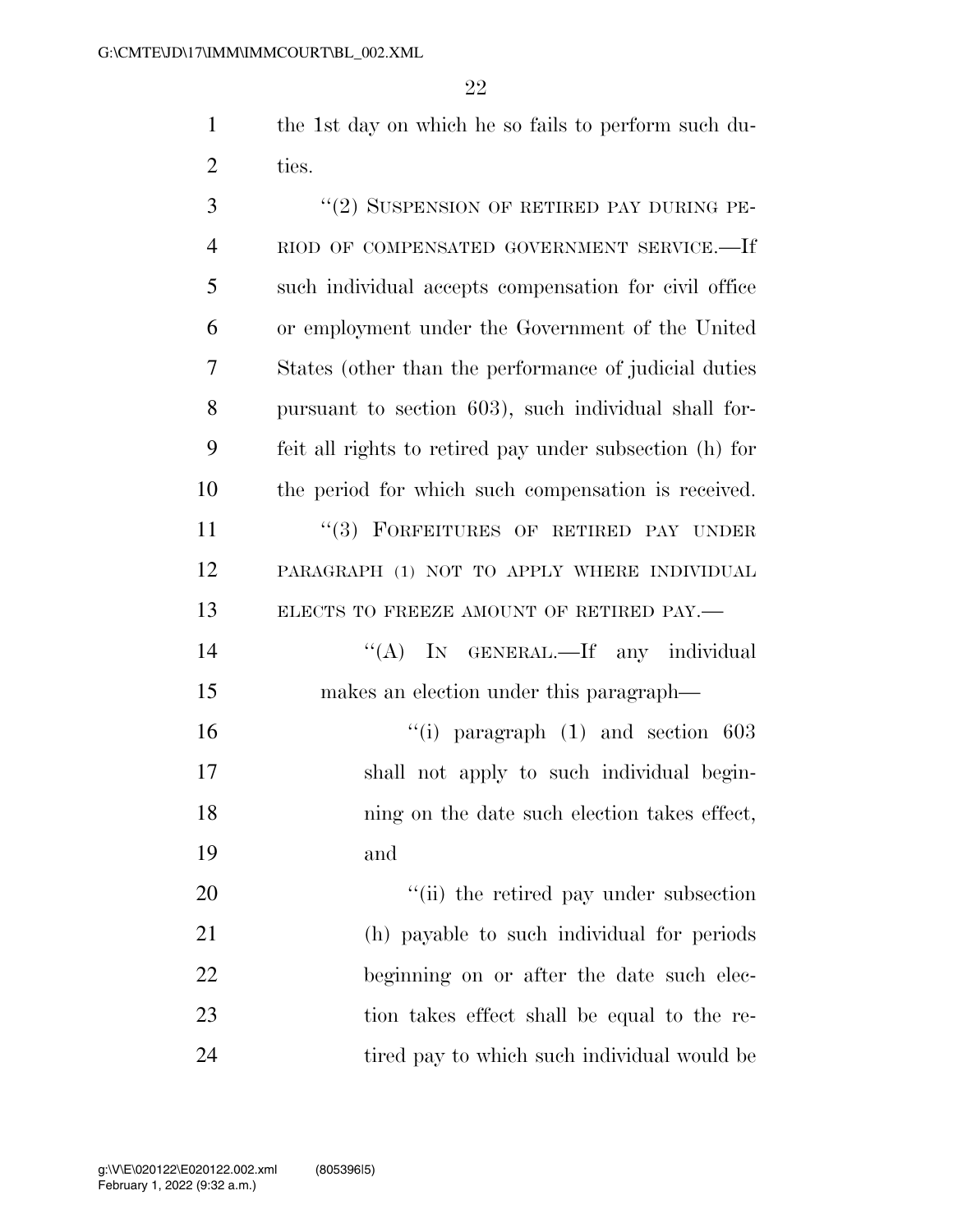| $\mathbf{1}$   | entitled without regard to this clause at                |
|----------------|----------------------------------------------------------|
| $\overline{2}$ | the time of such election.                               |
| 3              | "(B) ELECTION.—An election under this                    |
| 4              | paragraph—                                               |
| 5              | "(i) may be made by an individual                        |
| 6              | only if such individual meets the age and                |
| 7              | service requirements for retirement under                |
| 8              | paragraph $(2)$ of subsection $(g)$ ,                    |
| 9              | "(ii) may be made only during the pe-                    |
| 10             | riod during which the individual may make                |
| 11             | an election to receive retired pay or while              |
| 12             | the individual is receiving retired pay, and             |
| 13             | "(iii) shall be made in the same man-                    |
| 14             | ner as the election to receive retired pay.              |
| 15             | Such an election, once it takes effect, shall be         |
| 16             | irrevocable.                                             |
| 17             | "(C) WHEN ELECTION TAKES EFFECT.-                        |
| 18             | Any election under this paragraph shall take ef-         |
| 19             | fect on the 1st day of the 1st month following           |
| 20             | the month in which the election is made.                 |
| 21             | "(k) COORDINATION WITH CIVIL SERVICE RETIRE-             |
| 22             | MENT.-                                                   |
| 23             | GENERAL RULE.-Except as otherwise<br>``(1)               |
| 24             | provided in this subsection, the provisions of the civil |
| 25             | service retirement laws (including the provisions re-    |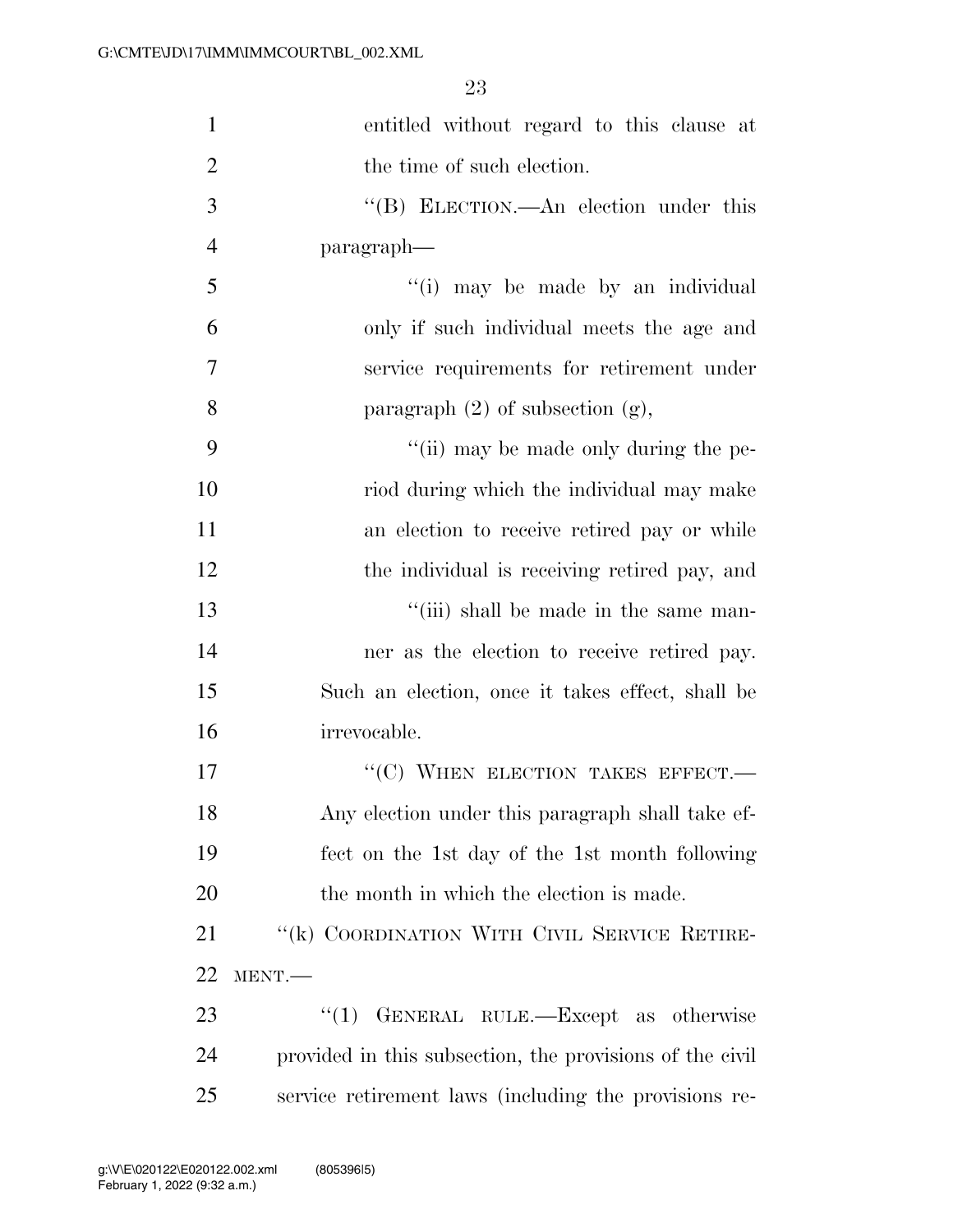| $\mathbf{1}$   | lating to the deduction and withholding of amounts   |
|----------------|------------------------------------------------------|
| $\overline{2}$ | from basic pay, salary, and compensation) shall      |
| 3              | apply in respect of service as an immigration judge  |
| $\overline{4}$ | (together with other service as an officer or em-    |
| 5              | ployee to whom such civil service retirement laws    |
| 6              | apply) as if this section had not been enacted.      |
| 7              | "(2) EFFECT OF ELECTING RETIRED PAY.—In              |
| 8              | the case of any individual who has filed an election |
| 9              | to receive retired pay under subsection $(h)$ —      |
| 10             | "(A) no annuity or other payment shall be            |
| 11             | payable to any person under the civil service re-    |
| 12             | tirement laws with respect to any service per-       |
| 13             | formed by such individual (whether performed         |
| 14             | before or after such election is filed and wheth-    |
| 15             | er performed as immigration judge or other-          |
| 16             | wise);                                               |
| 17             | $\lq\lq (B)$ no deduction for purposes of the Civil  |
| 18             | Service Retirement and Disability Fund shall be      |
| 19             | made from retired pay payable to him under           |
| 20             | subsection (h) or from any other salary, pay, or     |
| 21             | compensation payable to him, for any period be-      |
| 22             | ginning after the day on which such election is      |
| 23             | filed; and                                           |
| 24             | ``(C)<br>such individual shall be paid the           |
| 25             | credit<br>computed<br>under<br>section<br>lump-sum   |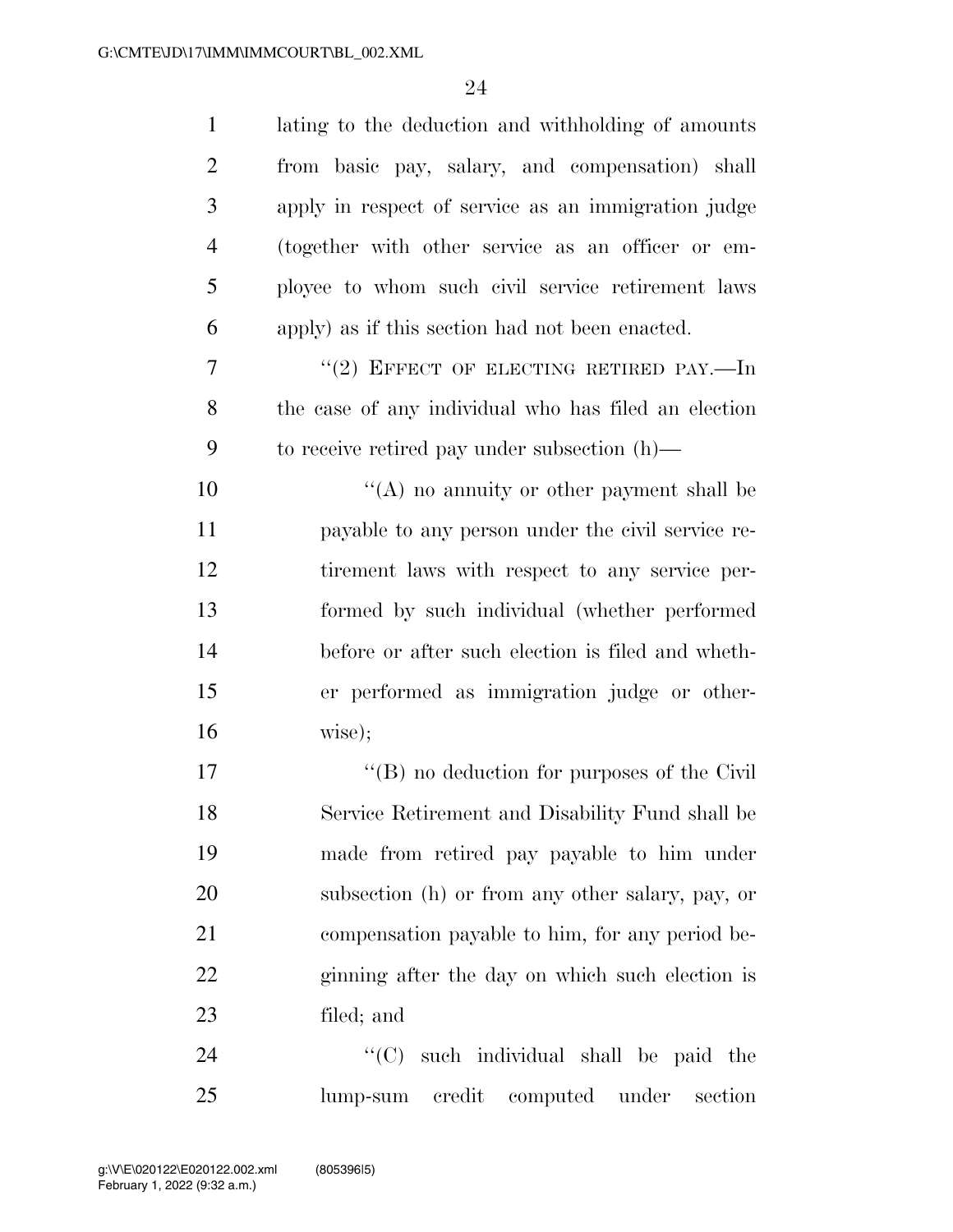|               | $8331(8)$ of title 5 of the United States Code |
|---------------|------------------------------------------------|
| 2             | upon making application therefor with the Of-  |
| $\mathcal{R}$ | fice of Personnel Management.                  |

### ''(l) RETIREMENT FOR DISABILITY.—

 ''(1) Any immigration judge who becomes per- manently disabled from performing his duties shall certify to the President, or the appellate division, as applicable, his disability in writing. If the chief judge retires for disability, his retirement shall not take ef-fect until concurred in by the President.

11 ''(2) Whenever any immigration judge who be- comes permanently disabled from performing his du- ties does not retire or the appellate division, as ap- plicable, and the President finds that such immigra- tion judge is unable to discharge efficiently all the duties of his office by reason of permanent mental or physical disability and that the appointment of an additional immigration judge is necessary for the ef- ficient dispatch of business, the President or the ap- pellate division, as applicable, shall declare such im-migration judge to be retired.

22 ""(m) REVOCATION OF ELECTION TO RECEIVE RE-TIRED PAY.—

24 "(1) IN GENERAL.—Notwithstanding subsection (e)(2), an individual who has filed an election to re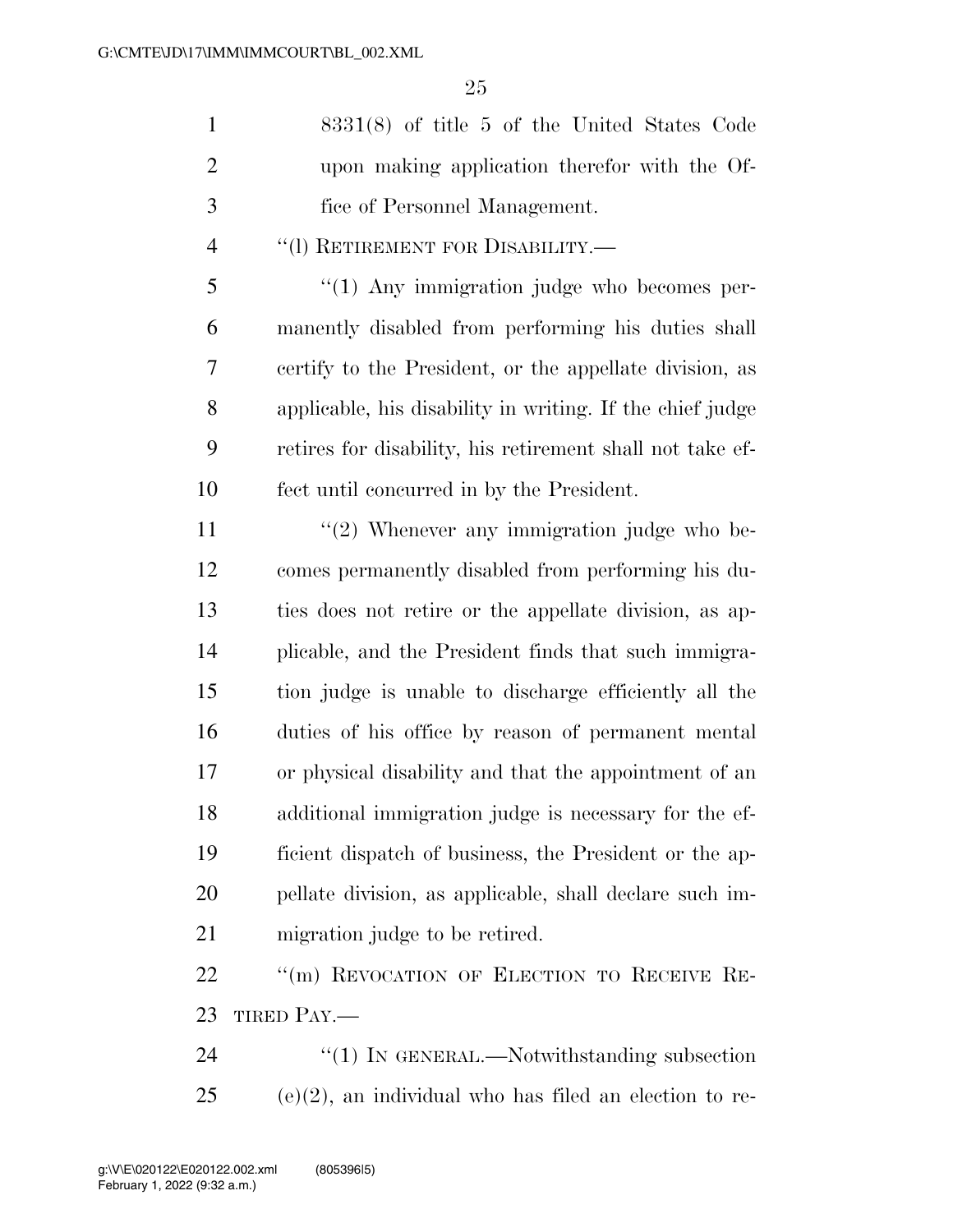ceive retired pay under subsection (h) may revoke such election at any time before the first day on which retired pay (or compensation under section 603 in lieu of retired pay) would (but for such rev- ocation) begin to accrue with respect to such indi-vidual.

7 "(2) MANNER OF REVOKING.—Any revocation under this subsection shall be made by filing a no- tice thereof in writing with the Civil Service Com- mission. The Civil Service Commission shall trans- mit to the chief judge a copy of each notice filed under this subsection.

13 "(3) EFFECT OF REVOCATION.—In the case of any revocation under this subsection—

 $\mathcal{L}(\mathbf{A})$  for purposes of this section, the indi- vidual shall be treated as not having filed an election to receive retired pay under subsection (h),

19 ''(B) no credit shall be allowed for any service as an immigration judge unless with re- spect to such service either there has been de- ducted and withheld the amount required by the civil service retirement laws or there has been deposited in the Civil Service Retirement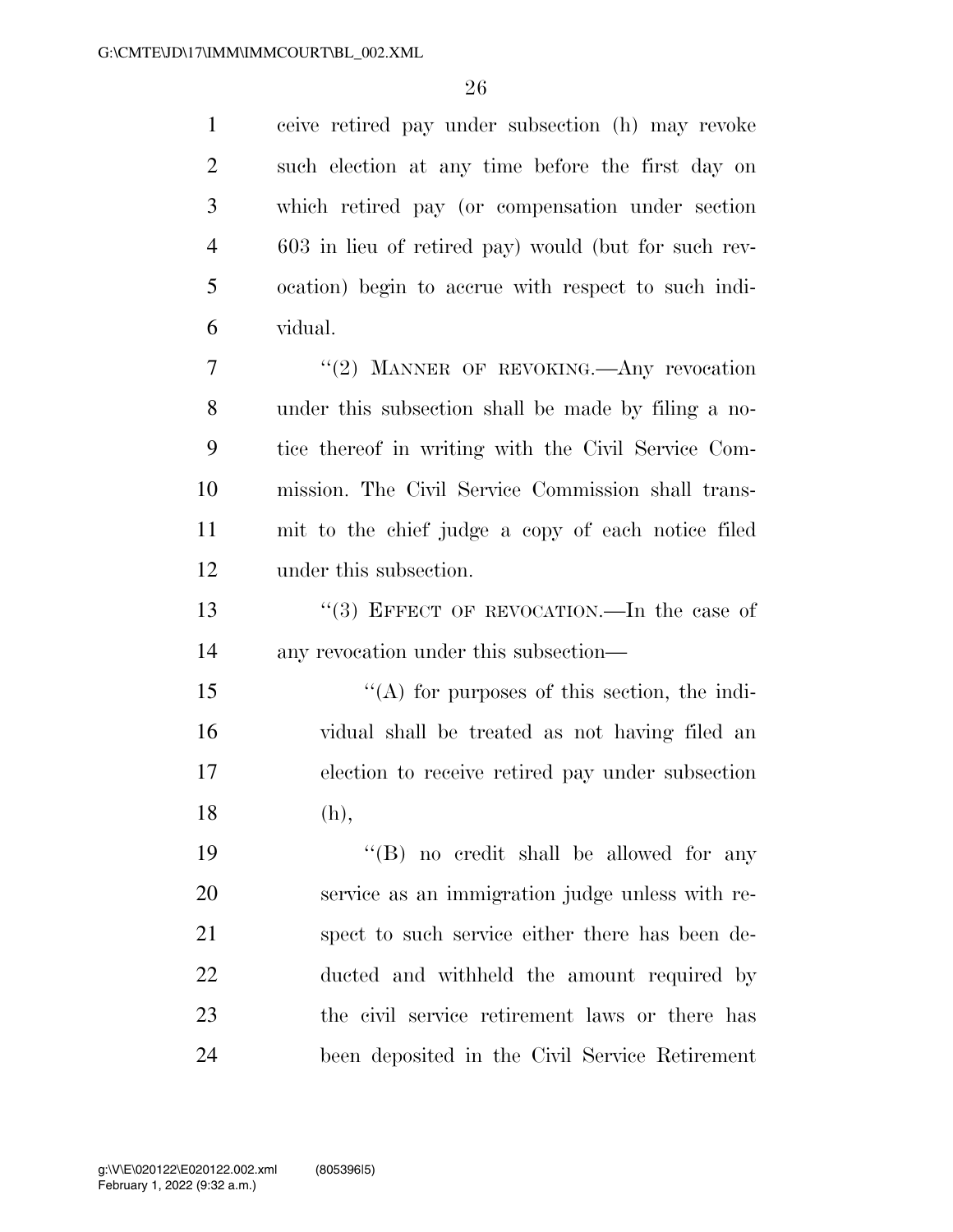| $\mathbf{1}$   | and Disability Fund an amount equal to the           |
|----------------|------------------------------------------------------|
| $\overline{2}$ | amount so required, with interest,                   |
| 3              | "(C) the Immigration Courts shall deposit            |
| $\overline{4}$ | in the Civil Service Retirement and Disability       |
| 5              | amount equal to the additional<br>Fund an            |
| 6              | amount it would have contributed to such Fund        |
| 7              | but for the election under subsection (i), and       |
| 8              | "(D) if subparagraph $(C)$ is complied with,         |
| 9              | service on the Immigration Courts shall be           |
| 10             | treated as service with respect to which deduc-      |
| 11             | tions and contributions had been made during         |
| 12             | the period of service.                               |
| 13             | "(n) THRIFT SAVINGS PLAN.—                           |
| 14             | $``(1)$ ELECTION TO CONTRIBUTE.                      |
| 15             | "(A) IN GENERAL.—An immigration judge                |
| 16             | may elect to contribute to the Thrift Savings        |
| 17             | Fund established by section $8437$ of title 5,       |
| 18             | United States Code.                                  |
| 19             | "(B) PERIOD OF ELECTION.—An election                 |
| 20             | may be made under this paragraph only during         |
| 21             | a period provided under section $8432(b)$ of title   |
| 22             | 5, United States Code, for individuals subject to    |
| 23             | chapter 84 of such title.                            |
| 24             | "(2) APPLICABILITY OF TITLE 5 PROVISIONS.—           |
| 25             | Except as otherwise provided in this subsection, the |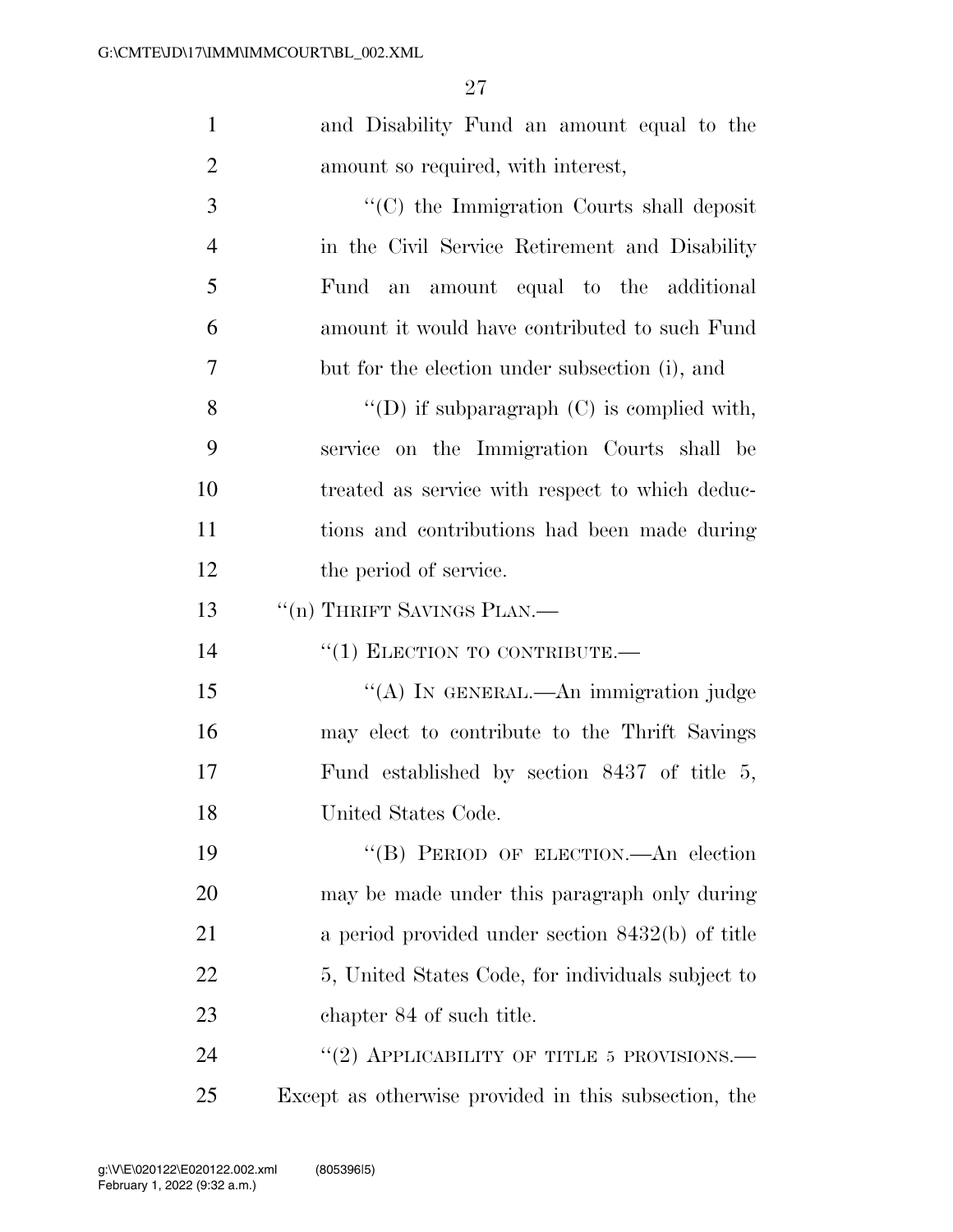provisions of subchapters III and VII of chapter 84 of title 5, United States Code, shall apply with re- spect to an immigration judge who makes an elec-tion under paragraph (1).

"(3) SPECIAL RULES.—

6 "(A) AMOUNT CONTRIBUTED.—The amount contributed by an immigration judge to the Thrift Savings Fund in any pay period shall not exceed the maximum percentage of such im- migration judge's basic pay for such period as allowable under section 8440f of title 5, United States Code. Basic pay does not include any re-tired pay paid pursuant to this section.

14 "(B) CONTRIBUTIONS FOR BENEFIT OF IMMIGRATION JUDGE.—No contributions may be made for the benefit of an immigration judge under section 8432(c) of title 5, United States Code.

19 "'(C) APPLICABILITY OF SECTION 8433(b) OF TITLE 5 WHETHER OR NOT IMMIGRATION 21 JUDGE RETIRES.—Section 8433(b) of title 5, United States Code, applies with respect to an immigration judge who makes an election under paragraph (1) and who either—

''(i) retires under subsection (g), or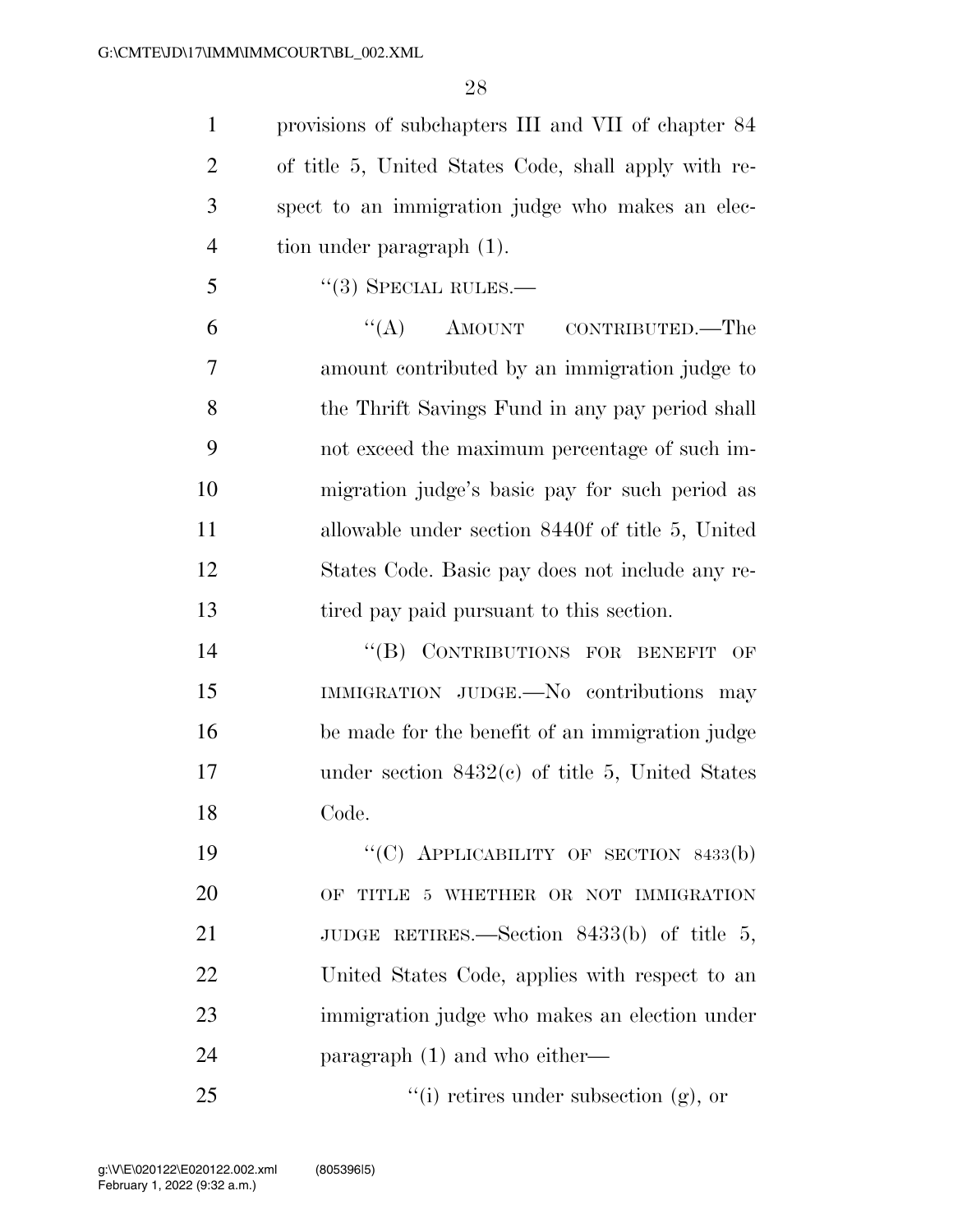| $\mathbf{1}$   | "(ii) ceases to serve as an immigra-                        |
|----------------|-------------------------------------------------------------|
| $\overline{2}$ | tion judge but does not retire under sub-                   |
| 3              | section $(g)$ .                                             |
| $\overline{4}$ | Retirement under subsection (b) is a separation             |
| 5              | from service for purposes of subchapters III                |
| 6              | and VII of chapter 84 of that title.                        |
| 7              | $\lq\lq (D)$<br><b>АРРЫСАВІLITY</b><br>OF<br><b>SECTION</b> |
| 8              | $8351(b)(5)$ OF TITLE 5.—The provisions of sec-             |
| 9              | tion $8351(b)(5)$ of title 5, United States Code,           |
| 10             | shall apply with respect to an immigration                  |
| 11             | judge who makes an election under paragraph                 |
| 12             | (1).                                                        |
| 13             | "(E) EXCEPTION.—Notwithstanding sub-                        |
| 14             | paragraph $(C)$ , if any immigration judge retires          |
| 15             | under this section, or resigns without having               |
| 16             | met the age and service requirements set forth              |
| 17             | under subsection $(g)(2)$ , and such immigration            |
| 18             | judge's nonforfeitable account balance is less              |
| 19             | than an amount that the Executive Director of               |
| <b>20</b>      | Federal Retirement Thrift Investment<br>the                 |
| 21             | Board prescribes by regulation, the Executive               |

Director shall pay the nonforfeitable account

balance to the participant in a single payment.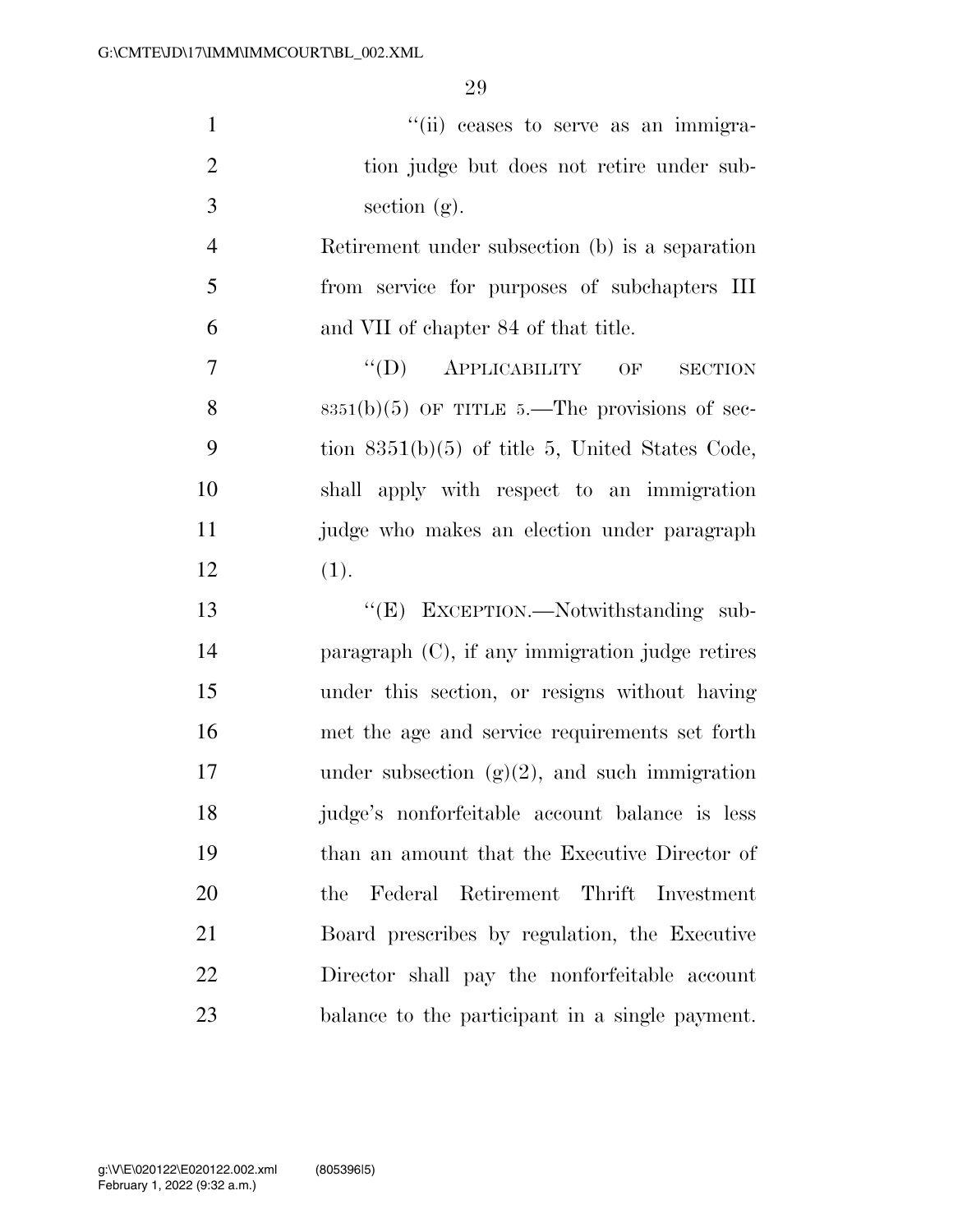### **''SEC. 603. TEMPORARY IMMIGRATION JUDGES AND COURT FACILITIES.**

 ''(a) IN GENERAL.—Subject to subsection (c), if the administrative council determines, based on specific and credible facts, that the current resources of the Immigra- tion Courts are insufficient for the expeditious and effec- tive administration of justice, the appellate division may exercise its authority en banc to—

 ''(1) appoint temporary immigration trial judges, which appointment shall be undertaken in a manner consistent with the requirements of section 602, to the extent practicable;

13 ''(2) recall retired immigration trial or appeals judges, as described in subsection (b); and

 ''(3) establish temporary court facilities in des-ignated geographic areas.

17 "(b) RECALL OF RETIRED JUDGES.—

 ''(1) ELIGIBILITY.—A retired immigration judge may be recalled for service if the judge pro- vides to the clerk of the Immigration Courts written notice that the judge is willing to be recalled for service in accordance with the terms of this sub-section.

24 "(2) AUTHORITY OF RECALLED JUDGES.—An immigration judge who is recalled to serve as an im-migration appeals judge or immigration trial judge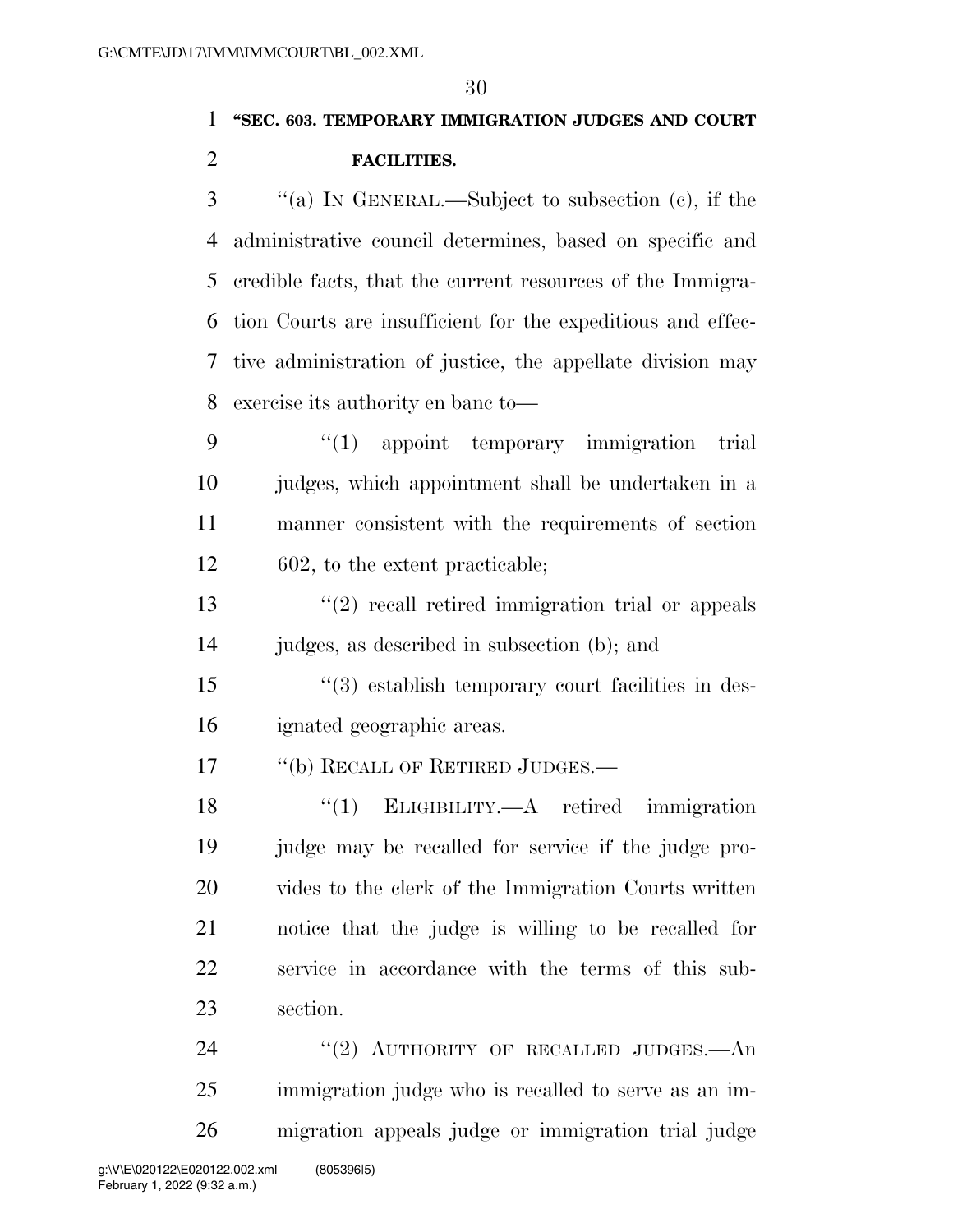may exercise all of the judicial powers and duties of such judges in regular active service, except as spe- cifically provided in this subtitle. Such judge shall not be counted for purposes of sections 601(b)(1) or 5 (c)(2).

 ''(3) COMPENSATION.—An immigration judge who is recalled for service shall be paid at the rate of pay in effect under section 602(e) for the position at the time of the judge's retirement, less the amount of the judge's retirement annuity.

11 "(4) EFFECT ON CIVIL SERVICE RETIRE- MENT.—Except as provided in subsection (d), an im- migration judge who is recalled for service who re- tired under chapter 83 or 84 of title 5, United States Code, shall be considered to be a reemployed annuitant under that chapter. Nothing in this sub- section affects the right of an immigration judge who retired under chapter 83 or 84 of title 5, United States Code, to serve as a reemployed annuitant in accordance with the provisions of title 5, United States Code.

22 " (c) REPORTING REQUIREMENTS.—

23 "(1) INITIAL REPORT.—Prior to exercising the authority described in subsection (a), the appellate division shall transmit a report to the Committee on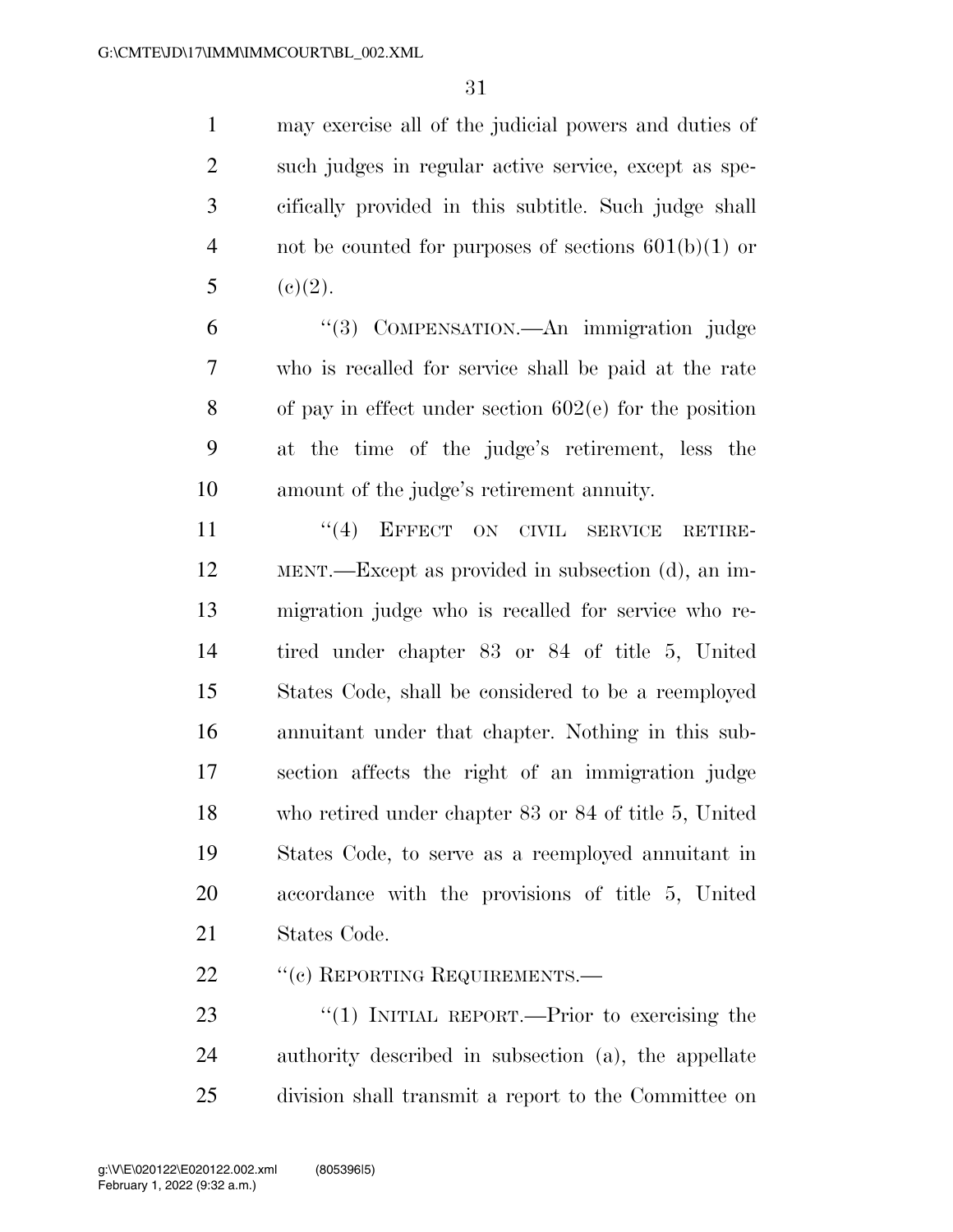| $\mathbf{1}$   | the Judiciary of the House of Representatives and     |
|----------------|-------------------------------------------------------|
| $\overline{c}$ | the Committee on the Judiciary of the Senate detail-  |
| 3              | $ing$ —                                               |
| $\overline{4}$ | $\lq\lq$ the specific and credible facts that led     |
| 5              | to the determination that additional court re-        |
| 6              | sources are required;                                 |
| 7              | $\lq\lq$ (B) an assessment as to the number of        |
| 8              | temporary immigration judges or court facilities      |
| 9              | that are required; and                                |
| 10             | $\lq\lq$ (C) an estimate as to how long the appel-    |
| 11             | late division expects the immigration judges or       |
| 12             | court facilities described in subsection (a) to re-   |
| 13             | main in place.                                        |
| 14             | "(2) ADDITIONAL REPORTING.—Not later than             |
| 15             | 30 days after exercising the authority under sub-     |
| 16             | section (a) and every 30 days thereafter, the appel-  |
| 17             | late division shall report to the Committees named    |
| 18             | in paragraph $(1)$ on the current status of the Immi- |
| 19             | gration Courts and the continuing need for the tem-   |
| 20             | porary immigration judges or court facilities.        |
| 21             | "(3) REDUCTION IN RESOURCES AND TERMI-                |
| 22             | NATION.                                               |
| 23             | GRADUAL REDUCTION<br>(4)<br>IN<br>$RE-$               |
| 24             | sources.—The appellate division shall, exer-          |
| 25             | cising its authority en bane in accordance with       |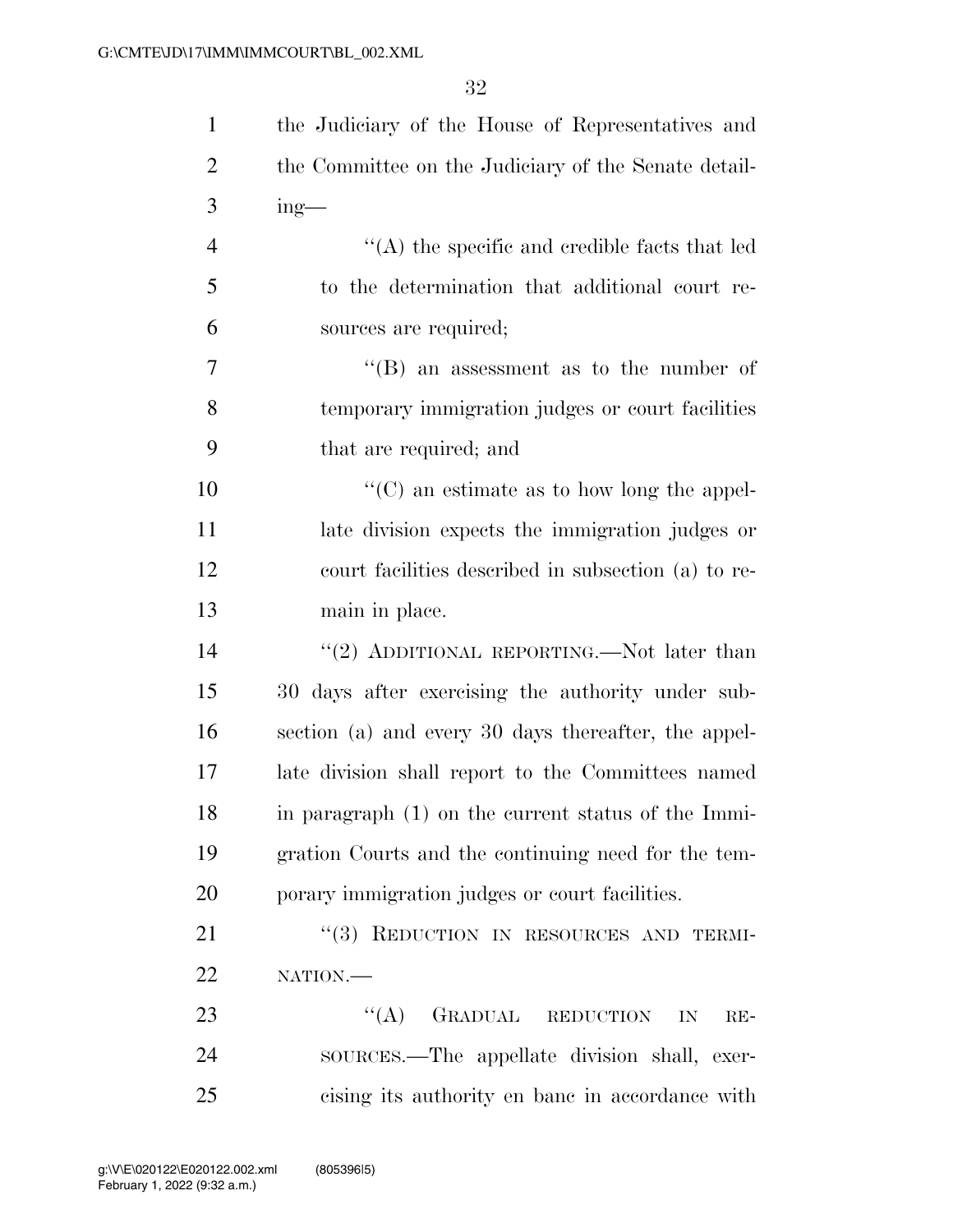| $\mathbf{1}$   | section $601(b)(4)$ , terminate the appointment of |
|----------------|----------------------------------------------------|
| $\overline{2}$ | individual temporary immigration judges and        |
| 3              | close individual temporary court facilities as the |
| $\overline{4}$ | appellate division, in consultation with the ad-   |
| 5              | ministrative council, determines they are no       |
| 6              | longer required. For purposes of this subpara-     |
| $\overline{7}$ | graph, section $602(g)$ does not apply.            |
| 8              | "(B) TERMINATION.—All temporary immi-              |
| 9              | gration judge appointments shall be rescinded      |
| 10             | and all temporary court facilities closed upon     |
| 11             | the earliest of-                                   |
| 12             | "(i) the date that the appellate divi-             |
| 13             | sion determines, in consultation with the          |
| 14             | administrative council, that regular court         |
| 15             | resources are sufficient to resume normal          |
| 16             | court operations;                                  |
| 17             | "(ii) the date that Congress directs               |
| 18             | that such actions be taken by concurrent           |
| 19             | resolution; or                                     |
| 20             | "(iii) 210 days after the appellate di-            |
| 21             | vision submits its initial report under para-      |
| 22             | graph $(1)(A)$ , unless Congress extends           |
| 23             | such 210-day period by law.                        |
| 24             | "SEC. 604. JURISDICTION.                           |
| 25             | "(a) APPELLATE DIVISION JURISDICTION.-             |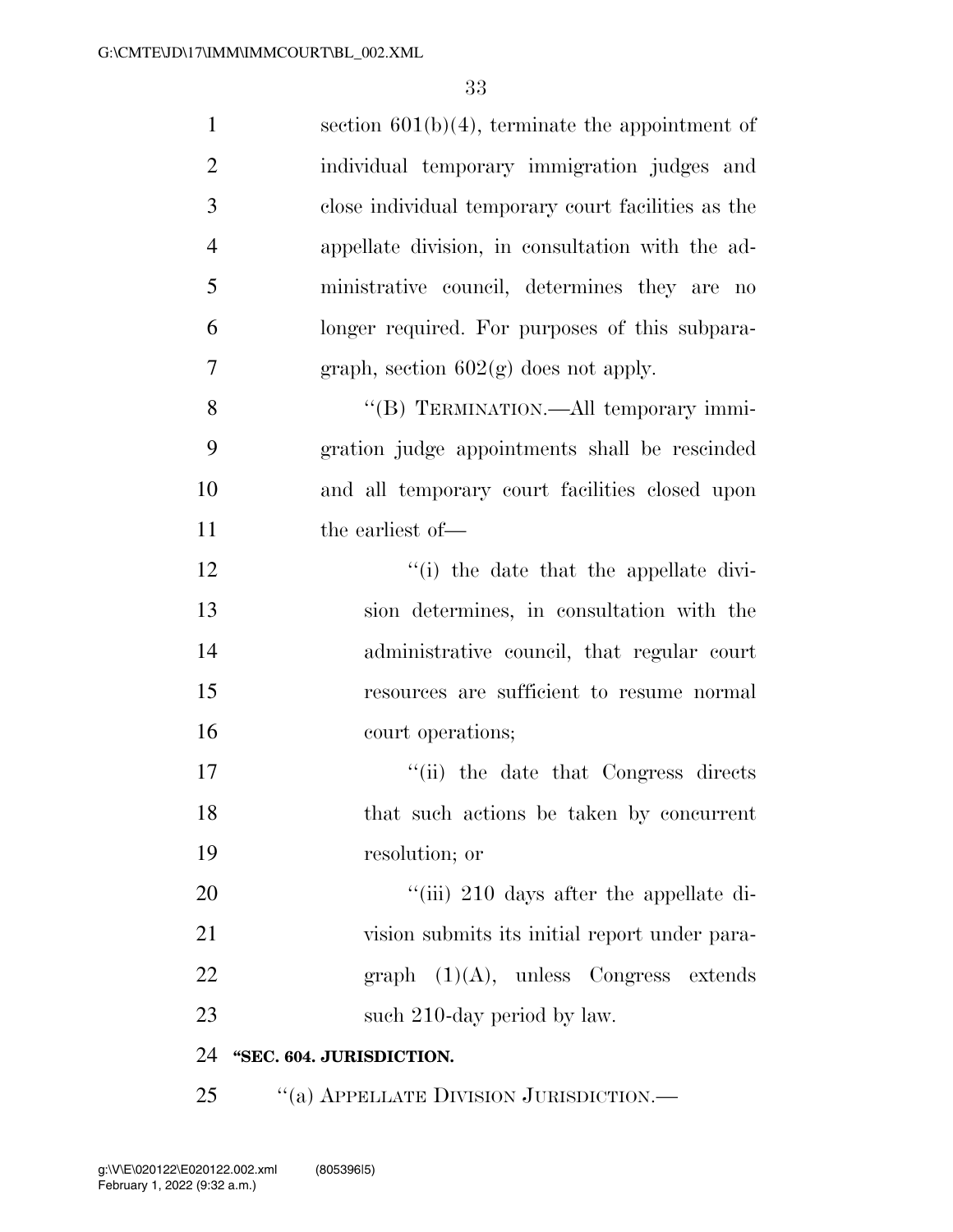| $\mathbf{1}$   | " $(1)$ In GENERAL.—The appellate division of         |
|----------------|-------------------------------------------------------|
| $\overline{2}$ | the Immigration Courts shall have jurisdiction        |
| 3              | over-                                                 |
| $\overline{4}$ | $\lq\lq$ appeals of immigration trial judge de-       |
| 5              | cisions, as described in section $625(c)$ ;           |
| 6              | "(B) appeals of decisions by the Secretary            |
| $\overline{7}$ | of Homeland Security on petitions filed under         |
| 8              | section 204 to classify an alien described in sec-    |
| 9              | tions $201(b)(2)(A)(i)$ or $203(a)$ ; and             |
| 10             | $\lq\lq$ (C) original proceedings and appeals in      |
| 11             | disciplinary matters concerning attorneys and         |
| 12             | practitioners before the Immigration Courts.          |
| 13             | "(2) SAVINGS CLAUSE.—In addition to the mat-          |
| 14             | ters described in paragraph (1), the appellate divi-  |
| 15             | sion shall have jurisdiction to hear and decide all   |
| 16             | other matters over which the Board of Immigration     |
| 17             | Appeals had authority on the day before the effective |
| 18             | date of this Act.                                     |
| 19             | "(b) TRIAL DIVISION JURISDICTION.—                    |
| 20             | " $(1)$ IN GENERAL.—The trial division of the         |
| 21             | Immigration Courts shall have jurisdiction over—      |
| 22             | $\lq\lq$ removal proceedings as described in          |
| 23             | sections $238$ and $240$ ;                            |
| 24             | "(B) review of rescissions of lawful perma-           |
| 25             | nent residence under section 246;                     |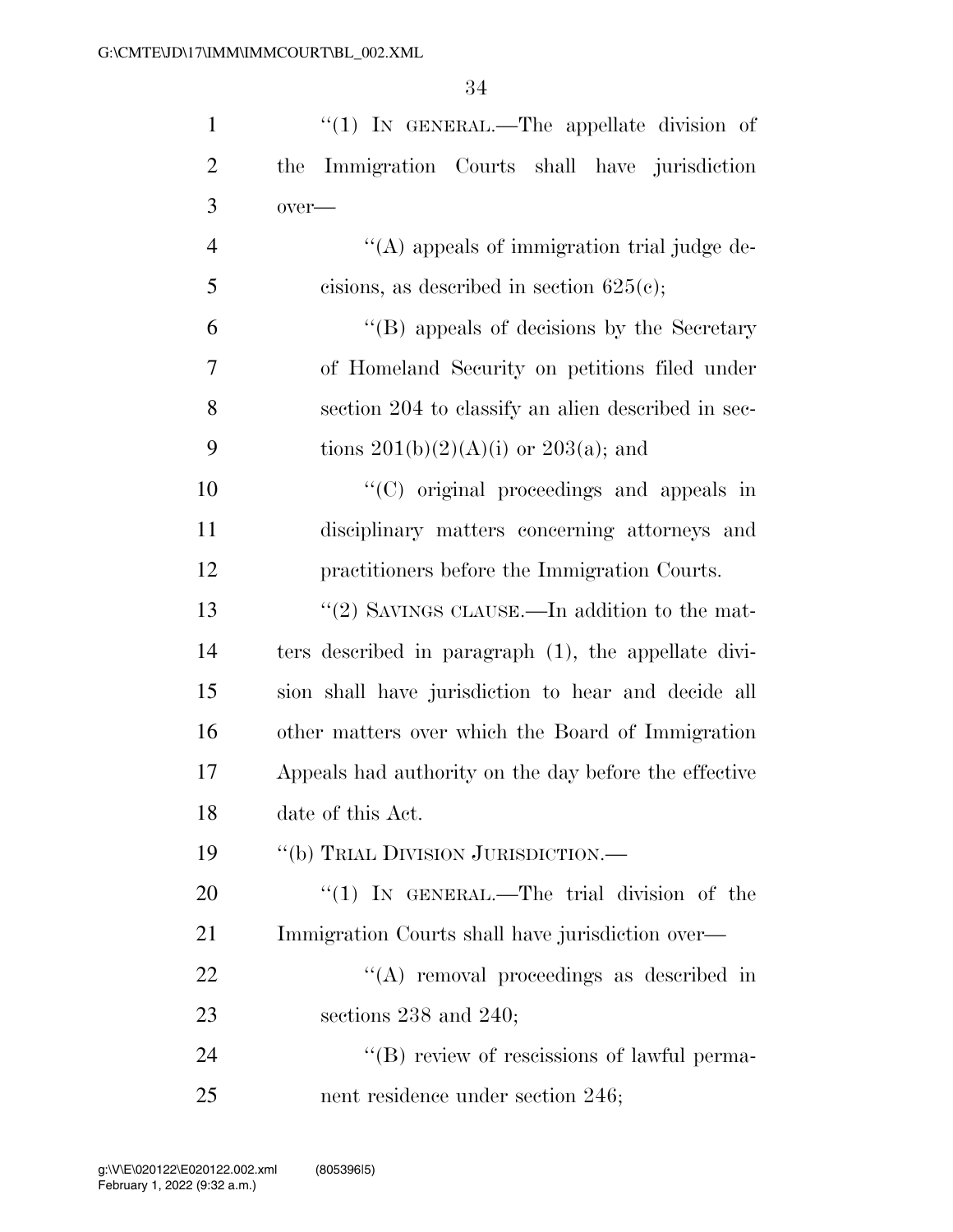$\lq(0)$  review of credible fear determinations under section 235 and reasonable fear deter- minations for aliens subject to reinstated orders of removal under section 241;

 ''(D) review of applications for asylum re- ferred by the Secretary of Homeland Security where the applicant is barred from being placed in removal proceedings under section 240, and 9 referrals for protection under section  $241(b)(3)$  or the United Nations Convention Against Tor- ture where the individual is not in removal pro- ceedings and is barred from asylum under this Act;

14  $\langle (E)$  determinations relating to bond, cus- tody, or the detention of any alien in the cus-16 tody of the Department of Homeland Security;

 $\langle f(\mathbf{F})\rangle$  determinations as to whether admin- istrative actions arising from applications or pe- titions filed by or on behalf of the alien and that are pending during the course of the alien's removal proceedings under section 240 have been unlawfully withheld or unreasonably delayed; and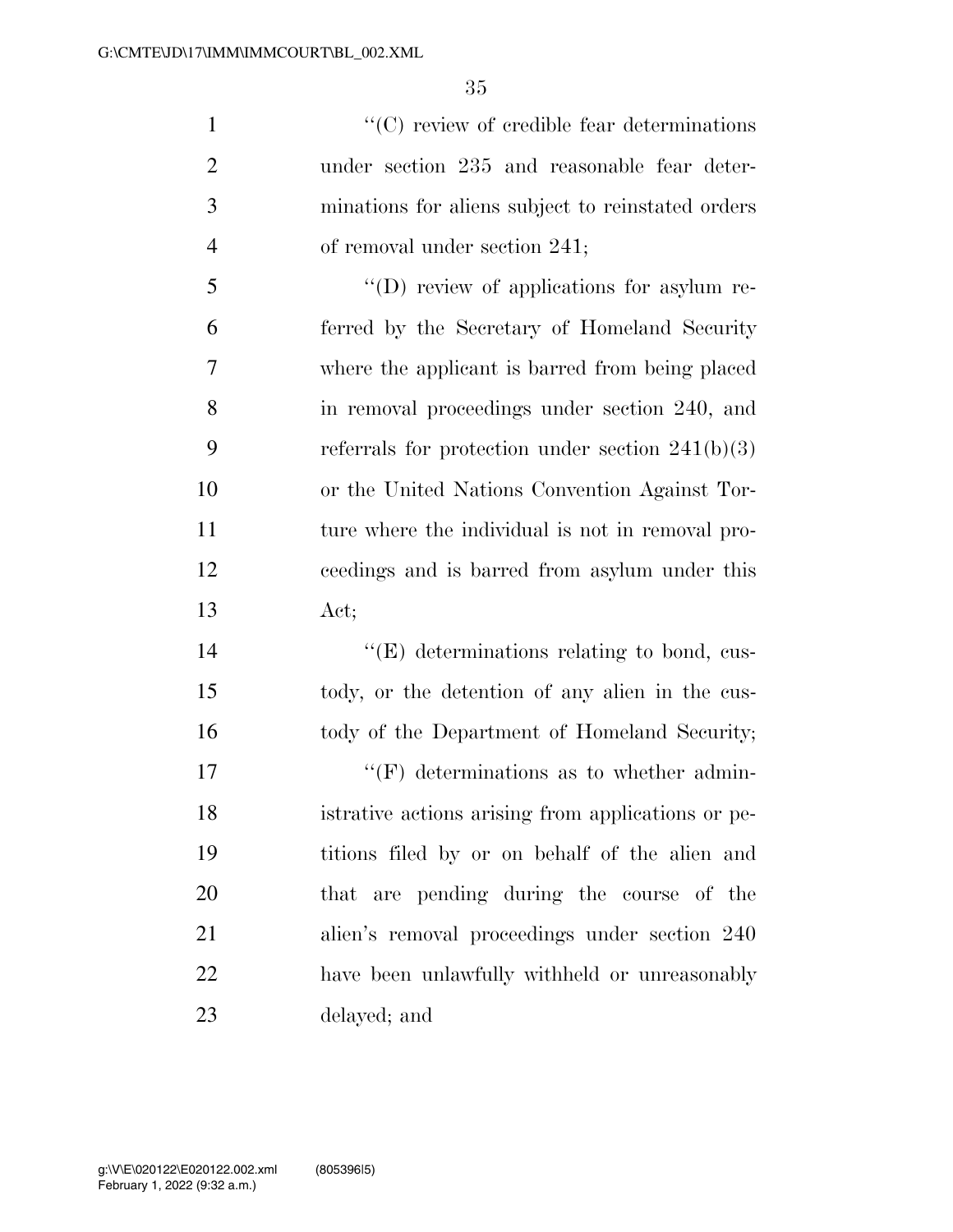1  $\langle G \rangle$  disciplinary matters concerning attor- neys and practitioners before the Immigration Courts.

4 "(2) SAVINGS CLAUSE.—In addition to the mat- ters described in paragraph (1), the trial division shall have jurisdiction to hear and decide all other matters over which immigration judges had author-ity on the day before the effective date of this Act.

# **''Subtitle B—Procedure and Appellate Review**

#### **''SEC. 621. PROCEEDINGS.**

12 "(a) APPELLATE DIVISION PROCEEDINGS.—

13 ''(1) In GENERAL.—Except as provided by rules established by the appellate division, proceedings be- fore the appellate division shall be heard and decided by immigration appeals judges sitting in panels of three such judges or en banc, and decisions shall be made by majority vote. Any decision of a panel may be reconsidered by the court sitting en banc.

20 "(2) PRECEDENCE IN APPELLATE DIVISION.— The chief judge of the Immigration Courts shall have precedence and preside at any session of the appellate division that such judge attends. Other im- migration appeals judges shall have precedence and preside in the appellate division according to the se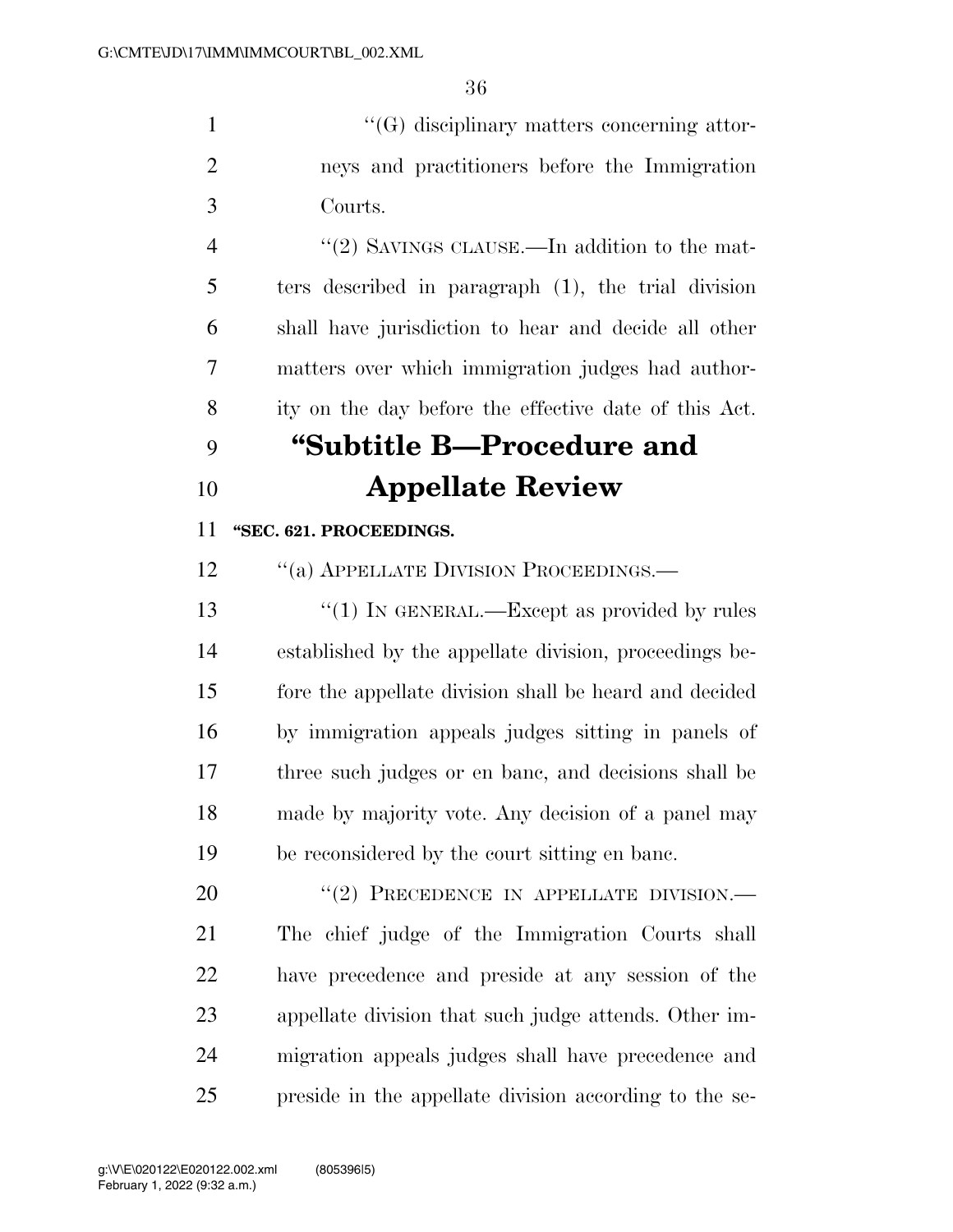niority of their original commissions and, for judges whose commissions bear the same date, according to seniority in age.

4 "(b) TRIAL DIVISION PROCEEDINGS.—

5 "(1) In GENERAL.—Except as provided in sec- $6 \text{ }$  tion  $604(a)$ , all proceedings before the Immigration Courts shall originate in the trial division. Pro- ceedings before the trial division shall be heard and decided by a single immigration trial judge, with matters assigned to such judges in a manner deter-mined by the appellate division.

12 "(2) AUTHORITY OF TRIAL DIVISION.—In pre- siding over matters before the trial division, immi-gration trial judges may—

15 "(A) record and receive evidence, admin- ister oaths, examine and cross-examine wit- nesses, set deadlines, and render findings of fact and conclusions of law;

 ''(B) render decisions on respondents' prima facie and discretionary eligibility for re-21 lief from removal; and

22  $\langle ^{\prime}(C) \rangle$  order and take depositions, issue sub- poenas requiring the attendance and testimony of witnesses and the production of documents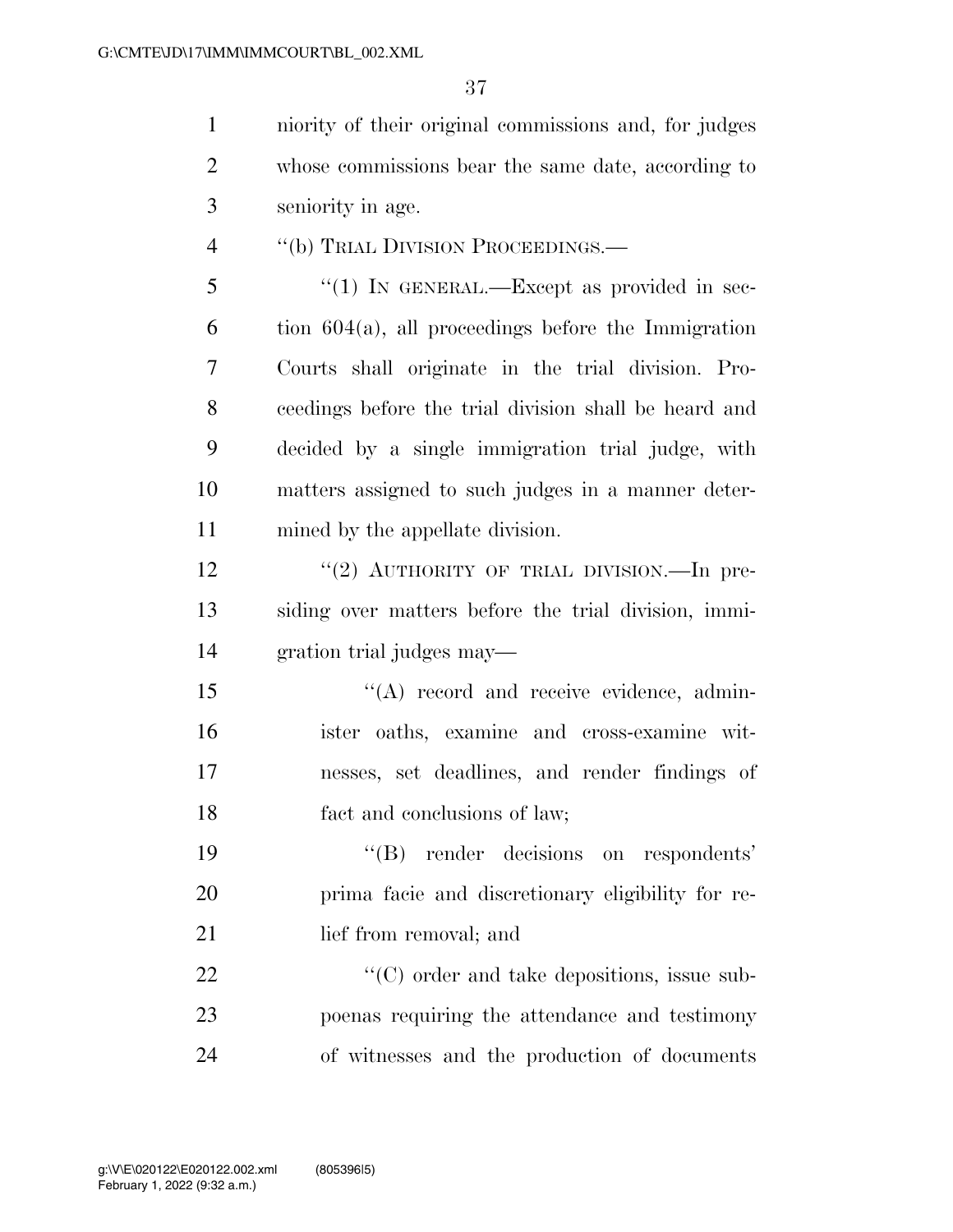$\Omega$ 

|                | 38                                                            |
|----------------|---------------------------------------------------------------|
| $\mathbf{1}$   | or other evidence, and order responses to writ-               |
| $\overline{2}$ | ten interrogatories.                                          |
| 3              | "(c) CONTEMPT AUTHORITY.-                                     |
| $\overline{4}$ | "(1) IN GENERAL.—Immigration judges shall                     |
| 5              | have the authority, to sanction by civil money pen-           |
| 6              | alty, any individual whose action or inaction ob-             |
| 7              | structs the administration of justice or is otherwise         |
| 8              | in contempt of the lawful authority of such judge or          |
| 9              | the Immigration Courts.                                       |
| 10             | "(2) NOTICE.—No individual may be sanc-                       |
| 11             | tioned for contempt under paragraph (1) without               |
| 12             | first receiving notice of the charges and an oppor-           |
| 13             | tunity to rebut such charges.                                 |
| 14             | "(d) ASSISTANCE TO THE COURT.—The Immigration                 |
| 15             | Courts shall have such assistance in carrying out its lawful  |
| 16             | writ, process, order, rule, decree, or command, including     |
| 17             | nationwide service of a subpoena, as is available to a court  |
| 18             | of the United States, as that term is defined in section      |
| 19             | 451 of title 28, United States Code. The United States        |
| 20             | marshal for a district in which the immigration trial judge   |
| 21             | is sitting shall, if requested by the presiding judge, attend |
| 22             | any court proceeding in that district, and may otherwise      |
| 23             | provide, when requested by the chief trial judge of that      |
| 24             | immigration trial court, for the security of the immigra-     |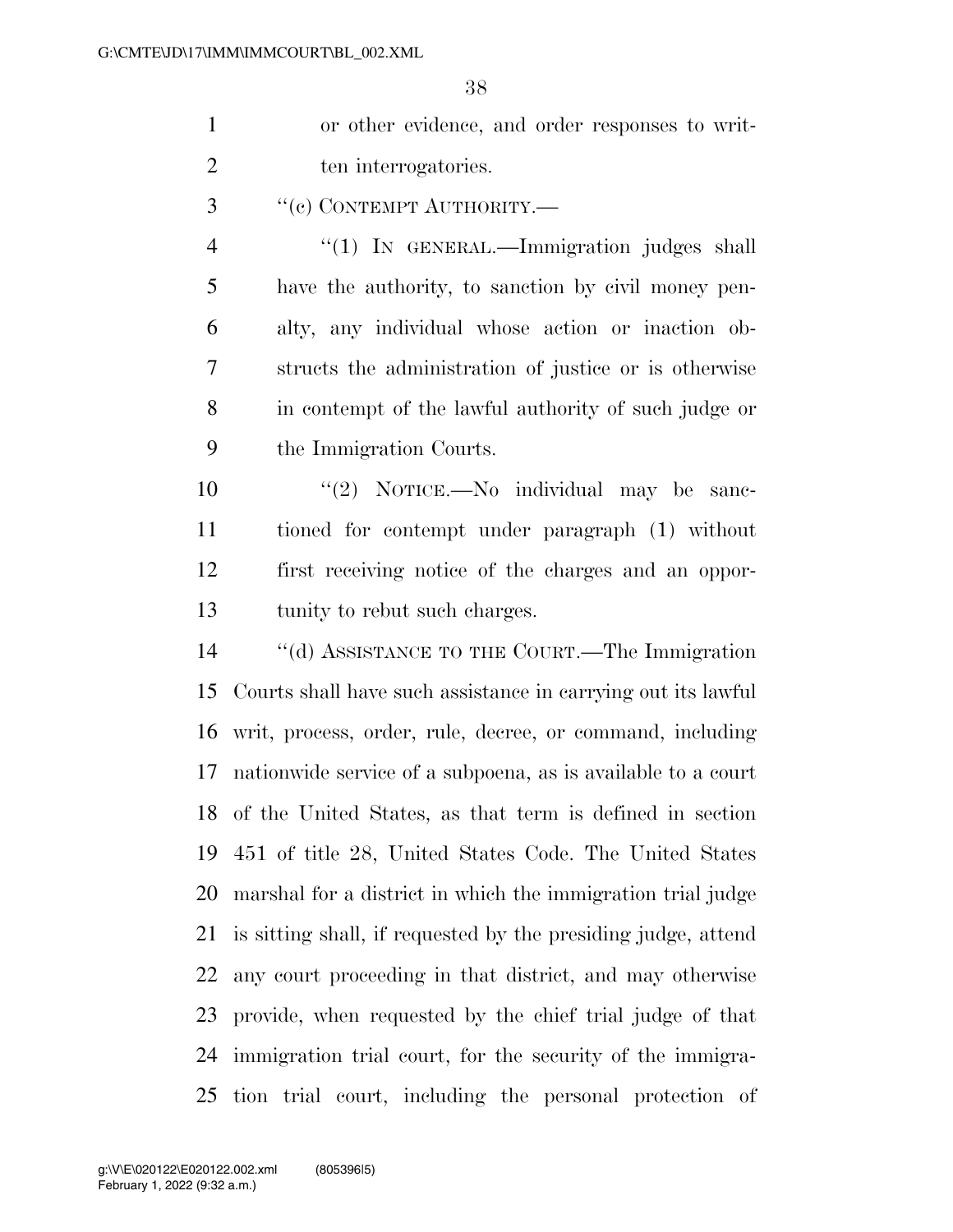judges, court officers, witnesses, and other threatened per- sons in the interests of justice, where criminal intimidation impedes on the functioning of the judicial process or any other official proceeding. The United States Marshals Service retains final authority regarding security require-ments for the Immigration Courts.

''(e) OPINIONS AND ORDERS.—

8 "(1) IN GENERAL.—Opinions and orders shall be issued in accordance with rules promulgated by the appellate division, except that decisions on the merits of an application or request for relief from re- moval rendered by the trial division or the appellate division shall, to the greatest extent practicable, be issued in the form of a written opinion and shall in- clude an analysis of the facts of the case and the legal reasoning for the decision.

17 "(2) PRECEDENTS.—Unless subsequently modi- fied or reversed by the appellate division, the court of appeals for the respective judicial circuit, or the Supreme Court, precedent decisions of the appellate division shall be binding on all immigration judges and all officers and employees of executive agencies (as defined in section 105 of title 5, United States Code) with powers, functions, and duties under this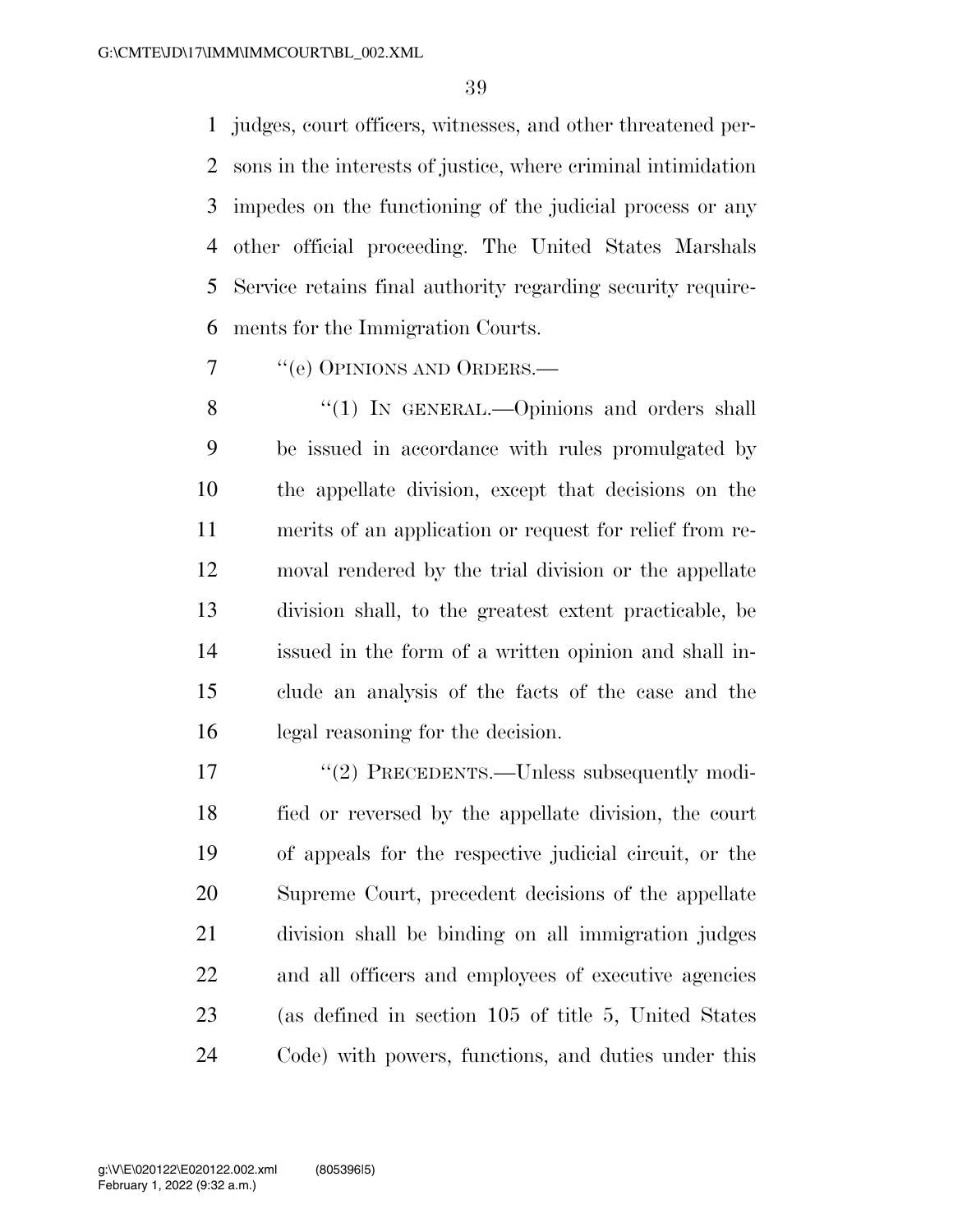Act and other laws relating to the immigration and naturalization of aliens.

 ''(f) RECUSAL OF JUDGES.—Section 455 of title 28, United States Code, shall apply to all immigration judges and proceedings of the Immigration Courts.

## **''SEC. 622. IMMIGRATION COURTS RULES OF PRACTICE AND PROCEDURE.**

 ''(a) IN GENERAL.—Exercising its en banc authority, the appellate division shall promulgate rules of practice and procedure before the trial division and the appellate division, including—

12  $\frac{1}{2}$   $\frac{1}{2}$  rules governing the representation of par-ties, which shall—

14 ''(A) provide for the admission of qualified attorneys to practice before the Immigration Courts and, as appropriate, for the admission of qualified non-attorney representatives;

18 ''(B) prescribe standards of practice and professional conduct, which shall apply to all at- torneys and practitioners that appear before the Immigration Courts; and

 $\cdot$  (C) provide for disciplinary proceedings before the Immigration Courts for attorneys and practitioners who do not comply with the standards described in subparagraph (B);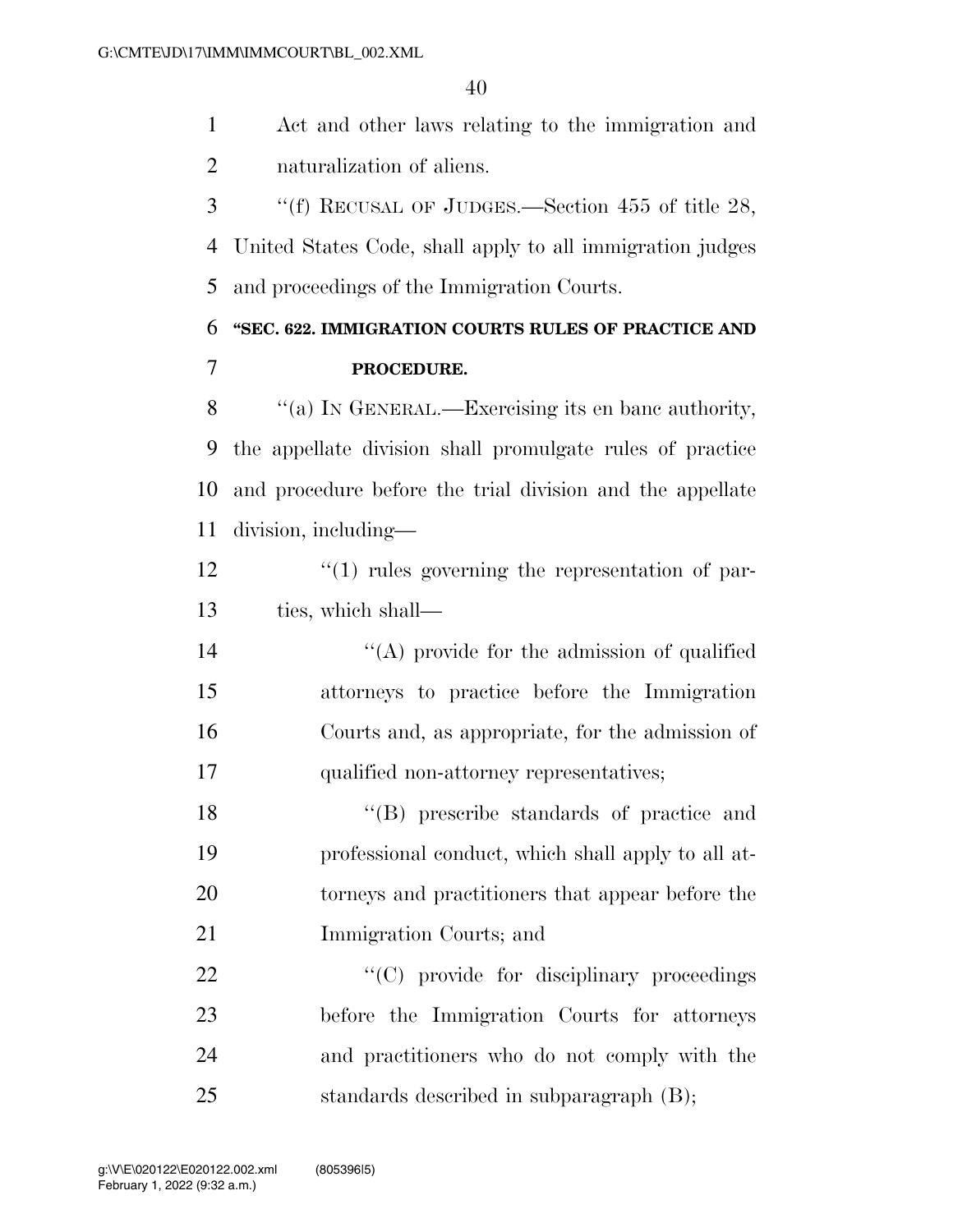$\frac{1}{2}$  rules governing the exercise of the appel- late division's en banc authority over adjudicative matters, including decisions of an appellate division panel;

 ''(3) rules setting forth the types of matters that are appropriate for review by a single appellate judge;

8  $\frac{4}{14}$  subject to section 621(e), rules governing the issuance of opinions and written orders, and precedent decisions;

 $\frac{11}{11}$  ''(5) rules governing the use of video teleconfer- encing technology or other similar technologies, which shall be prohibited in proceedings where the alien's eligibility for relief from removal is being evaluated, unless the alien consents to its use;

 $(6)$  procedures, consistent with section 602(f)(2) for receiving, investigating, and resolving complaints regarding the conduct of immigration judges; and

20  $\frac{1}{20}$  (7) all other policies, and procedures assigned to the appellate division as described in this title.

 ''(b) LOCAL RULES.—Each chief trial judge may es- tablish local rules of practice and procedure, provided that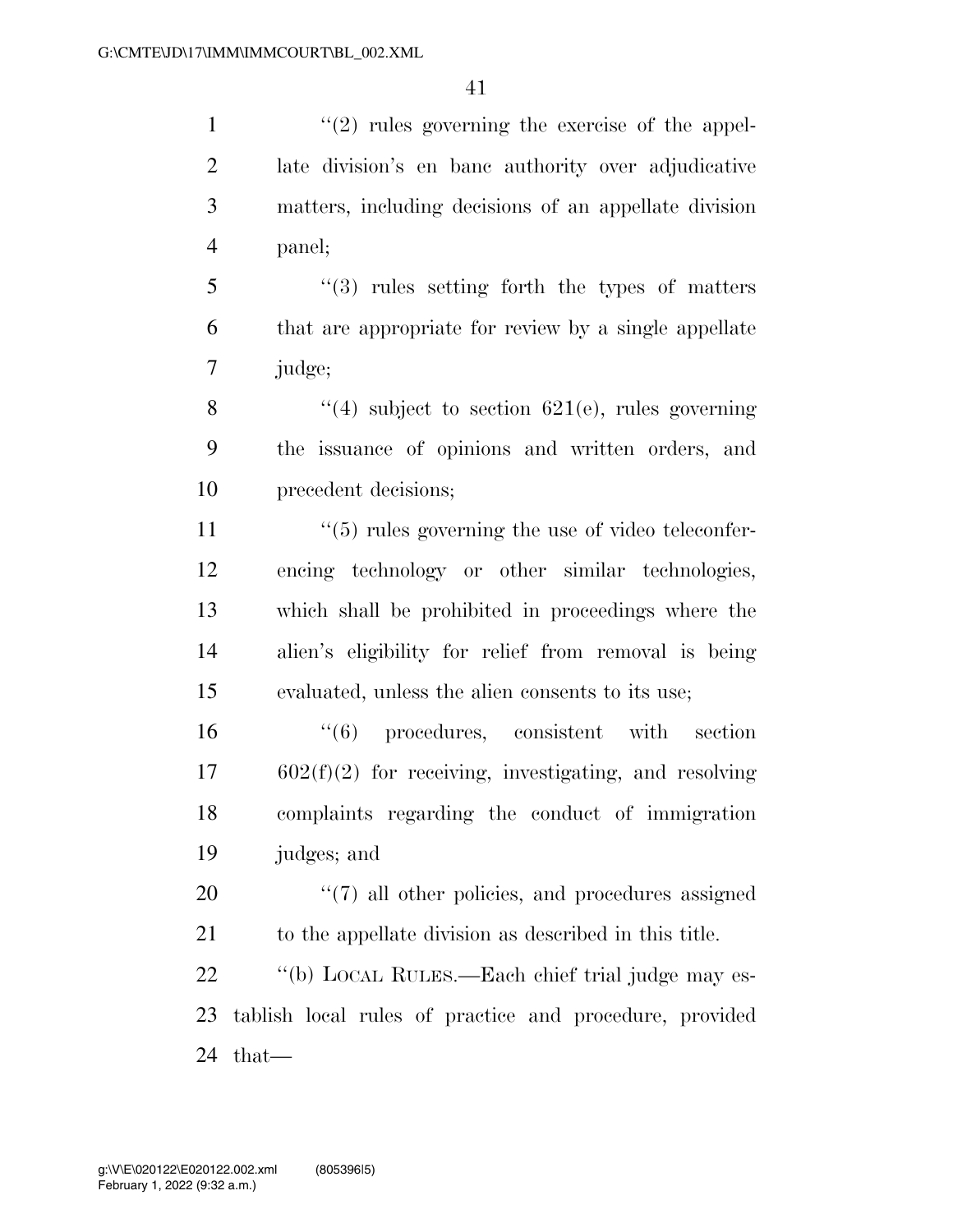1  $\frac{1}{1}$  (1) such rules are consistent with the provi-sions of this title;

 ''(2) a majority of immigration trial judges on the immigration trial court of that chief judge con-cur to the local rules; and

 $(3)$  the chief judge approves the local rules.

7 "(c) IMMIGRATION COURT FEES.—

8 "(1) In GENERAL.—The appellate division shall prescribe rules which provide for the collection of reasonable filing fees and other fees, as appropriate. Each such fee may not exceed the fee charged and collected for the same or a substantially similar pur- pose by the Federal district courts or the Depart-ment of Homeland Security.

 ''(2) WAIVER.—Rules promulgated by the ap- pellate division shall include procedures under which any such fee may be waived in the case of financial hardship.

 ''(d) PUBLICATION OF RULES AND FEES.—The ad- ministrative division shall maintain a public website that contains or consolidates current information on all rules and fees of the Immigration Courts, including all local rules established under this subsection.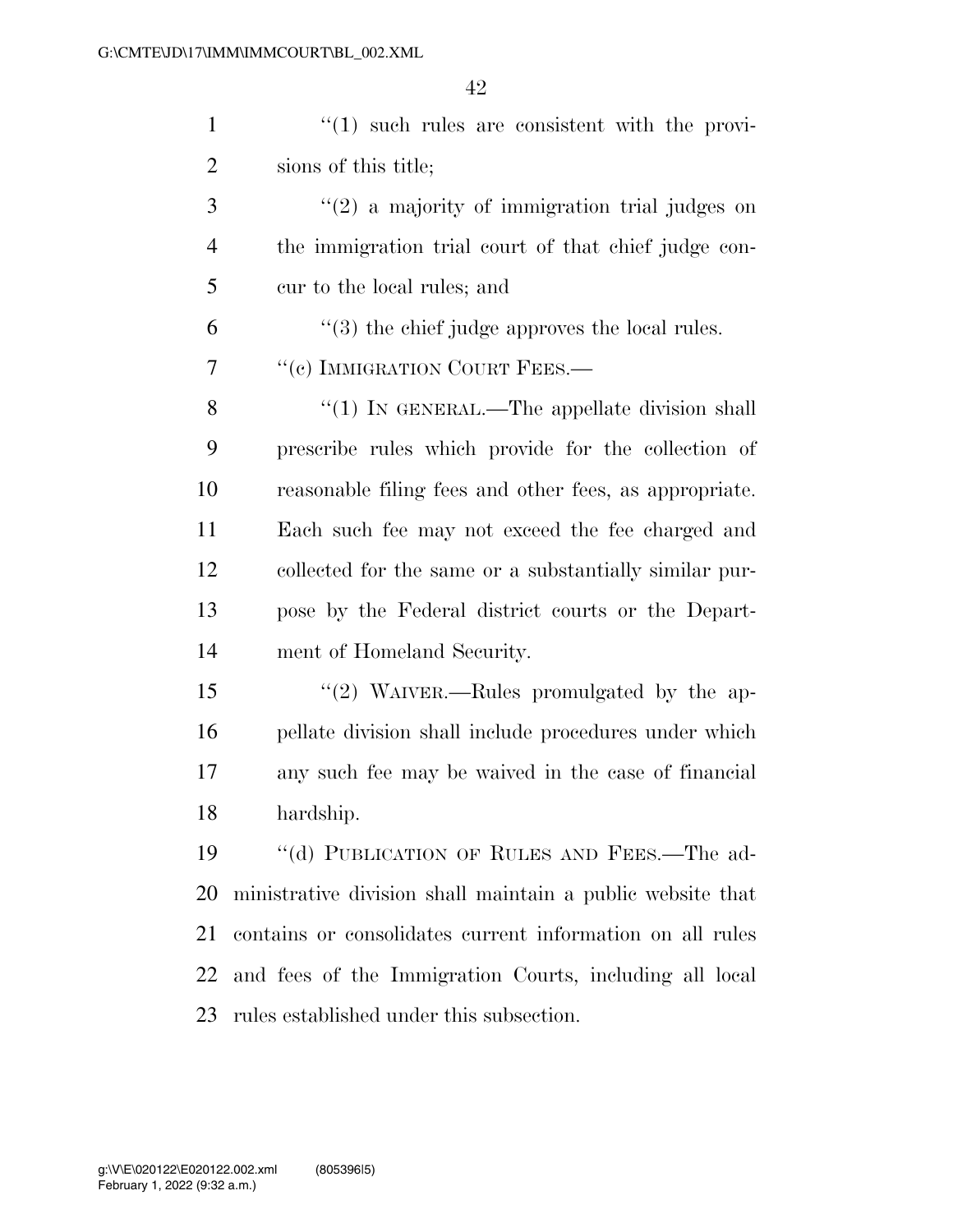# **''SEC. 623. REPRESENTATION OF PARTIES AND OTHER AS-SISTANCE.**

 ''(a) RIGHT TO COUNSEL.—In any proceeding before the Immigration Courts, the person or party concerned shall have the privilege of being represented (at no expense to the Government) by such counsel, authorized to practice before the Immigration Courts, of their own choosing.

 ''(b) INTERPRETERS.—The Immigration Courts shall establish a program to ensure the use of qualified inter-preters in proceedings before the Immigration Courts.

11 "(c) LEGAL ORIENTATION PROGRAM.—The Immi- gration Courts shall maintain, through agreements with legal services and other non-profit organizations, a legal orientation program that explains the Court's procedures and provides basic legal information to individuals who are or may become parties to proceedings before the Immigra-tion Courts.

### **''SEC. 624. AVAILABILITY OF INFORMATION.**

19 "(a) PUBLICATION OF PRECEDENT DECISIONS.— Precedent decisions of the appellate division shall be pub- lished in such form and manner as may be best adapted for public information and use.

 ''(b) PUBLICATION OF NON-PRECEDENT DECISIONS AND RECORDS.—

25  $\frac{1}{25}$  (1) In GENERAL.—Subject to paragraph  $(2)$ , all non-precedent decisions of the Immigration g:\V\E\020122\E020122.002.xml (805396|5)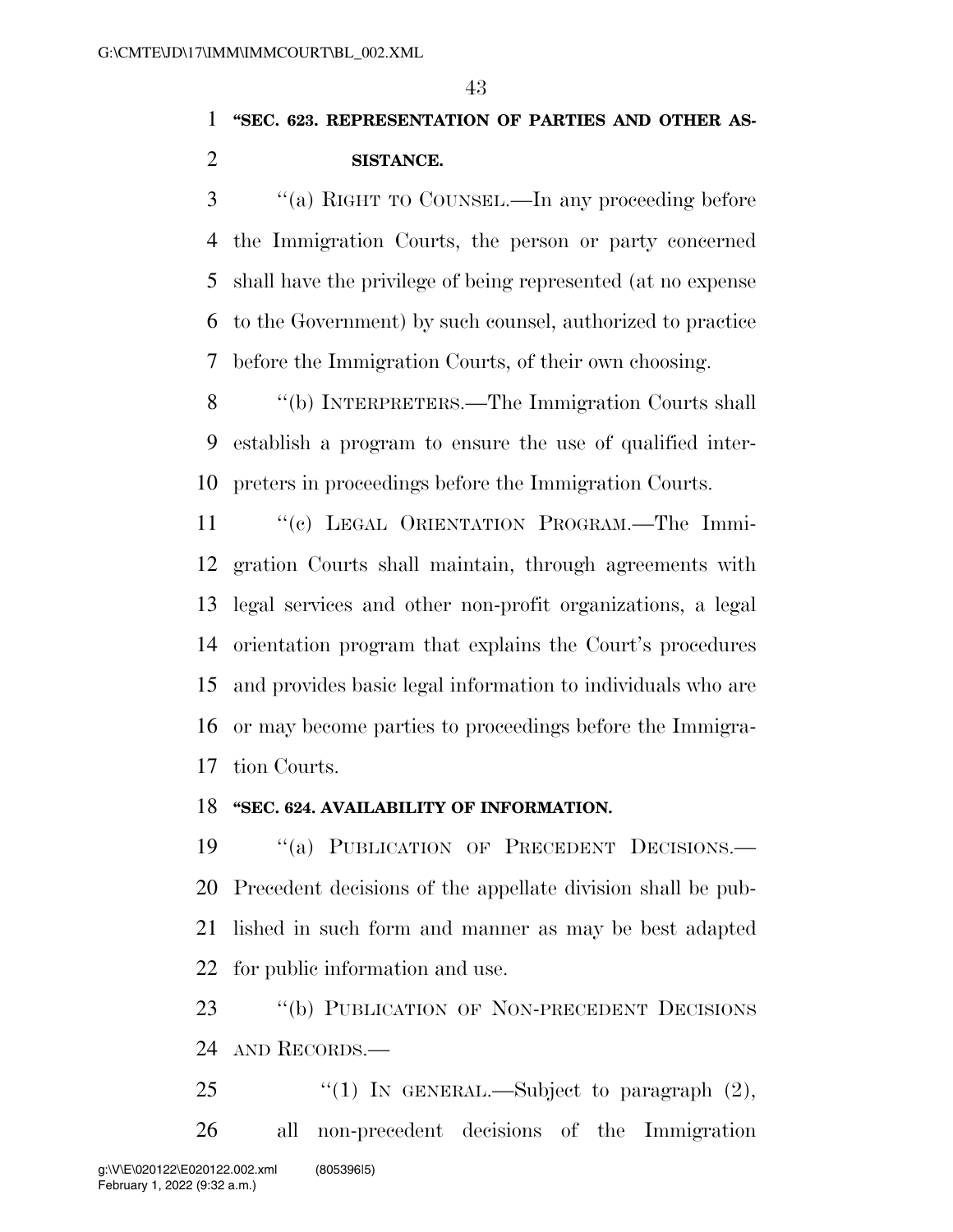Courts and all briefs, motions, documents, and ex- hibits received by such court (including hearing transcripts) shall be made available to the public.

4 "(2) CONFIDENTIAL INFORMATION.—The Im- migration Courts shall preserve the confidentiality of information relating to matters involving national se- curity, asylum and other forms of protection, and claims under the Violence Against Women Act (Pub- lic Law 103–322, title IV, 108 Stat. 1902), as amended, or any other applicable law. The Immigra- tion Courts may make any provision necessary to prevent the disclosure of confidential information in its proceedings and records, including requiring that such information be placed under seal to be opened only as directed by the Immigration Courts.

### **''SEC. 625. SCOPE OF REVIEW AND APPEALS.**

 ''(a) IN GENERAL.—In any proceeding before the Im-migration Courts, the immigration judge shall—

19  $\frac{1}{2}$  (1) consider de novo all constitutional claims and questions of law; and

 $\frac{1}{2}$  (2) compel administrative action on an appli- cation or petition filed by or on behalf of the alien that is unlawfully withheld or unreasonably delayed. ''(b) TRIAL DIVISION PROCEEDINGS.—The decision of an immigration trial judge shall be based only on the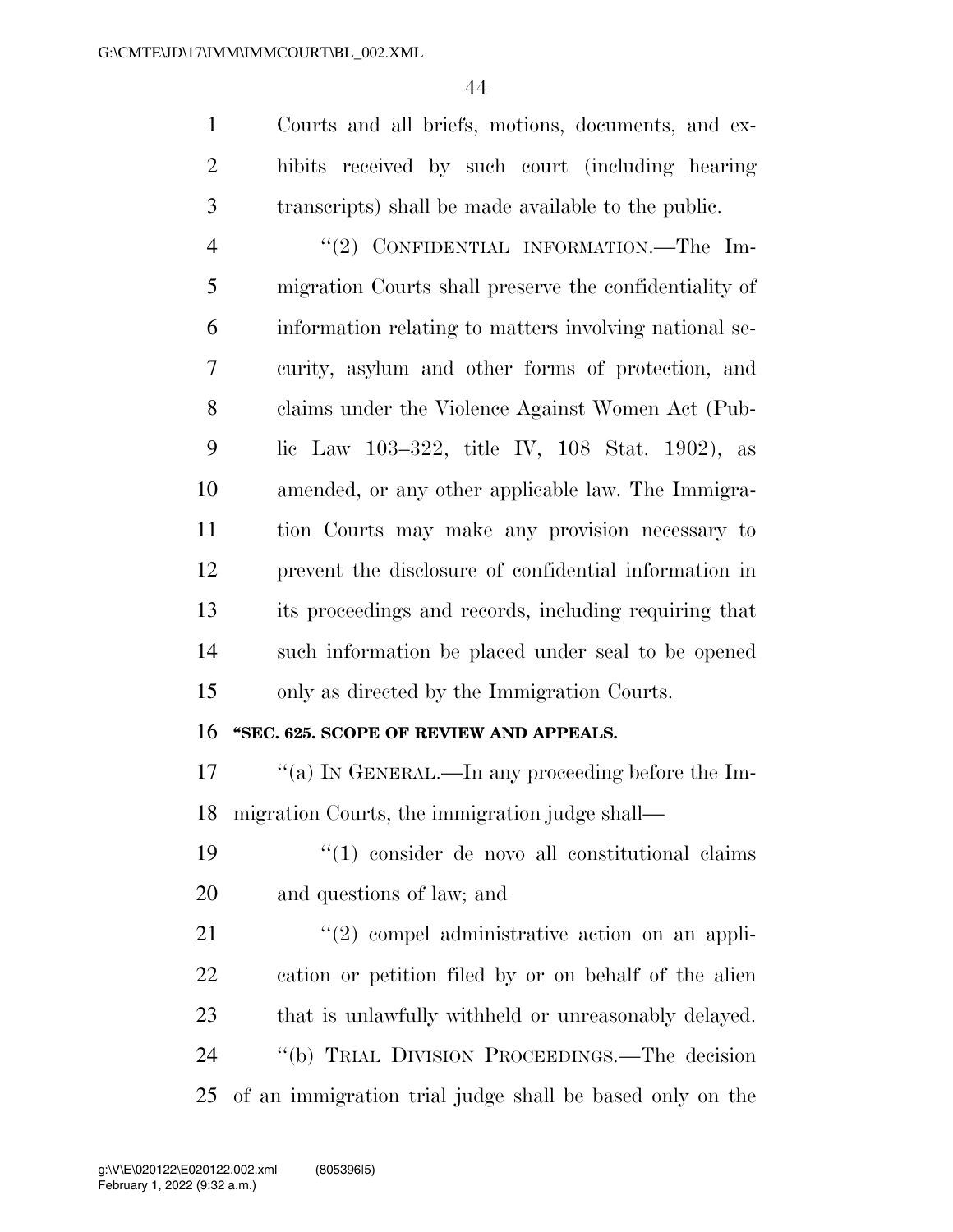evidence produced at the hearing and shall set forth the judge's findings of fact, reasoning to support discretionary determinations, and conclusions of law. Immigration trial judges may take judicial notice of commonly known facts.

''(c) REVIEW BY APPELLATE DIVISION.—

 ''(1) IN GENERAL.—In considering an appeal from an immigration trial judge decision, the appel- late division shall limit its review to the scope of issues raised on appeal and shall conduct its review of the decision based on the record of proceedings of the trial division.

12 "(2) FACT FINDING.—Aside from taking judi- cial notice of commonly known facts, the appellate division shall not engage in fact finding in consid- ering an appeal of an immigration trial judge deci- sion, and shall defer to the factual findings of the immigration trial judge unless such findings are challenged and determined to be clearly erroneous.

19 "(d) REVIEW BY THE UNITED STATES COURTS OF APPEALS.—A decision of the appellate division may be re- viewed by the United States court of appeals for the judi- cial circuit wherein venue lies, in accordance with section 242, as applicable.''.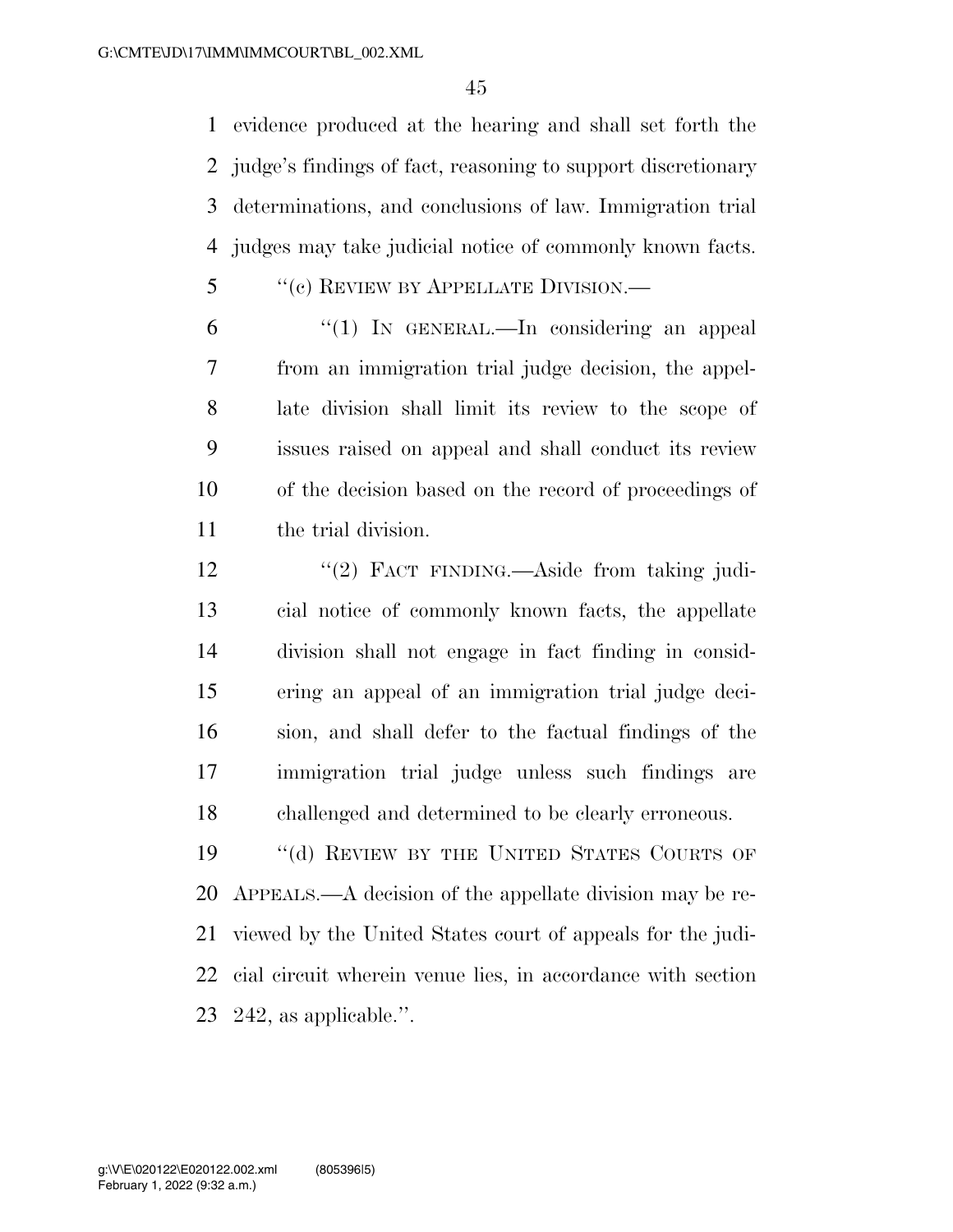### **SEC. 3. EMPLOYEES.**

 (a) CLERK OF THE COURT.—The chief judge may ap- point, and prescribe the duties for, a clerk of the court without regard to the provisions of title 5, United States Code, governing appointments in the competitive service. (b) CHAMBERS STAFF.—Immigration judges may ap- point law clerks and secretaries, in such numbers as the appellate division approves, without regard to the provi- sions of title 5, United States Code, governing appoint-ments in the competitive service.

 (c) OTHER COURT STAFF.—The clerk of the court and the chief administrative officer may appoint deputies and employees, in such numbers as the appellate division approves, without regard to the provisions of title 5, United States Code, governing appointments in the com-petitive service.

 (d) STAFF SALARIES.—The appellate division may fix and adjust the rates of basic pay for the clerk, the chief administrative officer, and other employees of the Immi- gration Courts without regard to the provisions of chapter 51, subchapter III of chapter 53, or section 5373 of title 5, United States Code. To the maximum extent feasible, such employees shall be compensated at rates consistent with those for employees holding comparable positions in the judicial branch.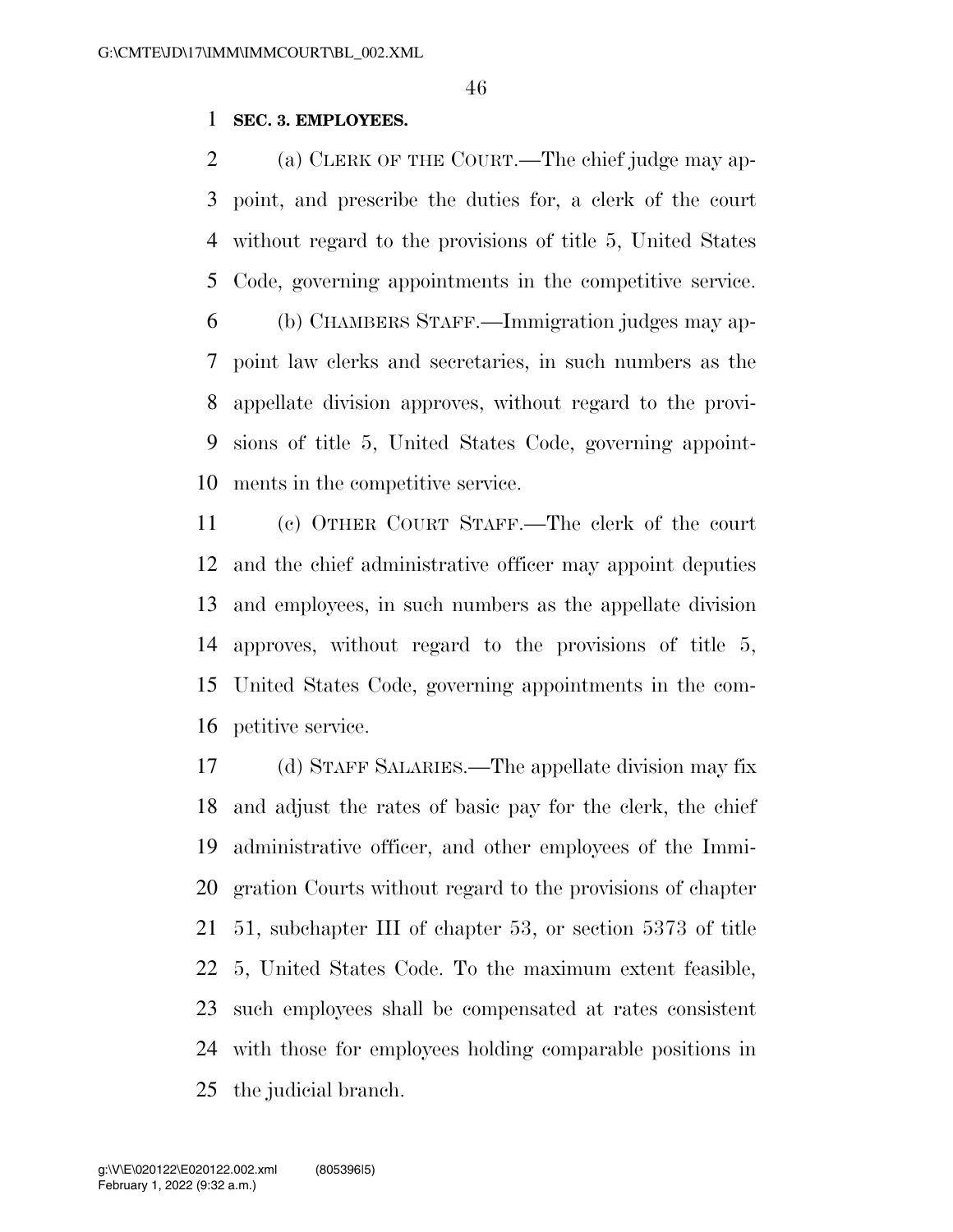(e) PREFERENCE ELIGIBLES.—In making appoint- ments under subsections (a) through (c), preference shall be given, among equally qualified persons, to persons who are preference eligible (as defined in section 2108(3) of title 5, United States Code).

 (f) EXPERTS AND CONSULTANTS.—The Immigration Courts may procure the services of experts and consult- ants as provided under section 3109 of title 5, United States Code.

### **SEC. 4. BUDGET AND EXPENDITURES.**

 (a) COURT BUDGET.—For each fiscal year, the budg- et of the Immigration Courts shall be established by the Immigration Courts, without review or modification by the executive branch, and shall be included in the budget of the President as submitted.

### (b) PERMISSIBLE COURT EXPENDITURES.—

 (1) The Immigration Courts may make such ex- penditures (including expenditures for personal serv- ices and rent at the seat of Government and else- where, and for law books, books of reference, and periodicals) as may be necessary to execute effi- ciently the judicial and administrative functions vest-ed in the Courts.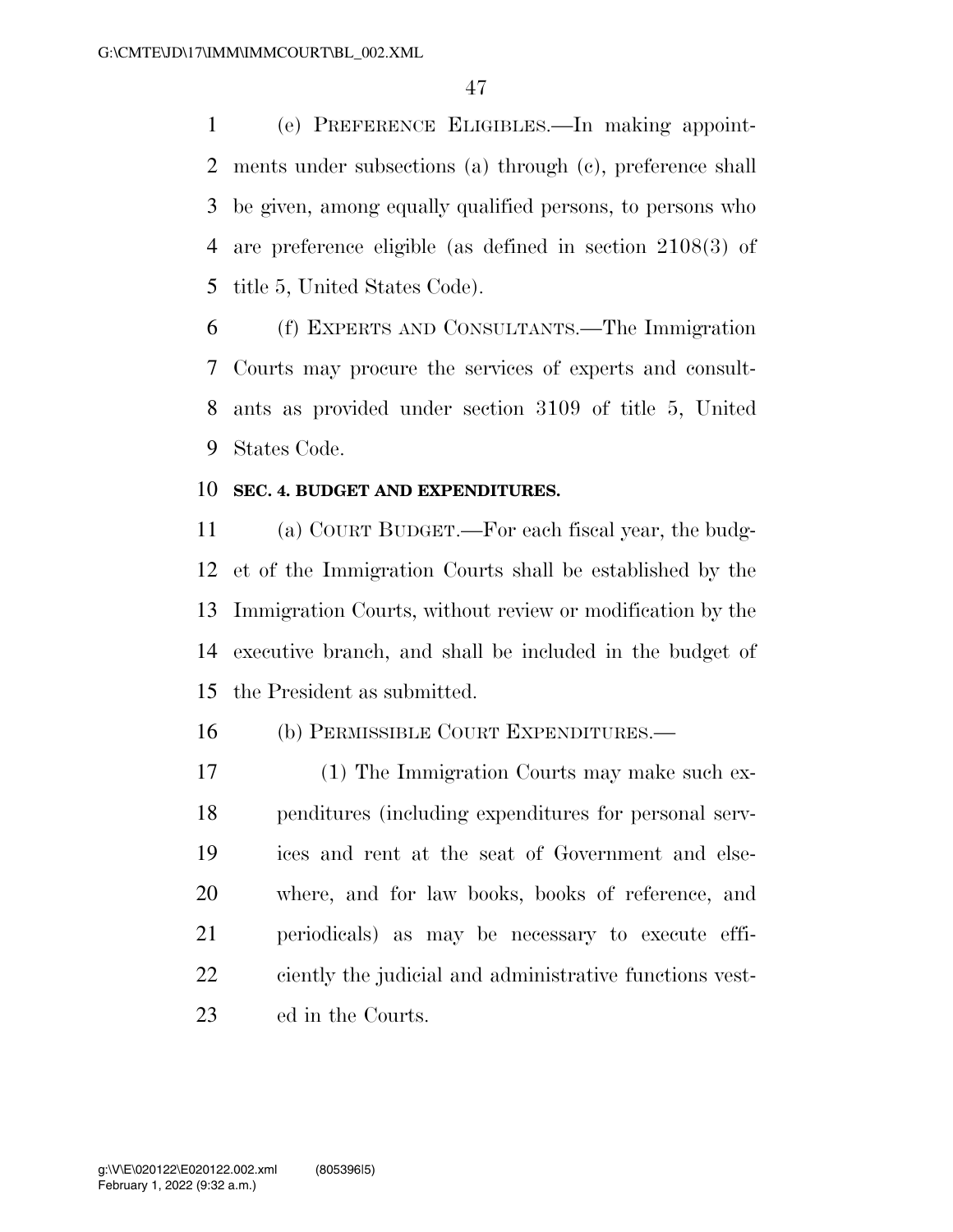| $\mathbf{1}$   | (2) The Immigration Courts may receive and               |
|----------------|----------------------------------------------------------|
| $\overline{2}$ | expend funds appropriated to the Courts for pur-         |
| 3              | poses of paragraph $(1)$ either—                         |
| $\overline{4}$ | $(A)$ directly, or                                       |
| 5              | $(B)$ by transfer to-                                    |
| 6              | (i) the Director of the Administrative                   |
| 7              | Office of the United States Courts,                      |
| 8              | (ii) another court established under                     |
| 9              | Article I of the Constitution, or                        |
| 10             | (iii) an executive agency as defined in                  |
| 11             | section 105 of title 5, United States Code,              |
| 12             | to cover the expense of such administrative support      |
| 13             | and guidance (including budgetary and financial,         |
| 14             | payroll and personnel, protective and security, rec-     |
| 15             | ordkeeping and statistical, and information tech-        |
| 16             | nology services) as the Court may request and the        |
| 17             | Director, court, or agency may agree to provide from     |
| 18             | time to time.                                            |
| 19             | (c) METHOD AND SOURCE OF EXPENDITURES.—All               |
| 20             | expenditures of the Immigration Courts shall be allowed  |
| 21             | and paid upon presentation of itemized vouchers signed   |
| 22             | by the certifying officer designated by the chief judge. |
| 23             | SEC. 5. ANNUAL REPORT.                                   |
| 24             | (a) IN GENERAL.—Not later than April 1 of each           |
| 25             | year, the chief judge shall submit to the Committee on   |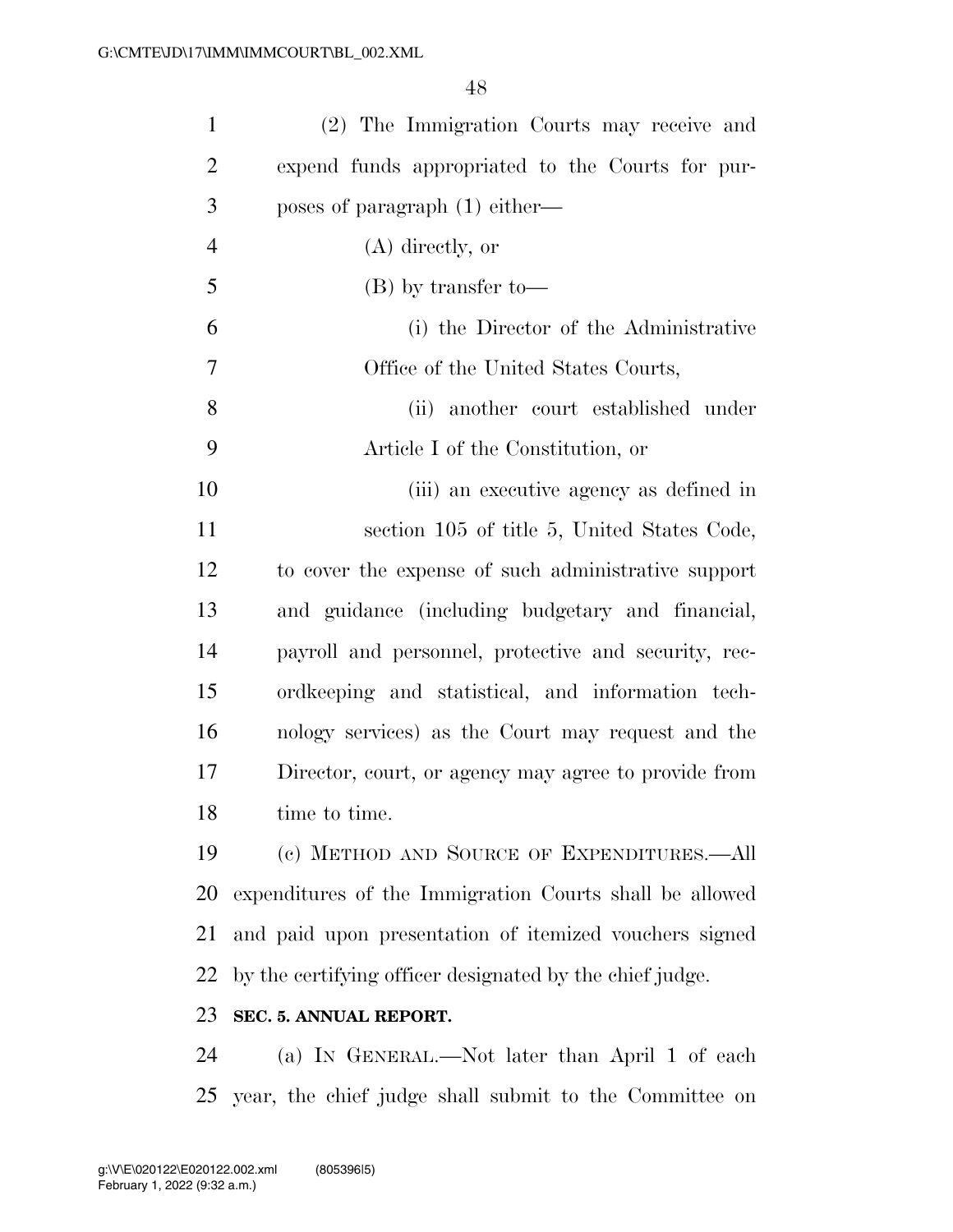the Judiciary of the House of Representatives and the Committee on the Judiciary of the Senate, a report sum- marizing the workload of the Immigration Courts for the preceding fiscal year.

 (b) CONTENTS.—The report described in subsection (a) shall contain—

 (1) demographic information, including the age, gender, and nationality of respondents appearing be- fore the Immigration Courts, and rates at which such respondents are represented by counsel;

 (2) outcomes of removal proceedings, including grant rates for immigration relief, disaggregated by geographical area and immigration trial judge;

 (3) outcomes of bond hearings, disaggregated by geographical area and immigration trial court;

 (4) the number of cases currently pending be- fore the trial and appellate divisions of the Immigra- tion Courts, and the change in such number from the prior fiscal year;

 (5) the average number of days for which a re- spondent waits to have their case heard, disaggregated by geographical area; and

 (6) any information requested by the Commit- tees named in subsection (a), provided such request is timely and reasonable.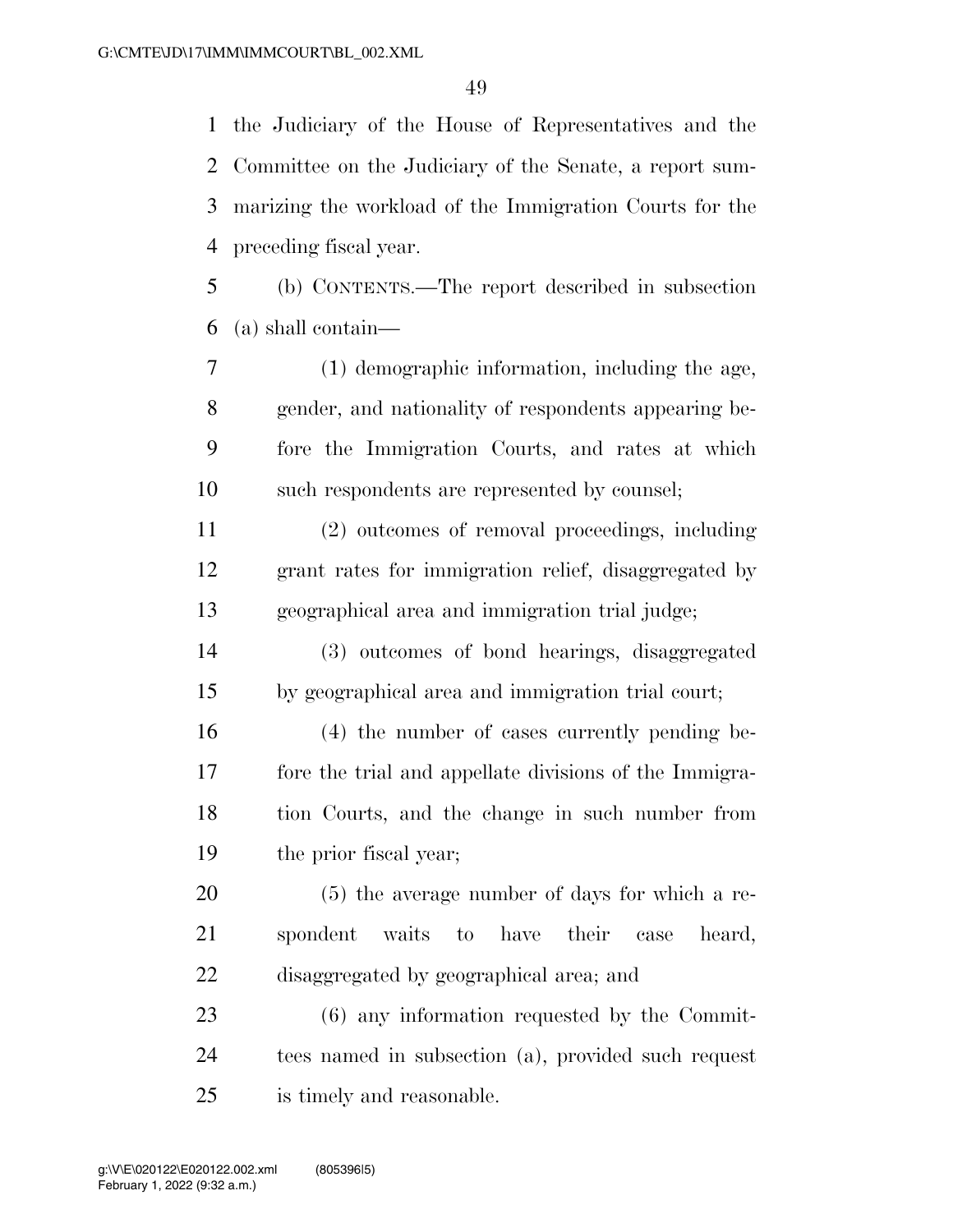### **SEC. 6. EFFECTIVE DATE; TRANSITIONAL PROVISIONS.**

 (a) EFFECTIVE DATE.—The provisions of and amendments made by this Act shall take effect on the first day of the first full fiscal year after the date of the enact- ment of this Act, provided that such date is not less than 180 days after the date of the enactment of this Act in which case the provisions of and amendments made by this Act shall take effect on the first day of the second full fiscal year after the date of the enactment of this Act. (b) TRANSITION PERIOD AND APPOINTMENT OF IN-TERIM IMMIGRATION JUDGES.—

 (1) TRANSITION PERIOD.—The transition pe- riod described in this section shall be the 4-year pe-riod beginning on the effective date of this Act.

(2) INTERIM IMMIGRATION JUDGES.—

 (A) IN GENERAL.—The President shall designate interim immigration judges to serve in the appellate division and trial division dur- ing the transition period. Such judges shall have the authority to exercise all powers of an immigration judge as provided in title VI of the Immigration and Nationality Act (8 U.S.C. 601 et seq.).

 (B) APPELLATE DIVISION.—Each indi- vidual serving as a Board member on the Board of Immigration Appeals of the Executive Office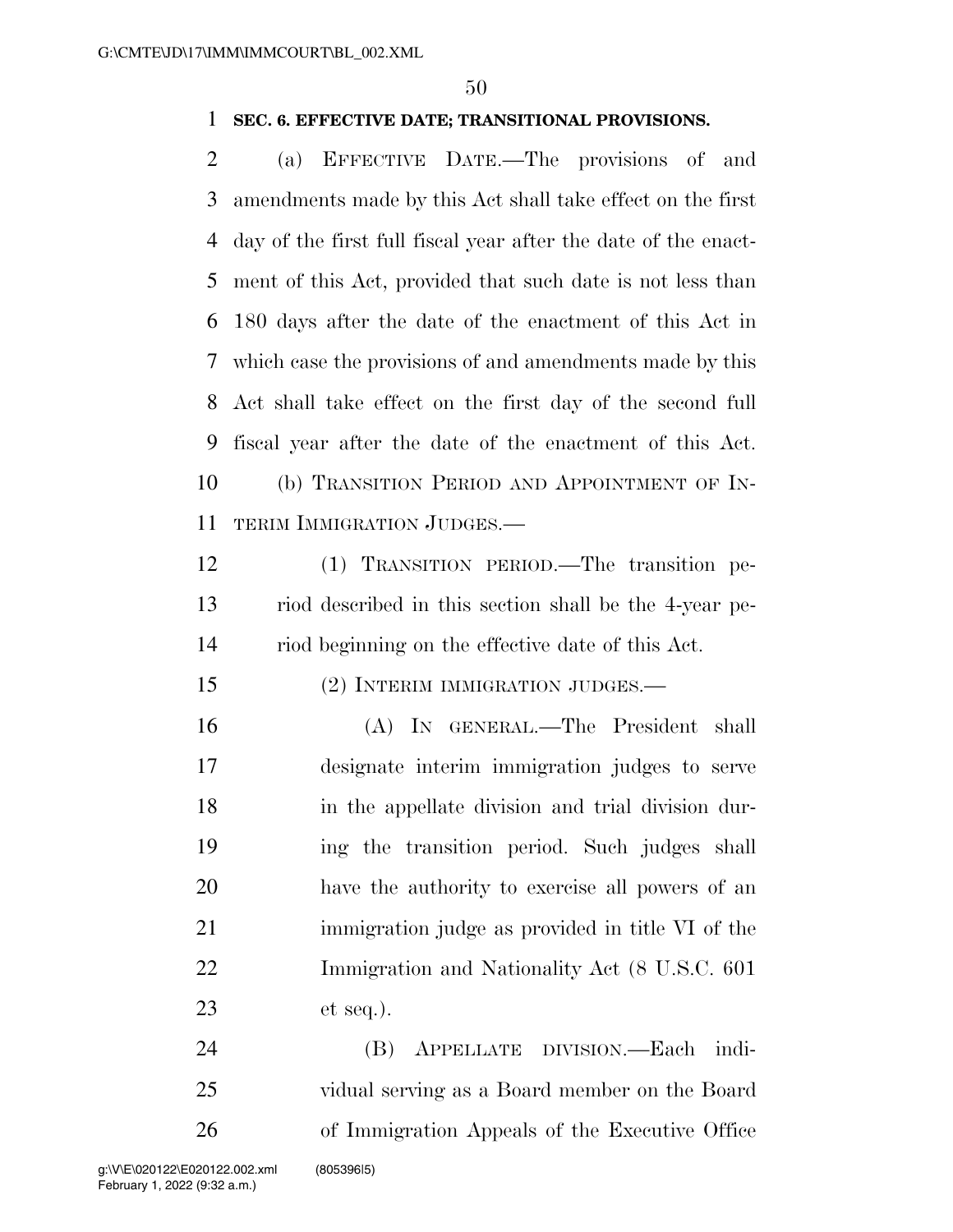for Immigration Review on the date that is the day before the effective date of this Act shall be eligible for designation as an interim immigra- tion appeals judge. If there are more than 21 members of the Board of Immigration Appeals on the day before the effective date of this Act, the 21 members most senior in commission shall be eligible for designation.

 (C) TRIAL DIVISION.—Each individual serving as an immigration judge in the Execu- tive Office for Immigration Review on the date that is the day before the effective date of this Act shall be eligible for designation as an in- terim immigration trial judge. In making such appointments, such individuals shall be given priority consideration, and the President may appoint such other interim immigration trial judges as appropriate.

 (D) TERM OF SERVICE.—An interim immi- gration judge may serve until the transition pe- riod has ended and a successor is appointed, or for a period not to exceed 5 years, whichever is shorter.

 (c) FIRST APPOINTMENTS TO THE UNITED STATES IMMIGRATION COURTS.—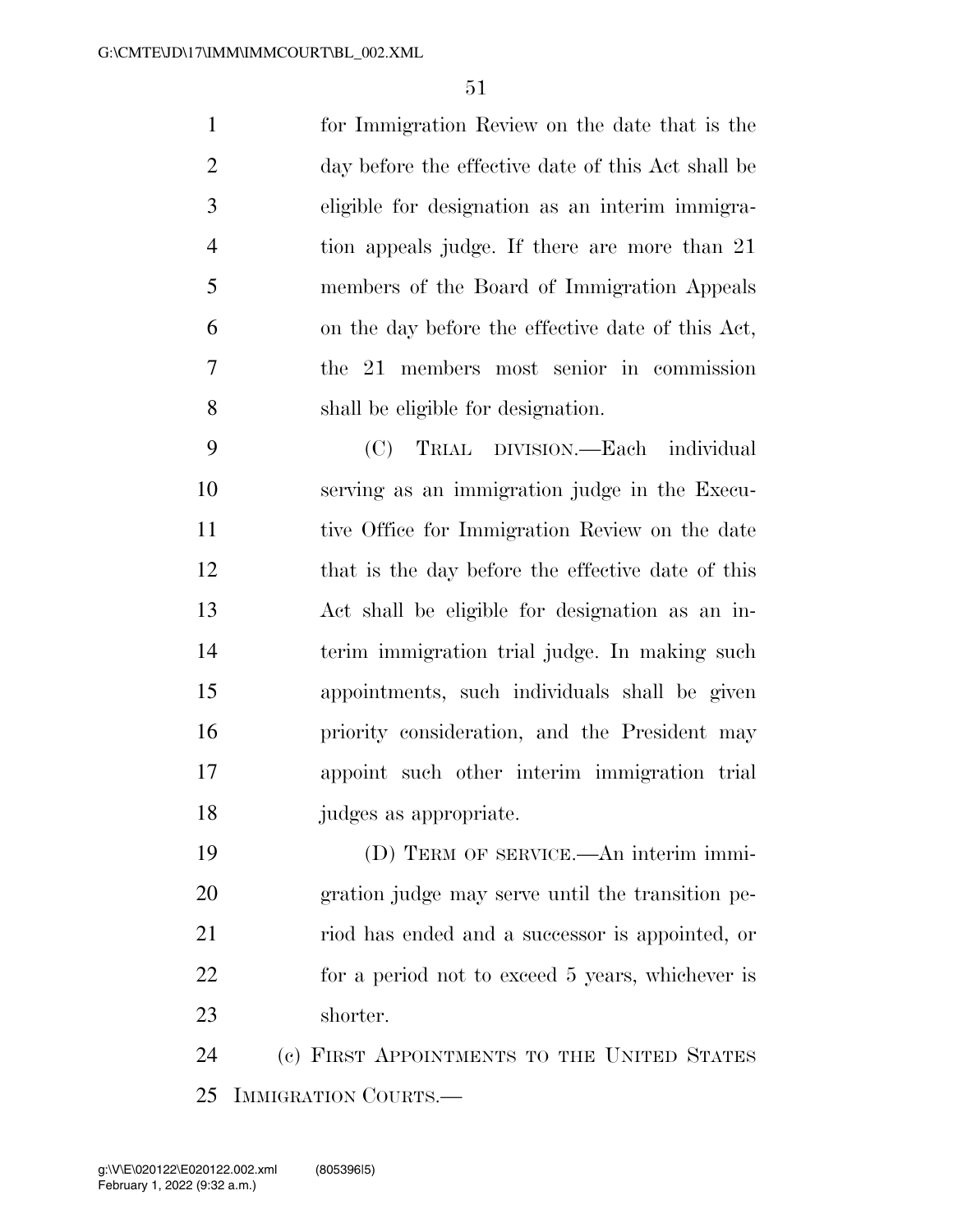| $\mathbf{1}$   | (1) APPELLATE DIVISION.—                              |
|----------------|-------------------------------------------------------|
| $\overline{2}$ | (A) IN GENERAL.—Notwithstanding sec-                  |
| 3              | tion $601(b)(2)(B)$ of the Immigration and Na-        |
| $\overline{4}$ | tionality Act as added by this Act, the first 21      |
| 5              | immigration appeals judges appointed after the        |
| 6              | transition period shall, as determined by the         |
| 7              | President, serve for the following terms:             |
| 8              | (i) 7 immigration appeals judges shall                |
| 9              | each serve for a term of 5 years.                     |
| 10             | (ii) 7 immigration appeals judges shall               |
| 11             | each serve for a period of 10 years.                  |
| 12             | (iii) 7 immigration appeals judges                    |
| 13             | shall each serve for a period of 15 years.            |
| 14             | (B) SUCCESSION.—Each immigration ap-                  |
| 15             | peals judge described in subparagraph (A) may         |
| 16             | continue to serve after the expiration of the         |
| 17             | designated term if such judge is reappointed in       |
| 18             | accordance with section $601(b)(2)(B)$ of the Im-     |
| 19             | migration and Nationality Act as added by this        |
| 20             | Act.                                                  |
| 21             | (2) TRIAL DIVISION.—Not later than 180 days           |
| 22             | before the transition period has ended, the appellate |
| 23             | division shall establish procedures and requirements  |
| 24             | related to the appointment of immigration trial       |
| 25             | judges.                                               |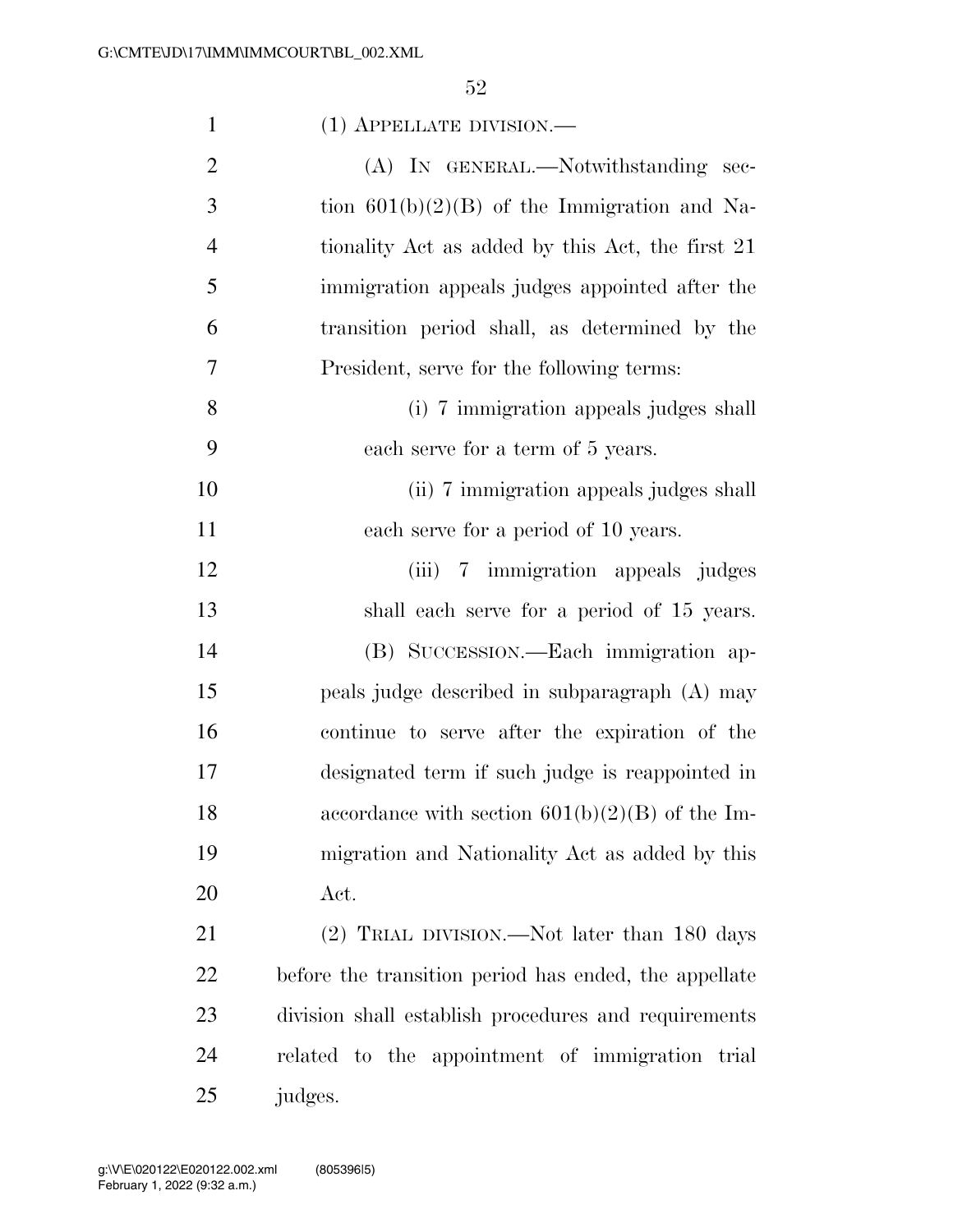| $\mathbf{1}$   | CLARIFICATION.—Notwithstanding<br><b>(3)</b><br>para-      |
|----------------|------------------------------------------------------------|
| $\overline{2}$ | graphs $(1)$ and $(2)$ and section 601 of the Immigra-     |
| 3              | tion and Nationality Act, as added by this Act, any        |
| $\overline{4}$ | individual appointed to fill an immigration judge va-      |
| 5              | cancy during the transition period described in sub-       |
| 6              | section $(b)(1)$ shall serve only until the transition pe- |
| 7              | riod has ended and until a successor is appointed in       |
| 8              | accordance with section 602 of the Immigration and         |
| 9              | Nationality Act, but not more than 1 year after the        |
| 10             | end of the transition period.                              |
| 11             | SEC. 7. INSTITUTIONAL TRANSFER; CONTINUITY OF PRO-         |
|                |                                                            |
| 12             | <b>CEEDINGS.</b>                                           |
| 13             | (a) EXISTING PRECEDENT.                                    |
| 14             | (1) IN GENERAL.—Precedential decisions by the              |
| 15             | Attorney General or the Board of Immigration Ap-           |
| 16             | peals under title II of the Immigration and Nation-        |
| 17             | ality Act (8 U.S.C. 1151 et seq.) that were issued         |
| 18             | before the effective date of this Act shall continue to    |
| 19             | serve as precedent in proceedings before the Immi-         |
| 20             | gration Courts unless explicitly overruled by such         |
| 21             | court.                                                     |
| 22             | $(2)$ RULES.—To the extent that such rules are             |
| 23             | consistent with this Act, the rules of the Attorney        |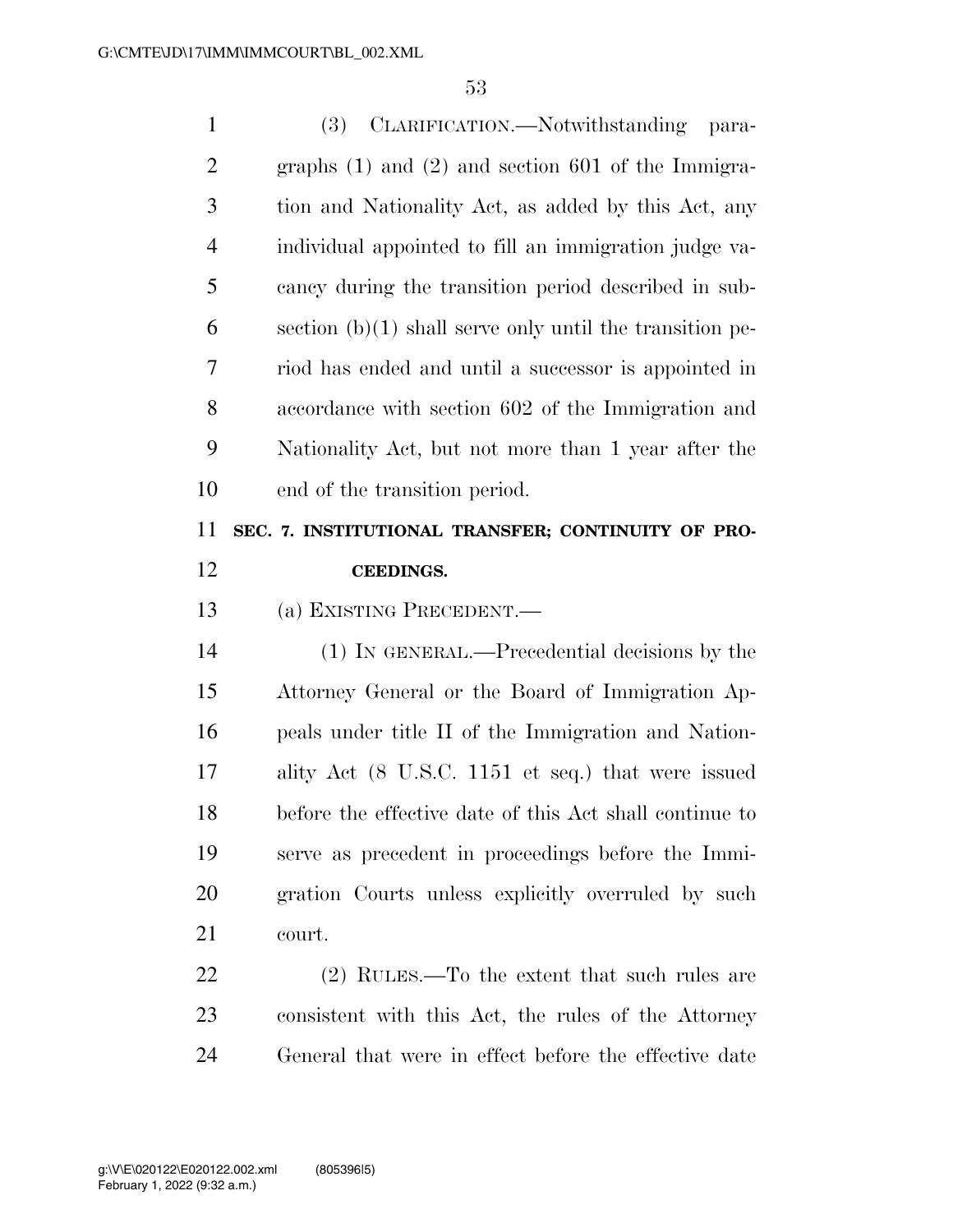| 1              | of this Act, shall remain in effect until amended or |
|----------------|------------------------------------------------------|
| $\overline{2}$ | revoked by the appellate division.                   |
| 3              | (b) INSTITUTIONAL TRANSFER.—                         |
| $\overline{4}$ | (1) EXECUTIVE OFFICE FOR IMMIGRATION RE-             |
| 5              | VIEW.                                                |
| 6              | (A) IN GENERAL.—Except as provided in                |
| 7              | subparagraph $(B)$ , all functions under the Ex-     |
| 8              | ecutive Office for Immigration Review on the         |
| 9              | date that is the day before the effective date of    |
| 10             | this Act are transferred to the Immigration          |
| 11             | Courts on the effective date of this Act.            |
| 12             | (B) EXCEPTIONS.—                                     |
| 13             | (i) OCAHO.—The Office of the Chief                   |
| 14             | Administrative Hearing Officer and the               |
| 15             | functions of the Executive Office for Immi-          |
| 16             | gration Review that support such office              |
| 17             | shall remain under the Department of Jus-            |
| 18             | tice.                                                |
| 19             | (ii) OTHER FUNCTIONS.—The func-                      |
| 20             | tions of the Executive Office for Immigra-           |
| 21             | tion Review that are not necessary or ap-            |
| 22             | propriate for transfer to the Immigration            |
| 23             | Courts shall be reassigned to other agen-            |
| 24             | cies within the Department of Justice or             |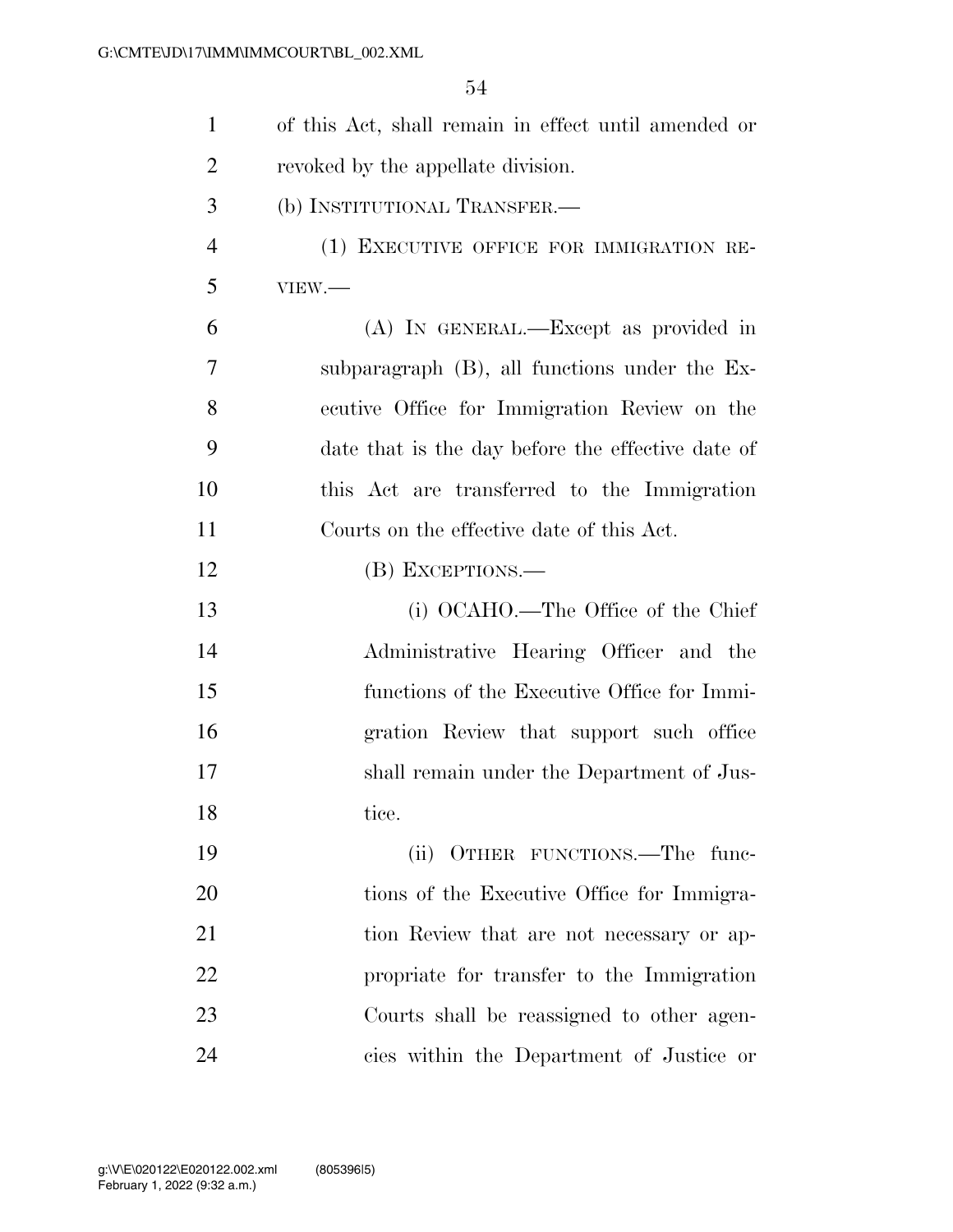dissolved at the discretion of the Attorney General.

 (2) TRANSFER AND ALLOCATION OF APPRO- PRIATIONS AND PERSONNEL.—Except as provided in this section, the personnel of the Executive Office for Immigration Review employed in connection with the functions transferred by this section, and the as- sets, liabilities, contracts, property, records, and un- expended balance of appropriations, authorizations, allocations, and other funds employed, held, used, arising from, available to, or to be made available to, the Executive Office for Immigration Review, in con- nection with the functions transferred by this sec- tion, subject to section 202 of the Budget and Ac- counting Procedures Act of 1950, shall be trans- ferred to the Immigration Courts on the effective date of this Act. Unexpended funds transferred pur- suant to this paragraph shall be used only for the purposes for which the funds were originally author-ized and appropriated.

21 (3) PENDING CASES.—

22 (A) IN GENERAL.—The enactment of this Act shall not result in any loss of rights or pow- ers, interruption of jurisdiction, or prejudice to matters under title II of the Immigration and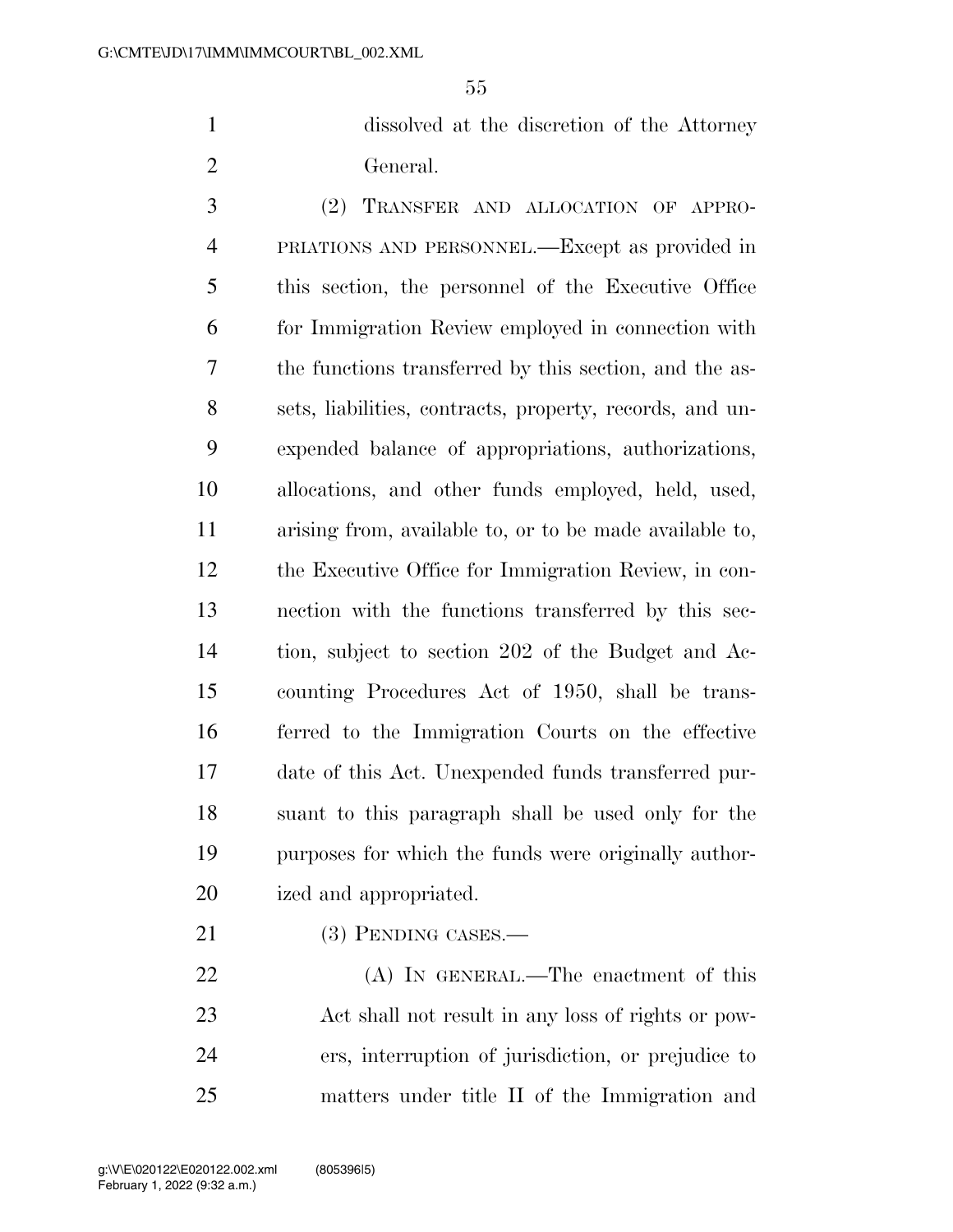Nationality Act (8 U.S.C. 1151 et seq.) which are pending before the Board of Immigration Appeals or an immigration judge on the effec-4 tive date of this Act.

 (B) TRANSFER.—All proceedings under title II of the Immigration and Nationality Act (8 U.S.C. 1151 et seq.) which are pending be- fore the Board of Immigration Appeals or an immigration judge on the effective date of this Act shall be transferred to the Immigration Courts to proceed before the trial division or the appellate division as appropriate.

## **SEC. 8. REVIEW BY THE JUDICIAL CONFERENCE; CON-SULTATION REQUIREMENTS.**

 The Judicial Conference of the United States shall conduct a review of adjudications in the United States Im- migration Courts at least once every four years, as part of its comprehensive survey of business in the courts of the United States conducted pursuant to title 28, section 331. At the conclusion of its review, the Judicial Con- ference shall submit a report of its findings to the appel- late division and the Committee on the Judiciary of the House of Representatives and the Committee on the Judi- ciary of the Senate. The Committees shall cause to have such report printed in the Congressional Record.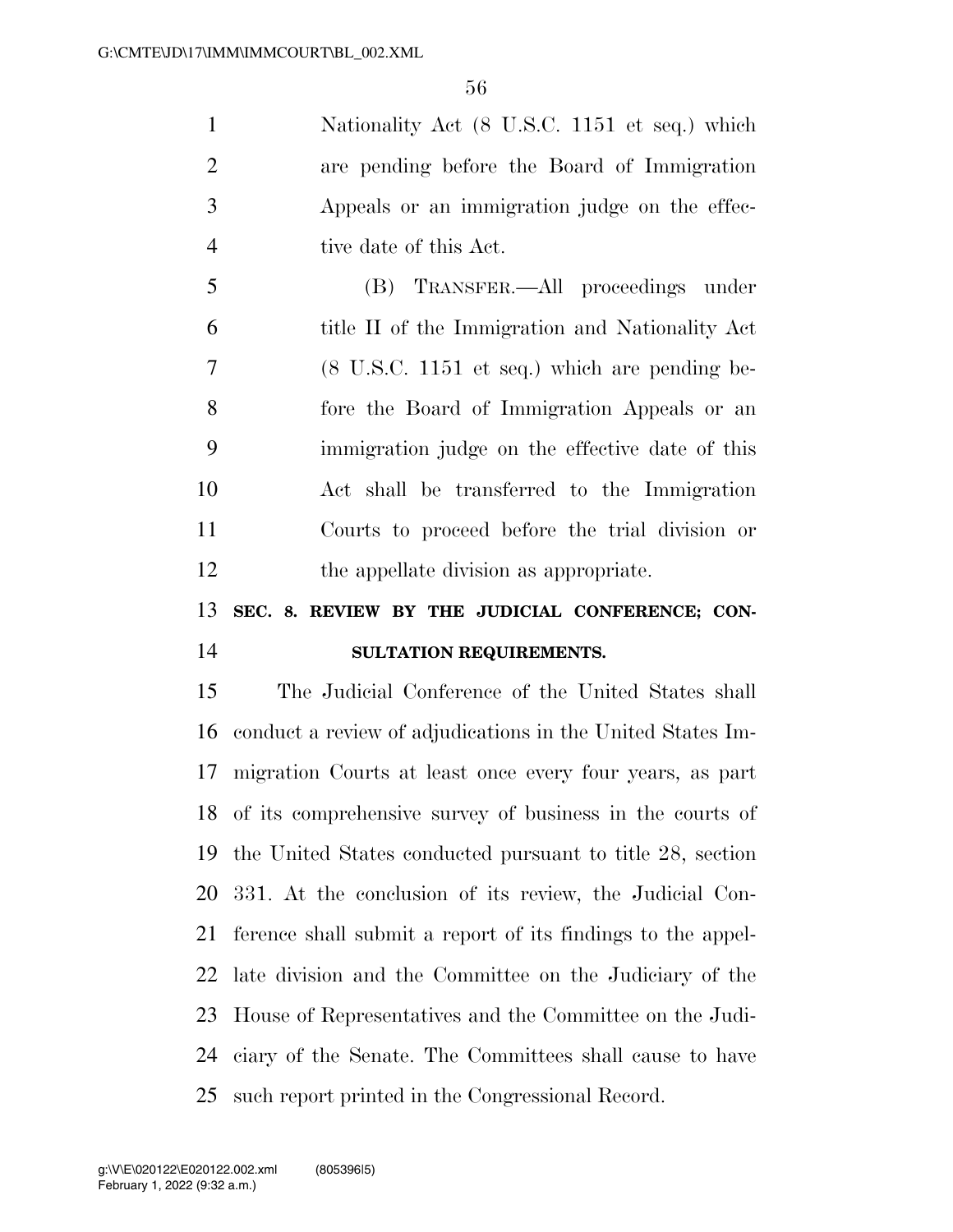| SEC. 9. TECHNICAL AND CONFORMING PROVISIONS.               |
|------------------------------------------------------------|
| (a) IN GENERAL.—The Immigration and Nationality            |
| Act $(8 \text{ U.S.C. } 1101 \text{ et seq.})$ is amended— |
| $(1)$ in section 101(b), by amending paragraph             |
| $(4)$ to read as follows:                                  |
| $\lq(4)$ The term 'immigration judge' means an             |
| immigration appeals judge or immigration trial             |
| judge appointed to serve in the United States Immi-        |
| gration Courts established under title VI.";               |
| $(2)$ in section 238(a)(1)—                                |
| (A) by striking "Attorney General" and in-                 |
| serting "Immigration Courts"; and                          |
| (B) by striking "Service" and inserting                    |
| "Department of Homeland Security".                         |
| $(3)$ in section $238(a)(2)$ , by striking "Attorney"      |
| General" each place such term appears and inserting        |
| "Secretary of Homeland Security";                          |
| $(4)$ in section 238(a)(3)—                                |
| $(A)$ by amending subparagraph $(A)$ to read               |
| as follows:                                                |
| "(A) Notwithstanding any other provision                   |
| of law, in the case of any alien convicted of an           |
| aggravated felony, removal proceedings, and                |
| any administrative appeals thereof, shall be               |
|                                                            |

completed, to the extent possible, before the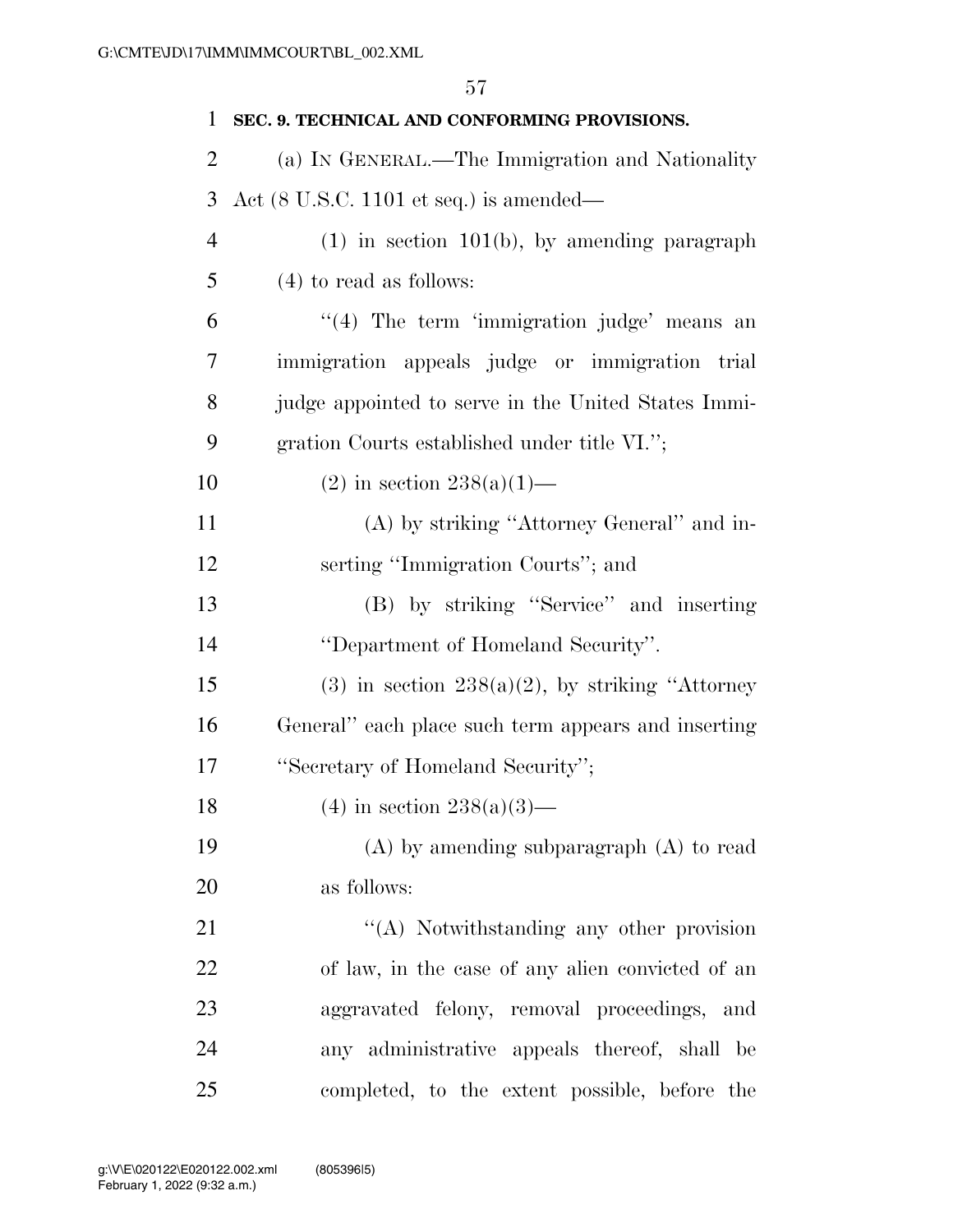| $\mathbf{1}$   | alien's release from incarceration for the under-   |
|----------------|-----------------------------------------------------|
| $\overline{2}$ | lying aggravated felony.".                          |
| 3              | $(B)$ in subparagraph $(B)$ , by striking "At-      |
| 4              | torney General" and inserting "Secretary of         |
| 5              | Homeland Security";                                 |
| 6              | (5) in section $238(a)(4)(A)$ by striking "Attor-   |
| 7              | ney General" and inserting "administrative council  |
| 8              | of the Immigration Courts";                         |
| 9              | $(6)$ in section $238(b)(1)$ by striking "Attorney" |
| 10             | General" and inserting "immigration judge";         |
| 11             | $(7)$ in section $238(b)(3)$ —                      |
| 12             | (A) by striking "Attorney General" and in-          |
| 13             | serting "Secretary of Homeland Security"; and       |
| 14             | (B) by striking "apply for" and inserting           |
| 15             | "seek";                                             |
| 16             | $(8)$ in section 238 $(b)$ by amending paragraph    |
| 17             | $(4)$ to read as follows—                           |
| 18             | $\lq(4)$ In any proceeding under this subsection—   |
| 19             | $\lq\lq$ the alien shall—                           |
| 20             | "(i) be given reasonable notice of the              |
| 21             | charges and of the opportunity described            |
| 22             | in subparagraph $(C)$ ;                             |
| 23             | "(ii) have the privilege of being rep-              |
| 24             | resented (at no expense to the government)          |
| 25             | by such counsel, authorized to practice in          |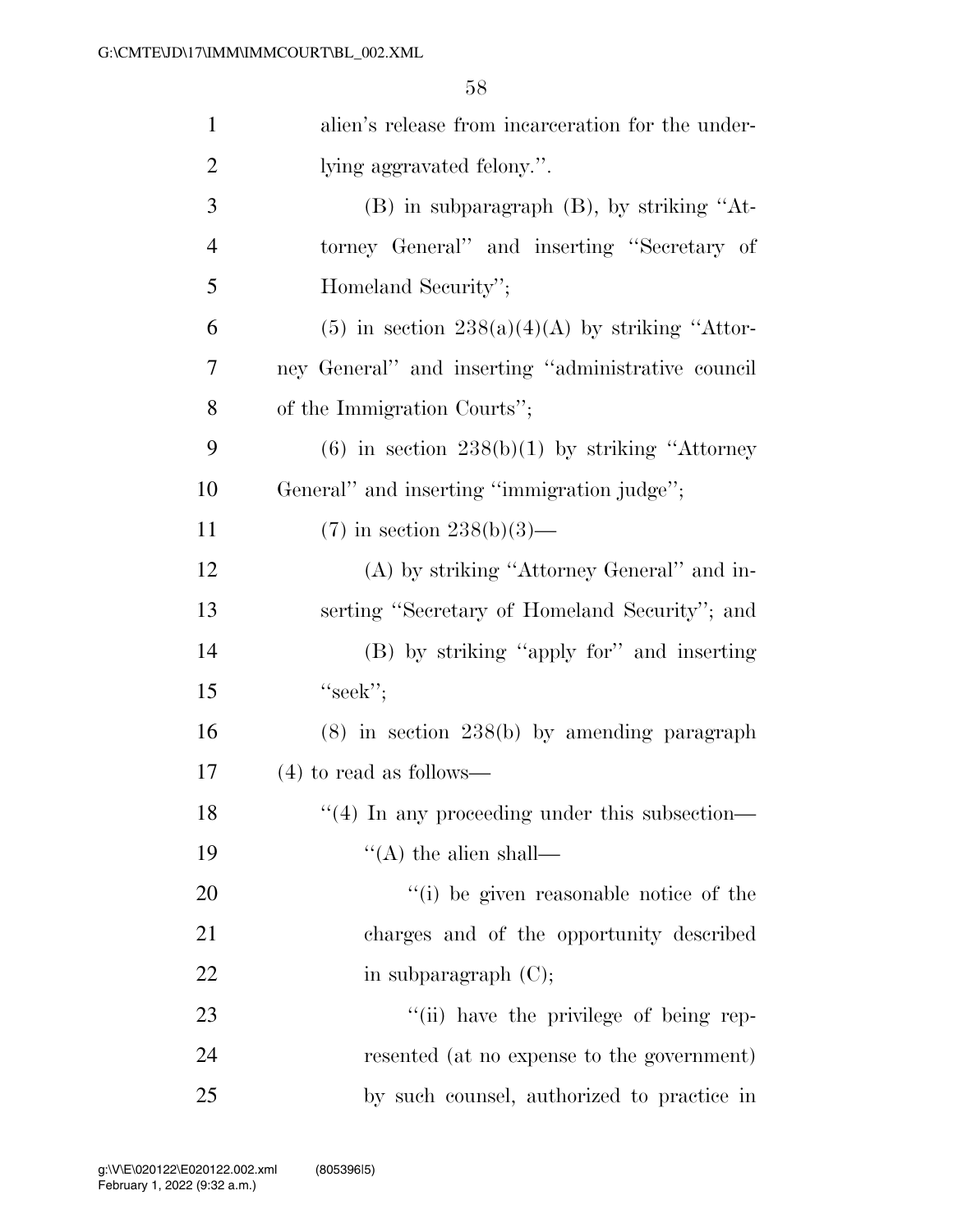| $\mathbf{1}$   | such proceedings, as the alien shall choose;        |
|----------------|-----------------------------------------------------|
| $\overline{2}$ | and                                                 |
| 3              | "(iii) have a reasonable opportunity to             |
| $\overline{4}$ | inspect the evidence and rebut the charges;         |
| 5              | and                                                 |
| 6              | "(B) the immigration judge shall ensure             |
| 7              | $that-$                                             |
| 8              | "(i) a determination is made for the                |
| 9              | record that the individual upon whom the            |
| 10             | notice for the proceeding under this section        |
| 11             | is served (either in person or by mail) is,         |
| 12             | in fact, the alien named in such notice; and        |
| 13             | "(ii) a record is maintained for judi-              |
| 14             | cial review.".                                      |
| 15             | $(9)$ in section 238(b)(5)—                         |
| 16             | (A) by striking "Attorney General" and in-          |
| 17             | serting "immigration judge"; and                    |
| 18             | (B) by striking "Attorney General's" and            |
| 19             | inserting "immigration judge's";                    |
| 20             | $(10)$ by redesignating the second subsection $(c)$ |
| 21             | of section $238$ as subsection (d) and in the newly |
| 22             | designated subsection $(d)$ —                       |
| 23             | (A) by striking "Commissioner" in each              |
| 24             | place such term appears and inserting "Sec-         |
| 25             | retary of Homeland Security";                       |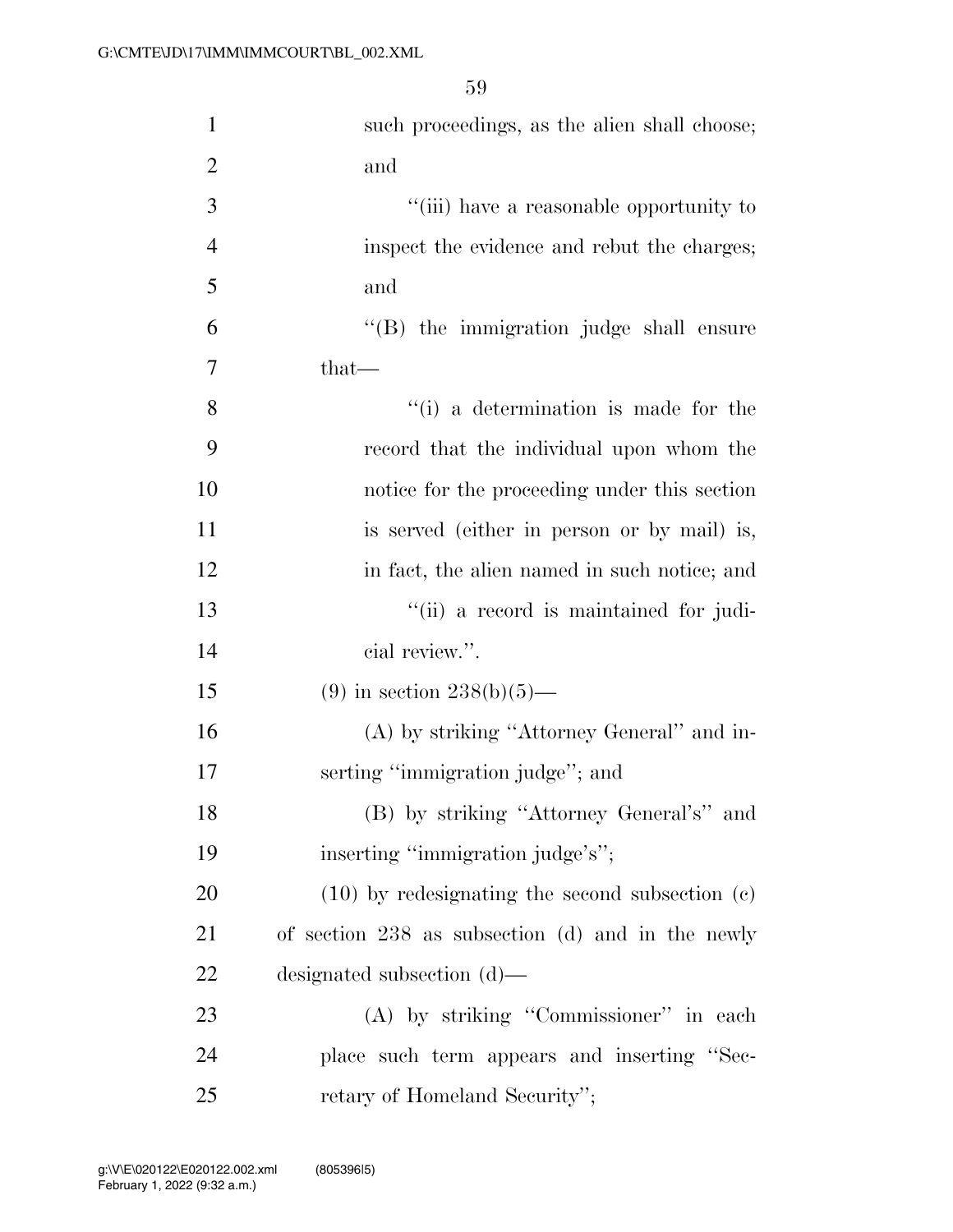| $\mathbf{1}$   | (B) by striking "Attorney General" in each           |
|----------------|------------------------------------------------------|
| $\overline{2}$ | place such term appears and inserting "Sec-          |
| 3              | retary of Homeland Security"; and                    |
| $\overline{4}$ | (C) by striking "Service" in paragraph               |
| 5              | $(2)(B)$ and inserting "Secretary of Homeland        |
| 6              | Security"; and                                       |
| 7              | $(11)$ in section 239(a) by striking "Attorney       |
| 8              | General" in each place such term appears and in-     |
| 9              | serting "Immigration Courts";                        |
| 10             | $(12)$ in section $239(b)(2)$ by striking "Attorney" |
| 11             | General" and inserting "Immigration Courts;          |
| 12             | $(13)$ in section $239(b)(3)$ by striking "Attorney  |
| 13             | General" and inserting "immigration judge";          |
| 14             | $(14)$ in section $239(d)(1)$ by striking "Attorney" |
| 15             | General" and inserting "immigration judge";          |
| 16             | $(15)$ in section 240(b)—                            |
| 17             | $(A)$ by striking paragraphs $(1)$ and $(6)$ and     |
| 18             | renumbering subsequent paragraphs accord-            |
| 19             | ingly;                                               |
| 20             | $(B)$ by amending paragraph $(1)$ as redesig-        |
| 21             | nated by this paragraph to read as follows:          |
| 22             | $``(1)$ FORM OF PROCEEDING.—                         |
| 23             | "(A) IN GENERAL.—The proceeding may                  |
| 24             | take place—                                          |
| 25             | $f'(i)$ in person; or                                |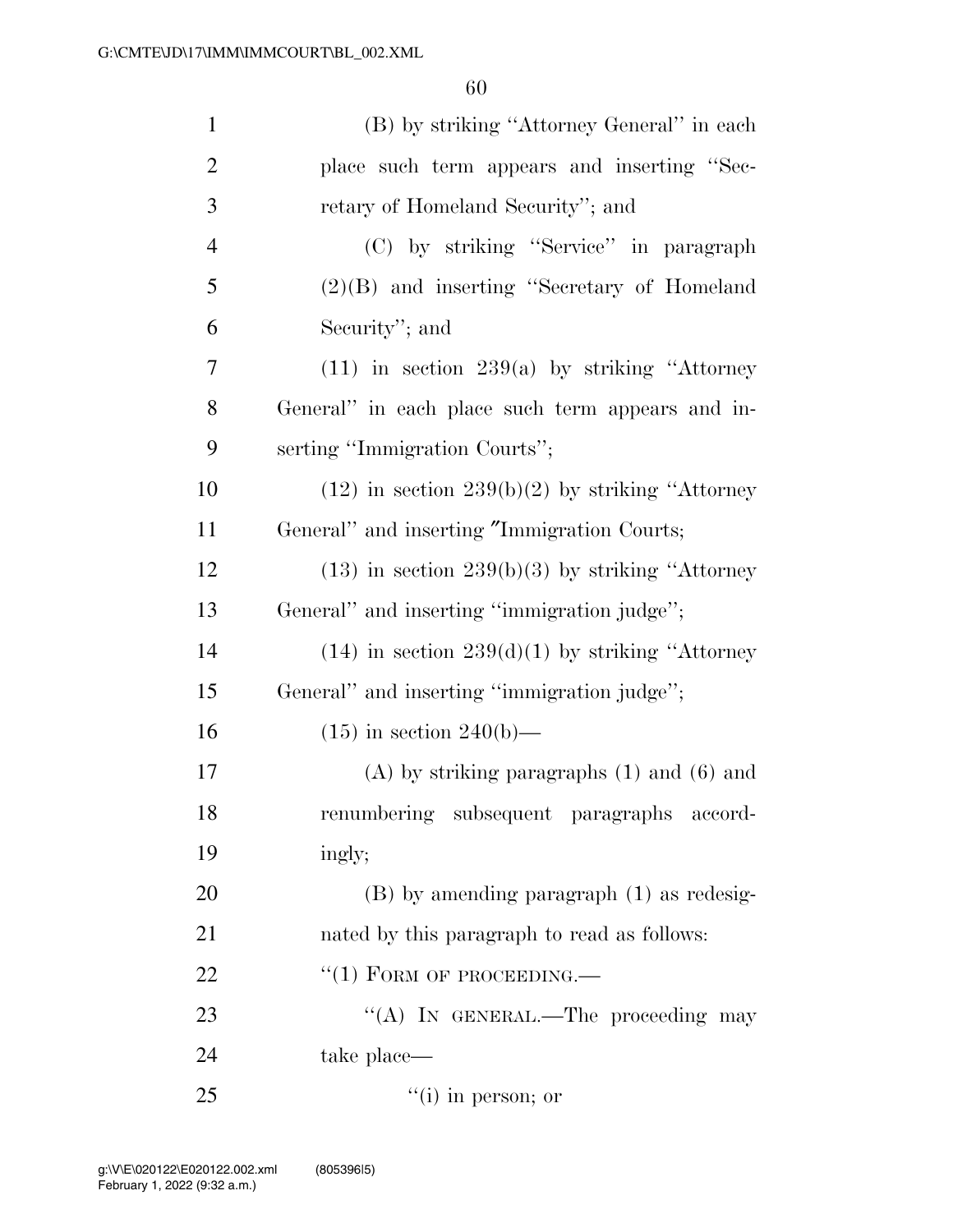| $\mathbf{1}$   | "(ii) subject to subparagraph (B),              |
|----------------|-------------------------------------------------|
| $\overline{2}$ | through video conference.                       |
| 3              | "(B) CONSENT REQUIRED IN CERTAIN                |
| $\overline{4}$ | CASES.—An evidentiary hearing on the merits     |
| 5              | may only be conducted through video teleconfer- |
| 6              | ence with the consent of the alien involved.".  |
| $\overline{7}$ | $(C)$ in paragraph $(2)$ as redesignated by     |
| 8              | this paragraph, by striking "Attorney General"  |
| 9              | and inserting "immigration judge";              |
| 10             | $(D)$ in paragraph $(3)$ as redesignated by     |
| 11             | this paragraph—                                 |
| 12             | (i) in the matter preceding subpara-            |
| 13             | graph $(A)$ , by striking ", under regulations  |
| 14             | of the Attorney General"                        |
| 15             | (ii) in subparagraph $(A)$ by striking ",       |
| 16             | at no expense to the government, by coun-       |
| 17             | sel of the alien's choosing who is author-      |
| 18             | ized to practice in such proceedings" and       |
| 19             | inserting "in<br>accordance with<br>section     |
| 20             | $623(a)$ ";                                     |
| 21             | $(E)$ in paragraph $(4)(A)$ as redesignated     |
| 22             | by this paragraph—                              |
| 23             | (i) by striking "Service" and inserting         |
| 24             | "Government"; and                               |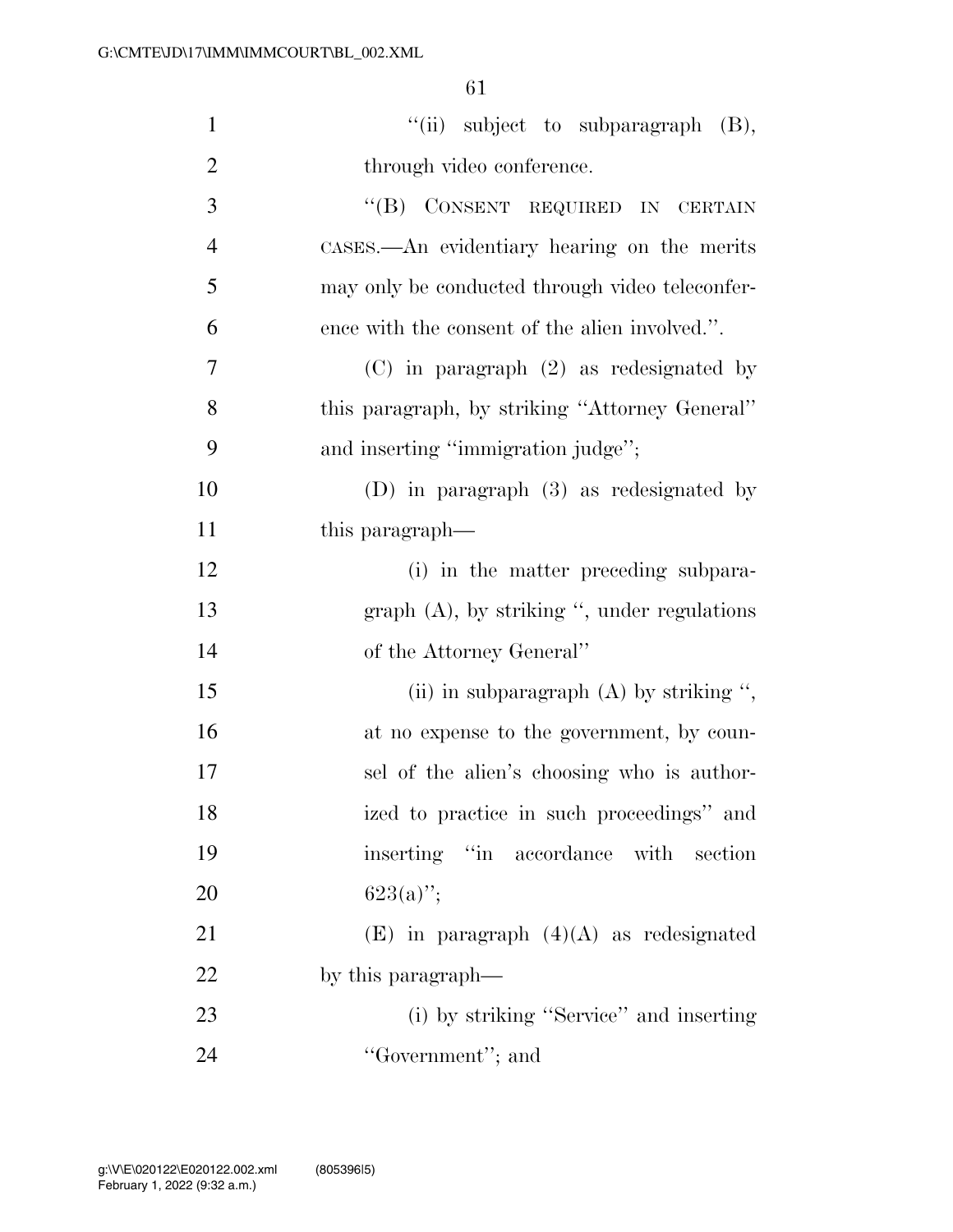| $\mathbf{1}$   | (ii) by amending the last sentence to              |
|----------------|----------------------------------------------------|
| $\overline{2}$ | read as follows: "Written notice shall be          |
| $\mathfrak{Z}$ | considered sufficient for purposes of this         |
| $\overline{4}$ | subparagraph if provided at the most re-           |
| 5              | cent address provided under section                |
| 6              | $239(a)(1)(F)$ .";                                 |
| 7              | $(16)$ in section $240(c)(2)$ , in the matter fol- |
| 8              | lowing subparagraph (B), by striking "Attorney     |
| 9              | General" and inserting "Secretary of Homeland Se-  |
| 10             | curity.";                                          |
| 11             | $(17)$ in section $240(e)(3)$ —                    |
| 12             | (A) by striking "service" in the heading           |
| 13             | and inserting "Government"; and                    |
| 14             | (B) by striking "Service" in each place            |
| 15             | such term appears and inserting "Govern-           |
| 16             | ment";                                             |
| 17             | $(18)$ in section $240(e)(7)(C)(iv)(II)$ —         |
| 18             | (A) by striking "Attorney General" and in-         |
| 19             | serting "immigration judge"; and                   |
| 20             | (B) by striking "Immigration and Natu-             |
| 21             | ralization Service" and inserting "Secretary of    |
| 22             | Homeland Security";                                |
| 23             | $(19)$ in section 240(c)(7)(C)(iv)(III)—           |
| 24             | (A) by striking "Attorney General" and in-         |
| 25             | serting "immigration judge"; and                   |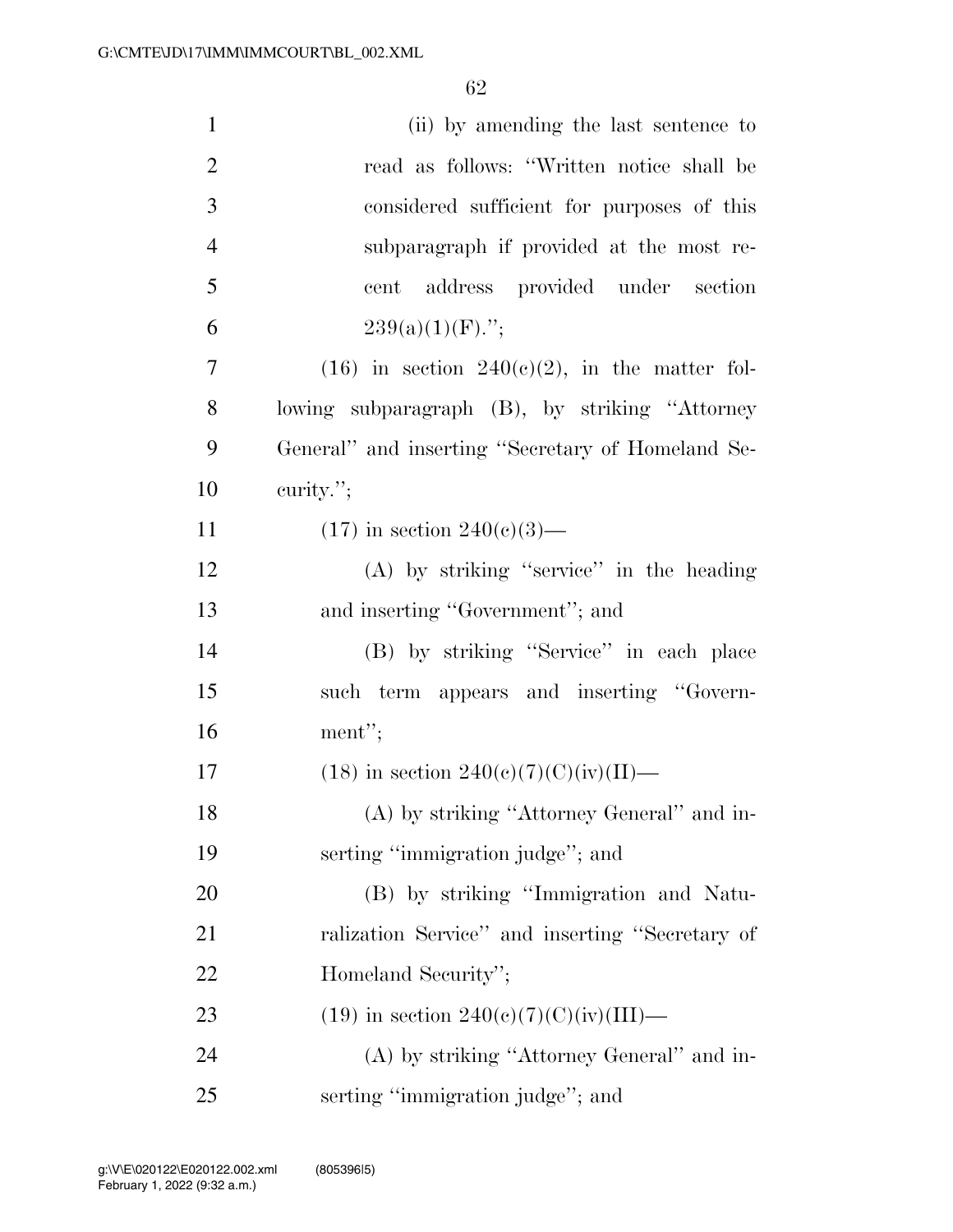| $\mathbf{1}$   | (B) by striking "Attorney General's" and              |
|----------------|-------------------------------------------------------|
| $\overline{2}$ | inserting "immigration judge's";                      |
| 3              | $(20)$ in section $240(d)$ by amending the first      |
| $\overline{4}$ | sentence to read as follows: "An immigration judge    |
| 5              | may enter an order of removal stipulated to by the    |
| 6              | alien (or the alien's representative) and the Govern- |
| 7              | ment.                                                 |
| 8              | $(21)$ in section $242(a)(2)(A)$ by striking "Attor-  |
| 9              | ney General" in each place such term appears and      |
| 10             | inserting "Secretary of Homeland Security";           |
| 11             | $(22)$ in section $242(a)(2)(B)(ii)$ , by striking    |
| 12             | "Attorney General" and inserting "the appellate divi- |
| 13             | sion of the Immigration Courts" each place it ap-     |
| 14             | pears;                                                |
| 15             | $(23)$ in section $242(b)(2)$ by inserting "trial"    |
| 16             | after "immigration";                                  |
| 17             | $(24)$ in section $242(b)(3)(A)$ —                    |
| 18             | (A) by striking "Attorney General" in the             |
| 19             | first sentence and inserting "United States";         |
| 20             | and                                                   |
| 21             | (B) by amending the second sentence to                |
| 22             | read as follows: "The petition shall be served on     |
| 23             | the Attorney General and on the officer or em-        |
| 24             | ployee of the Department of Homeland Security         |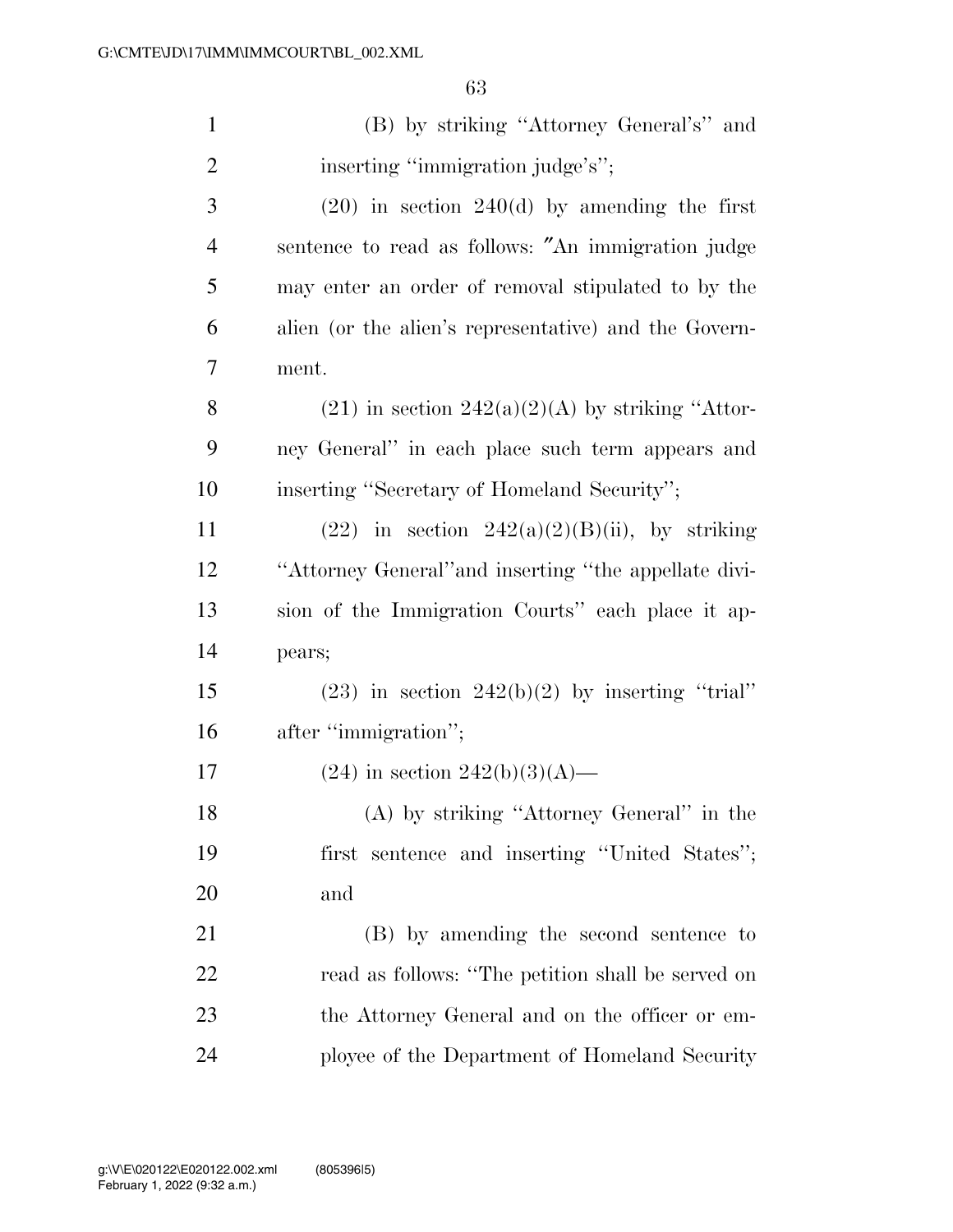| $\mathbf{1}$   | in charge of the district in which the final order       |
|----------------|----------------------------------------------------------|
| $\overline{c}$ | of removal under section 240 was entered.";              |
| 3              | $(25)$ in section $242(b)(4)(D)$ by striking "Attor-     |
| $\overline{4}$ | ney General's" and inserting "immigration judge's";      |
| 5              | $(26)$ in section $242(b)(8)$ by striking "Attorney"     |
| 6              | General" in each place such term appears and in-         |
| 7              | serting "Secretary of Homeland Security";                |
| 8              | $(27)$ in section $242(e)(2)(C)$ by striking "as         |
| 9              | prescribed by the Attorney General";                     |
| 10             | $(28)$ in section $242(e)(3)(A)(ii)$ by striking "At-    |
| 11             | torney General" and inserting "Secretary of Home-        |
| 12             | land Security;                                           |
| 13             | $(29)$ in section $242(g)$ by striking "Attorney         |
| 14             | General" and inserting "Secretary of Homeland Se-        |
| 15             | curity"; and                                             |
| 16             | $(30)$ in section 246(a)—                                |
| 17             | (A) by striking "Attorney General" and in-               |
| 18             | serting "Secretary of Homeland Security" each            |
| 19             | place it appears; and                                    |
| 20             | (B) by striking the second sentence, and                 |
| 21             | adding:                                                  |
| 22             | "Upon request of the individual whose status has         |
| 23             | been rescinded, the Secretary of Homeland Security shall |
| 24             | refer such rescission to the United States Immigration   |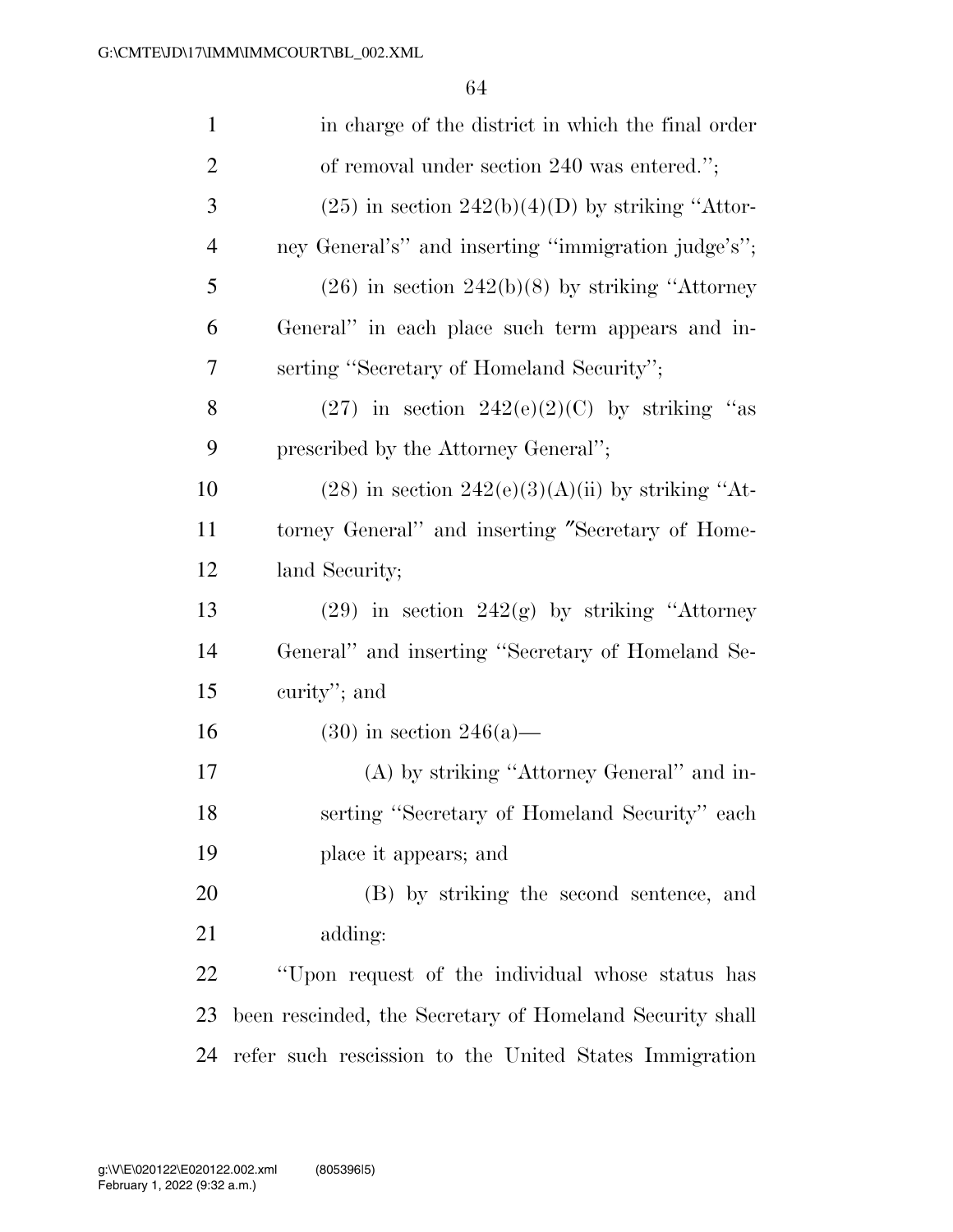Courts for review in accordance with section 2  $604(b)(1)(B)$ .".

 (b) CONSTRUCTION OF EXISTING REFERENCES.—To the extent consistent with this Act, each reference in the Immigration and Nationality Act (8 U.S.C. et seq.), or in any rule prescribed thereunder—

 (1) to the Board of Immigration Appeals or an immigration judge, or any administrative appeal, hearing, review, or other proceeding before such Board or judge, shall be deemed to refer, as appro- priate, to the United States Immigration Courts es- tablished under title VI of the Immigration and Na- tionality Act, as added by this Act, to the appro- priate division of the Court, or to the corresponding proceedings under this Act before such Court; and

 (2) to the authority of the Attorney General to prescribe rules with respect to the Executive Office for Immigration Review, the Board of Immigration Appeals, immigration judges, or administrative ap- peals, hearings, reviews, or other proceedings con- ducted under the Immigration and Nationality Act, by such Office, Board, or judges, shall be deemed to confer rulemaking authority on the appellate division of the United States Immigration Courts established